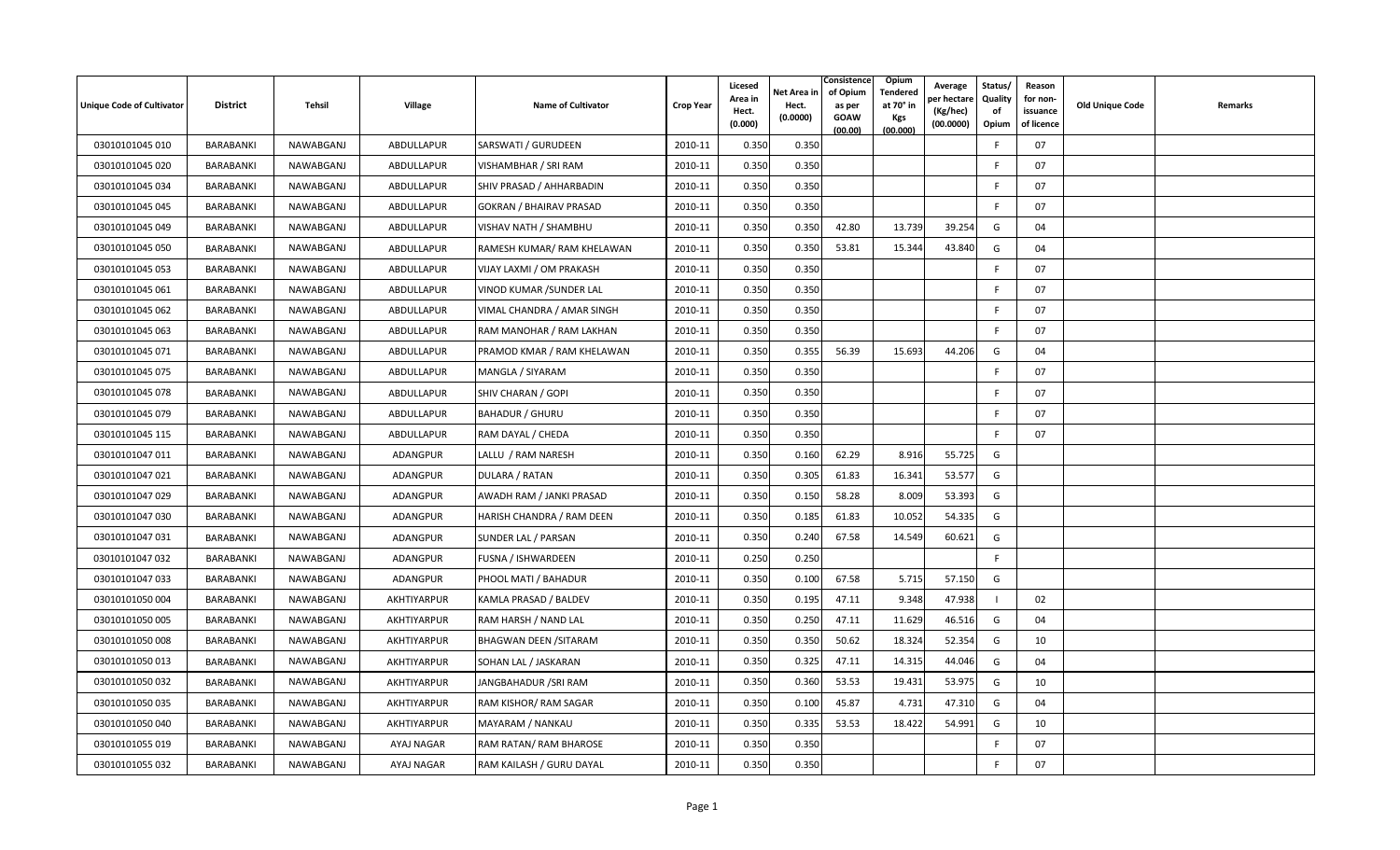| <b>Unique Code of Cultivator</b> | <b>District</b>  | Tehsil    | Village        | <b>Name of Cultivator</b>       | <b>Crop Year</b> | Licesed<br>Area in<br>Hect.<br>(0.000) | Net Area in<br>Hect.<br>(0.0000) | Consistence<br>of Opium<br>as per<br><b>GOAW</b><br>(00.00) | Opium<br>Tendered<br>at 70° in<br>Kgs<br>(00.000) | Average<br>er hectare)<br>(Kg/hec)<br>(00.0000) | Status/<br>Quality<br>of<br>Opium | Reason<br>for non-<br>issuance<br>of licence | <b>Old Unique Code</b> | Remarks |
|----------------------------------|------------------|-----------|----------------|---------------------------------|------------------|----------------------------------------|----------------------------------|-------------------------------------------------------------|---------------------------------------------------|-------------------------------------------------|-----------------------------------|----------------------------------------------|------------------------|---------|
| 03010101055 055                  | BARABANKI        | NAWABGANJ | AYAJ NAGAR     | BRAJ LAL / JAGANNATH            | 2010-11          | 0.350                                  | 0.350                            |                                                             |                                                   |                                                 | -F                                | 07                                           |                        |         |
| 03010101055 063                  | BARABANKI        | NAWABGANJ | AYAJ NAGAR     | RAM NARAYAN/ VISHRAM            | 2010-11          | 0.350                                  | 0.350                            |                                                             |                                                   |                                                 | E                                 | 07                                           |                        |         |
| 03010101055 067                  | BARABANKI        | NAWABGANJ | AYAJ NAGAR     | RAM DEV / PARSAN                | 2010-11          | 0.350                                  | 0.350                            |                                                             |                                                   |                                                 | F                                 | 07                                           |                        |         |
| 03010101055 070                  | BARABANKI        | NAWABGANJ | AYAJ NAGAR     | SHYAM BIHARI / CHABILE          | 2010-11          | 0.350                                  | 0.350                            |                                                             |                                                   |                                                 | F                                 | 07                                           |                        |         |
| 03010101055 086                  | BARABANKI        | NAWABGANJ | AYAJ NAGAR     | SAMAR SINGH / DULARE            | 2010-11          | 0.350                                  | 0.350                            |                                                             |                                                   |                                                 | -F                                | 07                                           |                        |         |
| 03010101055 088                  | BARABANKI        | NAWABGANJ | AYAJ NAGAR     | <b>DESH RAJ / SHATROHAN</b>     | 2010-11          | 0.350                                  | 0.350                            |                                                             |                                                   |                                                 | E                                 | 07                                           |                        |         |
| 03010101055 089                  | BARABANKI        | NAWABGANJ | AYAJ NAGAR     | MUNNI LAL / CHATURI             | 2010-11          | 0.350                                  | 0.350                            |                                                             |                                                   |                                                 | F.                                | 07                                           |                        |         |
| 03010101055 090                  | BARABANKI        | NAWABGANJ | AYAJ NAGAR     | MAHESH PRASAD / RAM SARAN       | 2010-11          | 0.350                                  | 0.350                            |                                                             |                                                   |                                                 | <b>F</b>                          | 07                                           |                        |         |
| 03010101055 091                  | BARABANKI        | NAWABGANJ | AYAJ NAGAR     | SAROJA / HEERA LAL              | 2010-11          | 0.350                                  | 0.350                            |                                                             |                                                   |                                                 | -F                                | 07                                           |                        |         |
| 03010101055 092                  | BARABANKI        | NAWABGANJ | AYAJ NAGAR     | MAHARAJA / NATHA                | 2010-11          | 0.350                                  | 0.350                            |                                                             |                                                   |                                                 | F.                                | 07                                           |                        |         |
| 03010101059 001                  | BARABANKI        | NAWABGANJ | <b>BADIPUR</b> | CHEDAN LAL / SHIV DEEN          | 2010-11          | 0.350                                  | 0.350                            |                                                             |                                                   |                                                 | -F                                | 07                                           |                        |         |
| 03010101059 003                  | BARABANKI        | NAWABGANJ | <b>BADIPUR</b> | SANT LAL / SARJU                | 2010-11          | 0.350                                  | 0.350                            |                                                             |                                                   |                                                 | F.                                | 07                                           |                        |         |
| 03010101059 013                  | BARABANKI        | NAWABGANJ | <b>BADIPUR</b> | RAM VILAS / RAM ASARE           | 2010-11          | 0.350                                  | 0.350                            |                                                             |                                                   |                                                 | -F                                | 07                                           |                        |         |
| 03010101059 019                  | BARABANKI        | NAWABGANJ | <b>BADIPUR</b> | SANJEEVAN LAL / RANJEET SINGH   | 2010-11          | 0.350                                  | 0.350                            |                                                             |                                                   |                                                 | E                                 | 07                                           |                        |         |
| 03010101059 020                  | BARABANKI        | NAWABGANJ | <b>BADIPUR</b> | SHAILENDRA KUMAR / SAJEEVAN     | 2010-11          | 0.350                                  | 0.145                            | 49.90                                                       | 5.204                                             | 35.890                                          |                                   | 02                                           |                        |         |
| 03010101059 026                  | BARABANKI        | NAWABGANJ | <b>BADIPUR</b> | SHYAM LAL / RANJEET SINGH       | 2010-11          | 0.350                                  | 0.205                            | 53.53                                                       | 7.441                                             | 36.298                                          | G                                 | 04                                           |                        |         |
| 03010101059 029                  | BARABANKI        | NAWABGANJ | <b>BADIPUR</b> | AWADHESH KUMAR /JAGDEESH PRASAD | 2010-11          | 0.350                                  | 0.055                            | 42.46                                                       | 2.269                                             | 41.255                                          | G                                 | 04                                           |                        |         |
| 03010101059 034                  | BARABANKI        | NAWABGANJ | <b>BADIPUR</b> | MATA PRASAD / RAMESHWAR         | 2010-11          | 0.350                                  | 0.345                            | 49.90                                                       | 13.730                                            | 39.797                                          | G                                 | 04                                           |                        |         |
| 03010101059 055                  | BARABANKI        | NAWABGANJ | <b>BADIPUR</b> | MAIKU LAL / SUKAI               | 2010-11          | 0.350                                  | 0.350                            |                                                             |                                                   |                                                 | F.                                | 07                                           |                        |         |
| 03010101059 060                  | BARABANKI        | NAWABGANJ | <b>BADIPUR</b> | OM PRAKASH / PURAN MASI         | 2010-11          | 0.350                                  | 0.220                            | 49.90                                                       | 3.600                                             | 16.364                                          | G                                 | 04                                           |                        |         |
| 03010101059 062                  | BARABANKI        | NAWABGANJ | <b>BADIPUR</b> | CHETRAM / HARI DAYAL            | 2010-11          | 0.350                                  | 0.350                            |                                                             |                                                   |                                                 | E                                 | 07                                           |                        |         |
| 03010101059 063                  | <b>BARABANKI</b> | NAWABGANJ | <b>BADIPUR</b> | SHIV MANGAL / RAM SWAROOP       | 2010-11          | 0.350                                  | 0.350                            |                                                             |                                                   |                                                 | F.                                | 07                                           |                        |         |
| 03010101059 075                  | BARABANKI        | NAWABGANJ | <b>BADIPUR</b> | SANGRAM SINGH / KAUSHAL PAL     | 2010-11          | 0.350                                  | 0.350                            |                                                             |                                                   |                                                 | -F                                | 07                                           |                        |         |
| 03010101063 001                  | BARABANKI        | NAWABGANJ | BARAIYA        | <b>DESHARAJ / MATA PRASAD</b>   | 2010-11          | 0.350                                  | 0.350                            |                                                             |                                                   |                                                 | E                                 | 07                                           |                        |         |
| 03010101063 002                  | BARABANKI        | NAWABGANJ | BARAIYA        | PRAMOD KUMAR/ MUNESHWAR BAKSH   | 2010-11          | 0.350                                  | 0.350                            |                                                             |                                                   |                                                 | E                                 | 07                                           |                        |         |
| 03010101063 016                  | BARABANKI        | NAWABGANJ | BARAIYA        | SATYA NAM / SRI RAM             | 2010-11          | 0.350                                  | 0.350                            |                                                             |                                                   |                                                 | F.                                | 07                                           |                        |         |
| 03010101063 018                  | BARABANKI        | NAWABGANJ | BARAIYA        | RAM DINESH / PARSAN             | 2010-11          | 0.350                                  | 0.350                            |                                                             |                                                   |                                                 | -F                                | 07                                           |                        |         |
| 03010101063 019                  | BARABANKI        | NAWABGANJ | BARAIYA        | KALLU / ISHWARDEEN              | 2010-11          | 0.350                                  | 0.350                            |                                                             |                                                   |                                                 | -F                                | 07                                           |                        |         |
| 03010101063 037                  | BARABANKI        | NAWABGANJ | BARAIYA        | <b>GURU SHARAN / RAM PRASAD</b> | 2010-11          | 0.350                                  | 0.350                            |                                                             |                                                   |                                                 | -F                                | 07                                           |                        |         |
| 03010101069 005                  | <b>BARABANKI</b> | NAWABGANJ | BHAGWANPUR     | JAGAT RAM / SHATROHAN           | 2010-11          | 0.350                                  | 0.355                            | 46.18                                                       | 15.708                                            | 44.248                                          | G                                 | 04                                           |                        |         |
| 03010101069 014                  | BARABANKI        | NAWABGANJ | BHAGWANPUR     | <b>BUDHU LAL / SUNDER LAL</b>   | 2010-11          | 0.350                                  | 0.350                            |                                                             |                                                   |                                                 | E                                 | 07                                           |                        |         |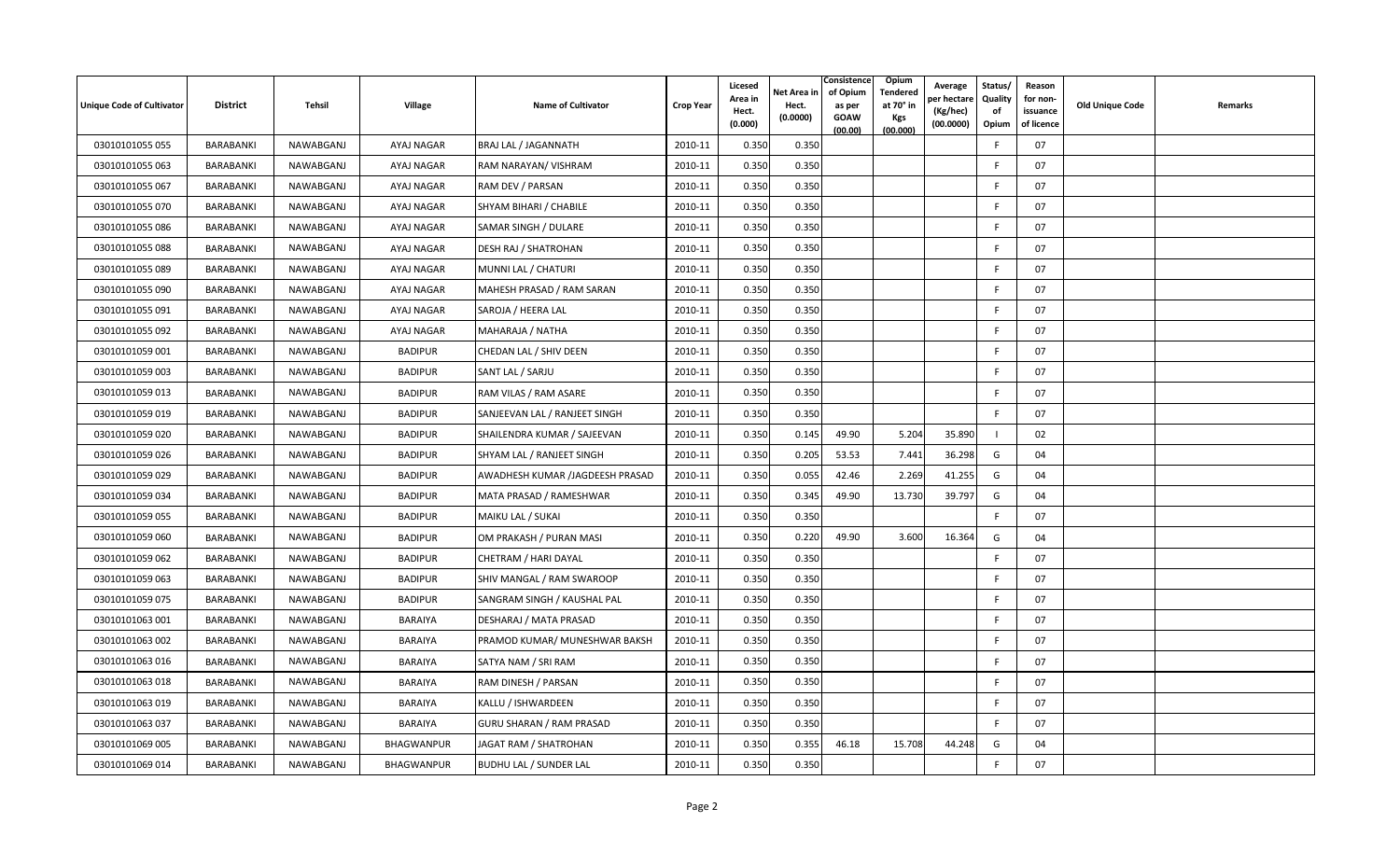| Unique Code of Cultivator | <b>District</b>  | Tehsil    | <b>Village</b>    | <b>Name of Cultivator</b>      | <b>Crop Year</b> | Licesed<br>Area in<br>Hect.<br>(0.000) | Net Area in<br>Hect.<br>(0.0000) | Consistence<br>of Opium<br>as per<br><b>GOAW</b><br>(00.00) | <b>Opium</b><br>Tendered<br>at 70 $^{\circ}$ in<br><b>Kgs</b><br>(00.000) | Average<br>วer hectarง<br>(Kg/hec)<br>(00.0000) | Status/<br>Quality<br>of<br>Opium | Reason<br>for non-<br>issuance<br>of licence | <b>Old Unique Code</b> | Remarks |
|---------------------------|------------------|-----------|-------------------|--------------------------------|------------------|----------------------------------------|----------------------------------|-------------------------------------------------------------|---------------------------------------------------------------------------|-------------------------------------------------|-----------------------------------|----------------------------------------------|------------------------|---------|
| 03010101069 019           | BARABANKI        | NAWABGANJ | BHAGWANPUR        | RAMESH CHANDRA / SHATROHAN     | 2010-11          | 0.350                                  | 0.355                            | 50.19                                                       | 15.796                                                                    | 44.496                                          | G                                 | 04                                           |                        |         |
| 03010101069 020           | BARABANKI        | NAWABGANJ | BHAGWANPUR        | <b>BADRI PRASAD / GIRDHARI</b> | 2010-11          | 0.350                                  | 0.350                            |                                                             |                                                                           |                                                 | E                                 | 07                                           |                        |         |
| 03010101069 024           | BARABANKI        | NAWABGANJ | BHAGWANPUR        | DAYA RMA / KALLU               | 2010-11          | 0.350                                  | 0.350                            |                                                             |                                                                           |                                                 | E                                 | 07                                           |                        |         |
| 03010101069 027           | BARABANKI        | NAWABGANJ | BHAGWANPUR        | GANGA RAM / KASHI RAM          | 2010-11          | 0.350                                  | 0.350                            |                                                             |                                                                           |                                                 | F                                 | 07                                           |                        |         |
| 03010101069 029           | <b>BARABANKI</b> | NAWABGANJ | BHAGWANPUR        | RAMESH KUMAR/ JAGJEEVAN        | 2010-11          | 0.350                                  | 0.345                            | 50.26                                                       | 16.098                                                                    | 46.661                                          | G                                 | 04                                           |                        |         |
| 03010101069 030           | BARABANKI        | NAWABGANJ | BHAGWANPUR        | DHARAM PAL / KASHI RAM         | 2010-11          | 0.350                                  | 0.350                            |                                                             |                                                                           |                                                 | E                                 | 07                                           |                        |         |
| 03010101069 033           | <b>BARABANKI</b> | NAWABGANJ | BHAGWANPUR        | RAM SAGAR / SHIV PRASAD        | 2010-11          | 0.350                                  | 0.310                            | 43.82                                                       | 13.484                                                                    | 43.497                                          | G                                 | 04                                           |                        |         |
| 03010101069 036           | BARABANKI        | NAWABGANJ | <b>BHAGWANPUR</b> | JALBANTI / SAHAJRAM            | 2010-11          | 0.350                                  | 0.350                            |                                                             |                                                                           |                                                 | F.                                | 07                                           |                        |         |
| 03010101069 039           | BARABANKI        | NAWABGANJ | BHAGWANPUR        | RAM NATH / RAM MANOHAR         | 2010-11          | 0.350                                  | 0.225                            | 49.50                                                       | 10.331                                                                    | 45.916                                          |                                   | 02                                           |                        |         |
| 03010101069 041           | BARABANKI        | NAWABGANJ | BHAGWANPUR        | RAM LAKHAN / JAGANNATH         | 2010-11          | 0.350                                  | 0.345                            | 42.84                                                       | 14.474                                                                    | 41.954                                          |                                   | 02                                           |                        |         |
| 03010101069 047           | BARABANKI        | NAWABGANJ | BHAGWANPUR        | RAM KAILASH / PURAN MASI       | 2010-11          | 0.350                                  | 0.340                            | 46.70                                                       | 13.963                                                                    | 41.068                                          | G                                 | 04                                           |                        |         |
| 03010101069 053           | BARABANKI        | NAWABGANJ | BHAGWANPUR        | AMARDEI/ JASKARAN              | 2010-11          | 0.350                                  | 0.350                            |                                                             |                                                                           |                                                 | -F                                | 07                                           |                        |         |
| 03010101069 057           | BARABANKI        | NAWABGANJ | BHAGWANPUR        | RAM ROOP / JAGANNATH           | 2010-11          | 0.350                                  | 0.345                            | 46.70                                                       | 14.884                                                                    | 43.142                                          | G                                 | 04                                           |                        |         |
| 03010101069 060           | BARABANKI        | NAWABGANJ | BHAGWANPUR        | SATYA NAM / SUMERI             | 2010-11          | 0.350                                  | 0.350                            |                                                             |                                                                           |                                                 | F                                 | 07                                           |                        |         |
| 03010101069 062           | <b>BARABANKI</b> | NAWABGANJ | BHAGWANPUR        | ANIL KUMAR / RAMESH CHANDRA    | 2010-11          | 0.350                                  | 0.105                            | 52.29                                                       | 5.281                                                                     | 50.295                                          | G                                 | 04                                           |                        |         |
| 03010101069 067           | BARABANKI        | NAWABGANJ | BHAGWANPUR        | KAUSHAL KISHOR / RAM NARESH    | 2010-11          | 0.350                                  | 0.350                            | 50.19                                                       | 15.308                                                                    | 43.737                                          | G                                 | 04                                           |                        |         |
| 03010101069 072           | <b>BARABANKI</b> | NAWABGANJ | BHAGWANPUR        | RAMAWATI / MAIKU LAL           | 2010-11          | 0.350                                  | 0.310                            | 52.29                                                       | 13.909                                                                    | 44.868                                          | G                                 | 04                                           |                        |         |
| 03010101069 074           | BARABANKI        | NAWABGANJ | BHAGWANPUR        | HARISHCHANDRA / CHANGA         | 2010-11          | 0.350                                  | 0.350                            | 50.19                                                       | 16.484                                                                    | 47.097                                          | G                                 | 04                                           |                        |         |
| 03010101069081            | BARABANKI        | NAWABGANJ | BHAGWANPUR        | ARVIND KUMAR / BUDHU           | 2010-11          | 0.350                                  | 0.350                            |                                                             |                                                                           |                                                 | E                                 | 07                                           |                        |         |
| 03010101069 085           | BARABANKI        | NAWABGANJ | BHAGWANPUR        | VISHAMBHAR / RAM NATH          | 2010-11          | 0.350                                  | 0.350                            |                                                             |                                                                           |                                                 | F                                 | 07                                           |                        |         |
| 03010101069 087           | BARABANKI        | NAWABGANJ | BHAGWANPUR        | VISHRAM / MAIKU LAL            | 2010-11          | 0.350                                  | 0.350                            |                                                             |                                                                           |                                                 | -F                                | 07                                           |                        |         |
| 03010101069088            | BARABANKI        | NAWABGANJ | BHAGWANPUR        | HARI LAL / LAXMAN              | 2010-11          | 0.350                                  | 0.350                            | 49.85                                                       | 13.552                                                                    | 38.720                                          | G                                 | 04                                           |                        |         |
| 03010101069089            | BARABANKI        | NAWABGANJ | BHAGWANPUR        | <b>SANT RAM /BUNDELE</b>       | 2010-11          | 0.350                                  | 0.360                            | 46.18                                                       | 14.870                                                                    | 41.306                                          | G                                 | 04                                           |                        |         |
| 03010101069 090           | BARABANKI        | NAWABGANJ | BHAGWANPUR        | PRABHU DEI / CHHOTI            | 2010-11          | 0.350                                  | 0.360                            | 41.13                                                       | 9.836                                                                     | 27.322                                          | G                                 | 04                                           |                        |         |
| 03010101069 091           | BARABANKI        | NAWABGANJ | BHAGWANPUR        | <b>ACHCHHU / SABIT ALI</b>     | 2010-11          | 0.350                                  | 0.265                            | 38.57                                                       | 9.532                                                                     | 35.970                                          | G                                 | 04                                           |                        |         |
| 03010101069 093           | BARABANKI        | NAWABGANJ | BHAGWANPUR        | NANKAU / GAJODHAR              | 2010-11          | 0.350                                  | 0.350                            |                                                             |                                                                           |                                                 | F                                 | 07                                           |                        |         |
| 03010101075 002           | BARABANKI        | NAWABGANJ | CHIYARA           | SANGAM LAL / NANHE LAL         | 2010-11          | 0.350                                  | 0.350                            |                                                             |                                                                           |                                                 | F                                 | 07                                           |                        |         |
| 03010101075 003           | BARABANKI        | NAWABGANJ | <b>CHIYARA</b>    | LAL DEI / BECHU LAL            | 2010-11          | 0.350                                  | 0.350                            |                                                             |                                                                           |                                                 | F                                 | 07                                           |                        |         |
| 03010101075 010           | BARABANKI        | NAWABGANJ | CHIYARA           | NANKAU / JANKI PRASAD          | 2010-11          | 0.350                                  | 0.350                            |                                                             |                                                                           |                                                 |                                   | 07                                           |                        |         |
| 03010101075 017           | BARABANKI        | NAWABGANJ | <b>CHIYARA</b>    | RAM MANOHAR / BIRJA            | 2010-11          | 0.350                                  | 0.350                            |                                                             |                                                                           |                                                 | F                                 | 07                                           |                        |         |
| 03010101075 024           | BARABANKI        | NAWABGANJ | CHIYARA           | SAHAJ RAM/RAM SAJEEVAN         | 2010-11          | 0.350                                  | 0.350                            |                                                             |                                                                           |                                                 | F                                 | 07                                           |                        |         |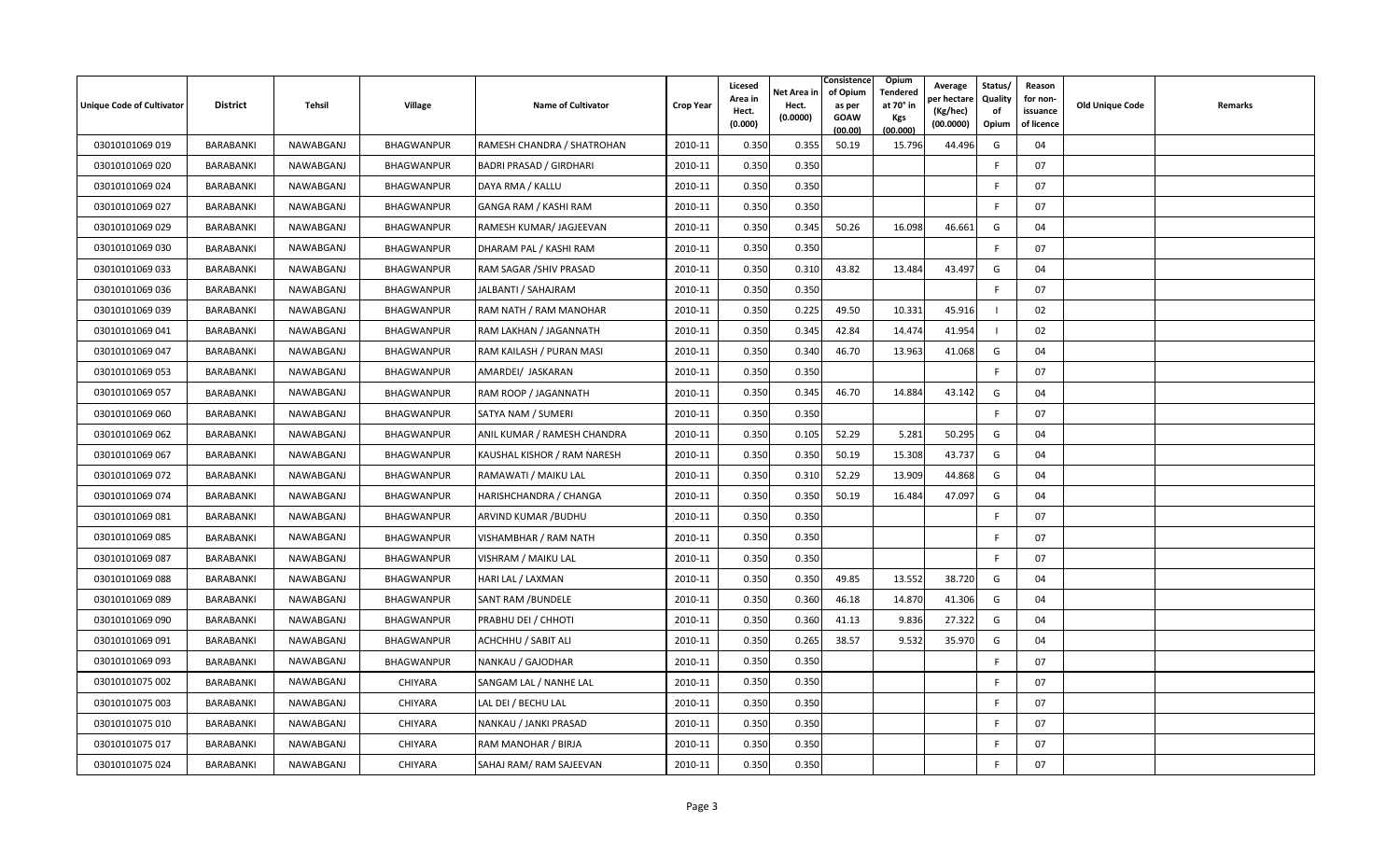| <b>Unique Code of Cultivator</b> | <b>District</b>  | Tehsil    | Village              | <b>Name of Cultivator</b>       | <b>Crop Year</b> | Licesed<br>Area in<br>Hect.<br>(0.000) | Net Area in<br>Hect.<br>(0.0000) | Consistence<br>of Opium<br>as per<br><b>GOAW</b><br>(00.00) | <b>Opium</b><br>Tendered<br>at 70° in<br>Kgs<br>(00.000) | Average<br>er hectare)<br>(Kg/hec)<br>(00.0000) | Status/<br>Quality<br>of<br>Opium | Reason<br>for non-<br>issuance<br>of licence | <b>Old Unique Code</b> | Remarks |
|----------------------------------|------------------|-----------|----------------------|---------------------------------|------------------|----------------------------------------|----------------------------------|-------------------------------------------------------------|----------------------------------------------------------|-------------------------------------------------|-----------------------------------|----------------------------------------------|------------------------|---------|
| 03010101075 038                  | BARABANKI        | NAWABGANJ | CHIYARA              | CHANDRA RAJ / SURAJ LAL         | 2010-11          | 0.350                                  | 0.350                            |                                                             |                                                          |                                                 | -F                                | 07                                           |                        |         |
| 03010101075 039                  | BARABANKI        | NAWABGANJ | CHIYARA              | AMAR SINGH / SUNDER LAL         | 2010-11          | 0.350                                  | 0.350                            |                                                             |                                                          |                                                 | E                                 | 07                                           |                        |         |
| 03010101075 040                  | BARABANKI        | NAWABGANJ | CHIYARA              | KRIPAWATI / RAM CHANDRA         | 2010-11          | 0.350                                  | 0.350                            |                                                             |                                                          |                                                 | F                                 | 07                                           |                        |         |
| 03010101080 006                  | BARABANKI        | NAWABGANJ | <b>FATULLAPUR</b>    | RAM PRAKASH / JANKI             | 2010-11          | 0.350                                  | 0.350                            |                                                             |                                                          |                                                 | -F                                |                                              |                        |         |
| 03010101080 007                  | BARABANKI        | NAWABGANJ | <b>FATULLAPUR</b>    | SATYA NAM / BECHU               | 2010-11          | 0.350                                  | 0.350                            |                                                             |                                                          |                                                 | -F                                |                                              |                        |         |
| 03010101080 016                  | BARABANKI        | NAWABGANJ | <b>FATULLAPUR</b>    | MANOJ KUMAR / RAM PRAKASH       | 2010-11          | 0.350                                  | 0.350                            |                                                             |                                                          |                                                 | F.                                |                                              |                        |         |
| 03010101080029                   | BARABANKI        | NAWABGANJ | <b>FATULLAPUR</b>    | KALAWATI / SUKHI                | 2010-11          | 0.350                                  | 0.350                            |                                                             |                                                          |                                                 | F.                                |                                              |                        |         |
| 03010101080 031                  | BARABANKI        | NAWABGANJ | <b>FATULLAPUR</b>    | SRI KRISHANA / LAXMAN           | 2010-11          | 0.350                                  | 0.240                            | 51.43                                                       | 10.969                                                   | 45.704                                          | G                                 | 04                                           |                        |         |
| 03010101080 037                  | BARABANKI        | NAWABGANJ | <b>FATULLAPUR</b>    | CHEDANA / BASANT                | 2010-11          | 0.350                                  | 0.350                            |                                                             |                                                          |                                                 | -F                                |                                              |                        |         |
| 03010101082 027                  | <b>BARABANKI</b> | NAWABGANJ | <b>GARHI RAKHMAU</b> | CHANDRA SHEKHAR/ KAMTA PRASAD   | 2010-11          | 0.350                                  | 0.350                            |                                                             |                                                          |                                                 | F.                                | 07                                           |                        |         |
| 03010101082 030                  | BARABANKI        | NAWABGANJ | <b>GARHI RAKHMAU</b> | <b>SURESH / SANT RAM</b>        | 2010-11          | 0.350                                  | 0.175                            | 58.87                                                       | 8.637                                                    | 49.354                                          | G                                 | 04                                           |                        |         |
| 03010101082 044                  | BARABANKI        | NAWABGANJ | <b>GARHI RAKHMAU</b> | HARI RAM / BABU LAL             | 2010-11          | 0.350                                  | 0.265                            |                                                             |                                                          |                                                 | E                                 | 07                                           |                        |         |
| 03010101082 048                  | BARABANKI        | NAWABGANJ | <b>GARHI RAKHMAU</b> | VINOD KUMAR / BABU LAL          | 2010-11          | 0.350                                  | 0.360                            |                                                             |                                                          |                                                 | F                                 | 07                                           |                        |         |
| 03010101082064                   | BARABANKI        | NAWABGANJ | <b>GARHI RAKHMAU</b> | LALU / RAJA RAM                 | 2010-11          | 0.350                                  | 0.355                            |                                                             |                                                          |                                                 | -F                                | 07                                           |                        |         |
| 03010101082 072                  | BARABANKI        | NAWABGANJ | <b>GARHI RAKHMAU</b> | <b>BRAHMA NAND / RAM KISHUN</b> | 2010-11          | 0.350                                  | 0.360                            |                                                             |                                                          |                                                 | E                                 | 07                                           |                        |         |
| 03010101082 084                  | BARABANKI        | NAWABGANJ | <b>GARHI RAKHMAU</b> | RAJA RAM / NANHE                | 2010-11          | 0.350                                  | 0.360                            | 45.87                                                       | 10.576                                                   | 29.378                                          | G                                 | 04                                           |                        |         |
| 03010101082 087                  | BARABANKI        | NAWABGANJ | <b>GARHI RAKHMAU</b> | AYODYA PRASAD / ISHWAR DEEN     | 2010-11          | 0.350                                  | 0.345                            | 54.84                                                       | 18.802                                                   | 54.499                                          | G                                 |                                              |                        |         |
| 03010101082 129                  | BARABANKI        | NAWABGANJ | <b>GARHI RAKHMAU</b> | DARIYA DEVI / BHOLE RAM         | 2010-11          | 0.350                                  | 0.355                            | 43.15                                                       | 10.683                                                   | 30.093                                          | G                                 | 04                                           |                        |         |
| 03010101084 001                  | BARABANKI        | NAWABGANJ | <b>GOKULPUR</b>      | SARVJEET / SARJU                | 2010-11          | 0.350                                  | 0.240                            | 56.50                                                       | 13.068                                                   | 54.450                                          | G                                 |                                              |                        |         |
| 03010101084 004                  | <b>BARABANKI</b> | NAWABGANJ | <b>GOKULPUR</b>      | RAM ROOP / PURAN MASI           | 2010-11          | 0.350                                  | 0.075                            | 65.04                                                       | 4.729                                                    | 63.053                                          | G                                 |                                              |                        |         |
| 03010101084 005                  | BARABANKI        | NAWABGANJ | <b>GOKULPUR</b>      | MALKHAN / OM PRAKASH            | 2010-11          | 0.350                                  | 0.170                            | 65.04                                                       | 10.425                                                   | 61.324                                          | G                                 |                                              |                        |         |
| 03010101084 008                  | BARABANKI        | NAWABGANJ | <b>GOKULPUR</b>      | HARISHCHANDRA / NANHA           | 2010-11          | 0.350                                  | 0.350                            | 63.15                                                       | 19.297                                                   | 55.134                                          | G                                 |                                              |                        |         |
| 03010101084 009                  | BARABANKI        | NAWABGANJ | <b>GOKULPUR</b>      | SANT RAM / JHAMMAN              | 2010-11          | 0.350                                  | 0.220                            | 56.50                                                       | 11.849                                                   | 53.859                                          | G                                 |                                              |                        |         |
| 03010101084 027                  | BARABANKI        | NAWABGANJ | <b>GOKULPUR</b>      | RAGHUNANDAN / JAI KARAN         | 2010-11          | 0.350                                  | 0.150                            | 50.19                                                       | 6.876                                                    | 45.840                                          | G                                 | 04                                           |                        |         |
| 03010101084 029                  | <b>BARABANKI</b> | NAWABGANJ | <b>GOKULPUR</b>      | SHANTI / RAM SINGH              | 2010-11          | 0.350                                  | 0.205                            | 59.49                                                       | 11.864                                                   | 57.873                                          | G                                 |                                              |                        |         |
| 03010101084 031                  | BARABANKI        | NAWABGANJ | <b>GOKULPUR</b>      | BADLU / MAHNGU                  | 2010-11          | 0.350                                  | 0.130                            | 59.49                                                       | 7.258                                                    | 55.831                                          | G                                 |                                              |                        |         |
| 03010101084 032                  | BARABANKI        | NAWABGANJ | <b>GOKULPUR</b>      | OM PRAKASH / CHOKHE             | 2010-11          | 0.350                                  | 0.130                            | 68.37                                                       | 8.771                                                    | 67.469                                          | G                                 |                                              |                        |         |
| 03010101084 037                  | BARABANKI        | NAWABGANJ | <b>GOKULPUR</b>      | PAWAN KUMAR / BHIKHA            | 2010-11          | 0.350                                  | 0.115                            | 52.29                                                       | 4.609                                                    | 40.078                                          | G                                 | 04                                           |                        |         |
| 03010101084 041                  | BARABANKI        | NAWABGANJ | <b>GOKULPUR</b>      | CHANDRIKA / MOHAN LAL           | 2010-11          | 0.350                                  | 0.100                            | 52.29                                                       | 5.035                                                    | 50.350                                          | G                                 | 04                                           |                        |         |
| 03010101084 045                  | <b>BARABANKI</b> | NAWABGANJ | <b>GOKULPUR</b>      | RAM HET / RAM SAGAR             | 2010-11          | 0.350                                  | 0.145                            | 56.50                                                       | 7.975                                                    | 55.000                                          | G                                 |                                              |                        |         |
| 03010101084 047                  | BARABANKI        | NAWABGANJ | <b>GOKULPUR</b>      | RAJ KUMAR / GAYA PRASAD         | 2010-11          | 0.350                                  | 0.235                            | 59.60                                                       | 13.419                                                   | 57.102                                          | G                                 |                                              |                        |         |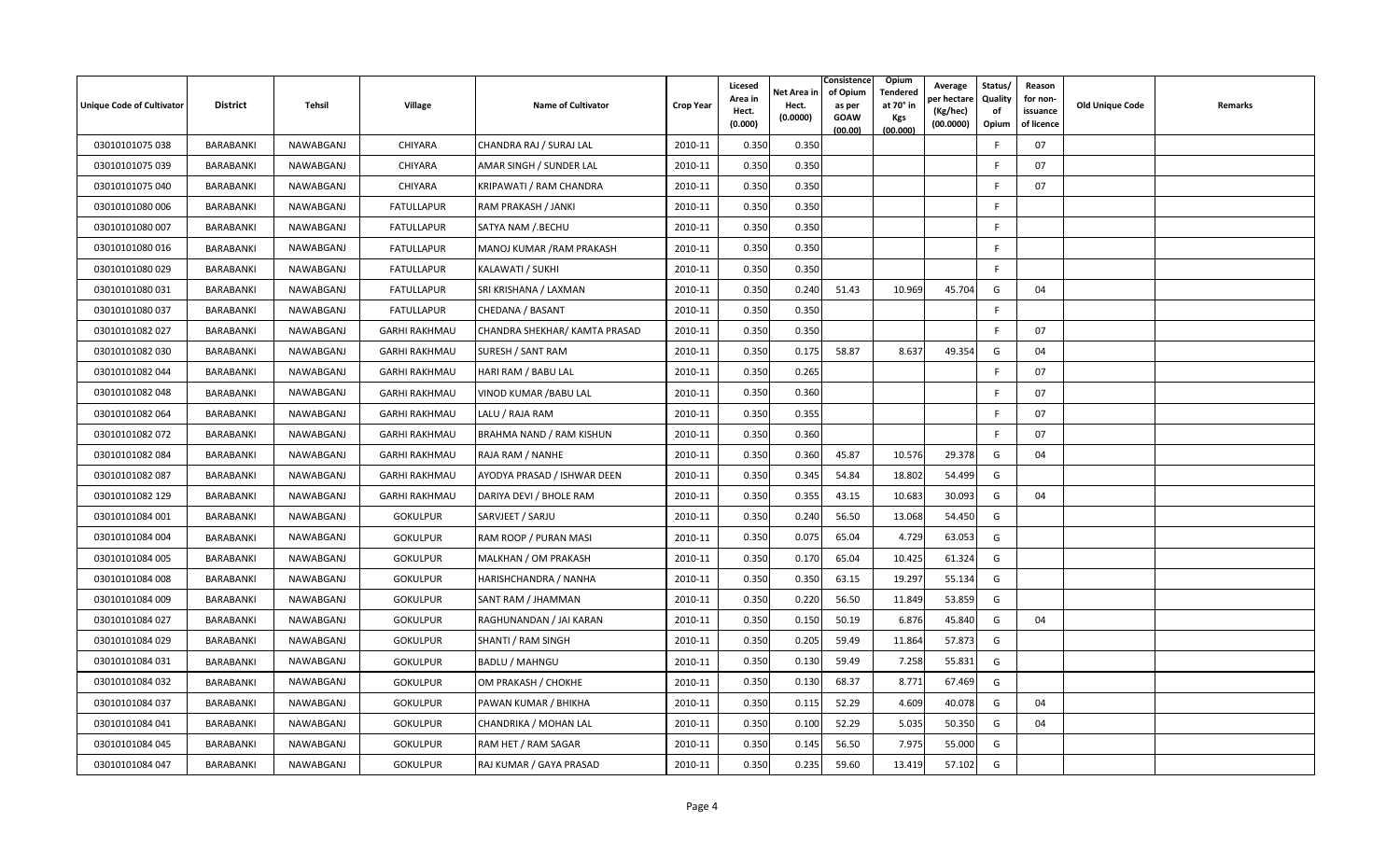| <b>Unique Code of Cultivator</b> | <b>District</b>  | Tehsil    | Village         | <b>Name of Cultivator</b>  | <b>Crop Year</b> | Licesed<br>Area in<br>Hect.<br>(0.000) | Net Area in<br>Hect.<br>(0.0000) | Consistence<br>of Opium<br>as per<br><b>GOAW</b><br>(00.00) | <b>Opium</b><br>Tendered<br>at 70° in<br>Kgs<br>(00.000) | Average<br>er hectare)<br>(Kg/hec)<br>(00.0000) | Status/<br>Quality<br>of<br>Opium | Reason<br>for non-<br>issuance<br>of licence | <b>Old Unique Code</b> | Remarks |
|----------------------------------|------------------|-----------|-----------------|----------------------------|------------------|----------------------------------------|----------------------------------|-------------------------------------------------------------|----------------------------------------------------------|-------------------------------------------------|-----------------------------------|----------------------------------------------|------------------------|---------|
| 03010101084 053                  | BARABANKI        | NAWABGANJ | <b>GOKULPUR</b> | RAM TIRATH / SARAVJEET     | 2010-11          | 0.350                                  | 0.110                            | 59.60                                                       | 6.181                                                    | 56.191                                          | G                                 |                                              |                        |         |
| 03010101084 061                  | BARABANKI        | NAWABGANJ | <b>GOKULPUR</b> | ANIL KUMAR / SHYAM LAL     | 2010-11          | 0.350                                  | 0.350                            |                                                             |                                                          |                                                 | E                                 |                                              |                        |         |
| 03010101084 065                  | BARABANKI        | NAWABGANJ | <b>GOKULPUR</b> | RAM NARESH / BALAK RAM     | 2010-11          | 0.350                                  | 0.250                            | 59.49                                                       | 14.269                                                   | 57.076                                          | G                                 |                                              |                        |         |
| 03010101084 067                  | BARABANKI        | NAWABGANJ | <b>GOKULPUR</b> | SIYA RAM / GAYA PRASAD     | 2010-11          | 0.350                                  | 0.080                            | 65.04                                                       | 5.101                                                    | 63.763                                          | G                                 |                                              |                        |         |
| 03010101084 074                  | BARABANKI        | NAWABGANJ | <b>GOKULPUR</b> | RAM KUNWAR / RAMESHWAR     | 2010-11          | 0.350                                  | 0.350                            | 52.29                                                       | 17.315                                                   | 49.471                                          | G                                 | 04                                           |                        |         |
| 03010101084 081                  | BARABANKI        | NAWABGANJ | <b>GOKULPUR</b> | NANHA / DRIGPAL            | 2010-11          | 0.350                                  | 0.150                            | 63.15                                                       | 9.581                                                    | 63.873                                          | G                                 |                                              |                        |         |
| 03010101084 088                  | BARABANKI        | NAWABGANJ | <b>GOKULPUR</b> | KALLU / HARI RAM           | 2010-11          | 0.350                                  | 0.210                            | 63.15                                                       | 12.323                                                   | 58.681                                          | G                                 |                                              |                        |         |
| 03010101084 091                  | BARABANKI        | NAWABGANJ | <b>GOKULPUR</b> | SAHAJ RANI / HARI RAM      | 2010-11          | 0.350                                  | 0.270                            | 59.60                                                       | 15.070                                                   | 55.815                                          | G                                 |                                              |                        |         |
| 03010101084 097                  | BARABANKI        | NAWABGANJ | <b>GOKULPUR</b> | ASHA RAM / MAYA RAM        | 2010-11          | 0.350                                  | 0.080                            | 65.04                                                       | 5.185                                                    | 64.813                                          | G                                 |                                              |                        |         |
| 03010101084 102                  | BARABANKI        | NAWABGANJ | <b>GOKULPUR</b> | RAMU / BHABHUTI            | 2010-11          | 0.350                                  | 0.170                            | 59.60                                                       | 9.851                                                    | 57.947                                          | G                                 |                                              |                        |         |
| 03010101084 107                  | BARABANKI        | NAWABGANJ | <b>GOKULPUR</b> | MAN SINGH / RAM VILAS      | 2010-11          | 0.350                                  | 0.250                            | 63.15                                                       | 15.093                                                   | 60.372                                          | G                                 |                                              |                        |         |
| 03010101084 114                  | BARABANKI        | NAWABGANJ | <b>GOKULPUR</b> | SANJAY KUMAR / JAGDEV      | 2010-11          | 0.350                                  | 0.240                            | 59.49                                                       | 14.125                                                   | 58.854                                          | G                                 |                                              |                        |         |
| 03010101084 116                  | BARABANKI        | NAWABGANJ | <b>GOKULPUR</b> | JAGDEV / RAM AUTAR         | 2010-11          | 0.350                                  | 0.200                            | 56.50                                                       | 11.018                                                   | 55.090                                          | G                                 |                                              |                        |         |
| 03010101099 002                  | BARABANKI        | NAWABGANJ | KARIMABAD       | GHEESA RAM / CHOTI         | 2010-11          | 0.350                                  | 0.345                            |                                                             |                                                          |                                                 | -F                                | 07                                           |                        |         |
| 03010101099 004                  | BARABANKI        | NAWABGANJ | KARIMABAD       | <b>BHIKHA RAM / SARJU</b>  | 2010-11          | 0.350                                  | 0.335                            |                                                             |                                                          |                                                 |                                   | 07                                           |                        |         |
| 03010101099 006                  | BARABANKI        | NAWABGANJ | KARIMABAD       | RAM CHANDRA / FAKEERY      | 2010-11          | 0.350                                  | 0.345                            |                                                             |                                                          |                                                 | E                                 | 07                                           |                        |         |
| 03010101099 007                  | BARABANKI        | NAWABGANJ | KARIMABAD       | RAM SARAN / RAM MANOHAR    | 2010-11          | 0.350                                  | 0.070                            | 68.37                                                       | 4.454                                                    | 63.629                                          | G                                 |                                              |                        |         |
| 03010101099 008                  | BARABANKI        | NAWABGANJ | KARIMABAD       | RAM HARSH / LAL BAHADUR    | 2010-11          | 0.500                                  | 0.095                            | 68.37                                                       | 6.241                                                    | 65.695                                          | G                                 |                                              |                        |         |
| 03010101099 009                  | BARABANKI        | NAWABGANJ | KARIMABAD       | SRIMATI GEETA/ RAM PAL     | 2010-11          | 0.350                                  | 0.030                            | 65.57                                                       | 1.836                                                    | 61.200                                          | G                                 |                                              |                        |         |
| 03010101099 011                  | BARABANKI        | NAWABGANJ | KARIMABAD       | DAYA SHANKAR/ SRI KRISHAN  | 2010-11          | 0.350                                  | 0.340                            |                                                             |                                                          |                                                 | -F                                |                                              |                        |         |
| 03010101099 016                  | BARABANKI        | NAWABGANJ | KARIMABAD       | RAM KUNWAR/ RAM RATAN      | 2010-11          | 0.350                                  | 0.110                            | 67.57                                                       | 6.506                                                    | 59.145                                          | G                                 |                                              |                        |         |
| 03010101099 017                  | <b>BARABANKI</b> | NAWABGANJ | KARIMABAD       | JAGDEESH / RAM ASARE       | 2010-11          | 0.350                                  | 0.050                            | 59.60                                                       | 2.937                                                    | 58.740                                          | G                                 |                                              |                        |         |
| 03010101099 025                  | BARABANKI        | NAWABGANJ | KARIMABAD       | RAM NARESH / DULARE        | 2010-11          | 0.350                                  | 0.100                            | 65.04                                                       | 5.501                                                    | 55.010                                          | G                                 |                                              |                        |         |
| 03010101099 028                  | <b>BARABANKI</b> | NAWABGANJ | KARIMABAD       | NANKAU RAM / SOHAN LAL     | 2010-11          | 0.350                                  | 0.145                            | 63.15                                                       | 9.626                                                    | 66.386                                          | G                                 |                                              |                        |         |
| 03010101099 034                  | BARABANKI        | NAWABGANJ | KARIMABAD       | SURENDRA BAHADUR / DULARE  | 2010-11          | 0.350                                  | 0.100                            | 70.45                                                       | 6.411                                                    | 64.110                                          | G                                 |                                              |                        |         |
| 03010101099 035                  | BARABANKI        | NAWABGANJ | KARIMABAD       | MUNNI LAL / VISHESHAR      | 2010-11          | 0.350                                  | 0.165                            | 49.90                                                       | 7.321                                                    | 44.370                                          | G                                 | 04                                           |                        |         |
| 03010101099 036                  | BARABANKI        | NAWABGANJ | KARIMABAD       | MAYA RAM / PURAN MASI      | 2010-11          | 0.350                                  | 0.350                            |                                                             |                                                          |                                                 | F                                 |                                              |                        |         |
| 03010101099 040                  | BARABANKI        | NAWABGANJ | KARIMABAD       | RAMESH CHANDRA / MEDHI LAL | 2010-11          | 0.350                                  | 0.200                            | 61.20                                                       | 9.993                                                    | 49.965                                          | G                                 | 04                                           |                        |         |
| 03010101099 043                  | BARABANKI        | NAWABGANJ | KARIMABAD       | NANHE LAL / RAM FALI       | 2010-11          | 0.350                                  | 0.080                            | 61.20                                                       | 4.450                                                    | 55.625                                          | G                                 |                                              |                        |         |
| 03010101099 046                  | <b>BARABANKI</b> | NAWABGANJ | KARIMABAD       | VANSH LAL / PUTTI LAL      | 2010-11          | 0.350                                  | 0.125                            | 61.66                                                       | 7.276                                                    | 58.208                                          | G                                 |                                              |                        |         |
| 03010101099 054                  | BARABANKI        | NAWABGANJ | KARIMABAD       | SARVJEET / AUSAN           | 2010-11          | 0.350                                  | 0.130                            | 60.48                                                       | 7.128                                                    | 54.831                                          | G                                 |                                              |                        |         |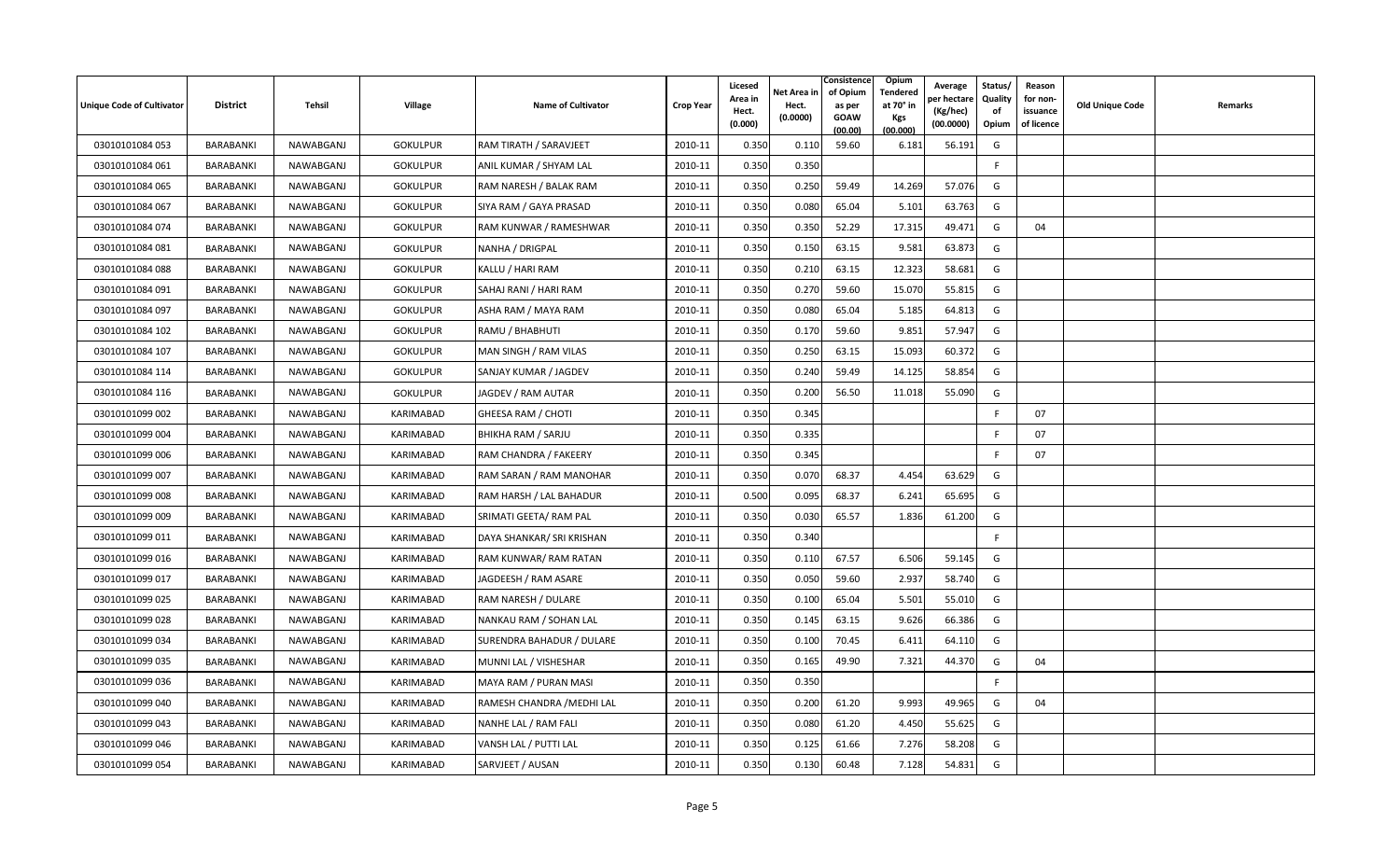| <b>Unique Code of Cultivator</b> | <b>District</b>  | Tehsil    | <b>Village</b> | <b>Name of Cultivator</b>    | <b>Crop Year</b> | Licesed<br>Area in<br>Hect.<br>(0.000) | Net Area in<br>Hect.<br>(0.0000) | Consistence<br>of Opium<br>as per<br><b>GOAW</b><br>(00.00) | Opium<br>Tendered<br>at 70° in<br>Kgs<br>(00.000) | Average<br>er hectare)<br>(Kg/hec)<br>(00.0000) | Status/<br>Quality<br>of<br>Opium | Reason<br>for non-<br>issuance<br>of licence | <b>Old Unique Code</b> | Remarks |
|----------------------------------|------------------|-----------|----------------|------------------------------|------------------|----------------------------------------|----------------------------------|-------------------------------------------------------------|---------------------------------------------------|-------------------------------------------------|-----------------------------------|----------------------------------------------|------------------------|---------|
| 03010101099 055                  | BARABANKI        | NAWABGANJ | KARIMABAD      | VIMLA DEVI / KAILASH         | 2010-11          | 0.350                                  | 0.095                            | 59.60                                                       | 5.287                                             | 55.662                                          | G                                 |                                              |                        |         |
| 03010101099 056                  | BARABANKI        | NAWABGANJ | KARIMABAD      | RAJENDRA PRASAD / TAPESHWARI | 2010-11          | 0.350                                  | 0.095                            | 59.60                                                       | 5.185                                             | 54.579                                          | G                                 |                                              |                        |         |
| 03010101099 057                  | BARABANKI        | NAWABGANJ | KARIMABAD      | RAM FER / GURU DAYAL         | 2010-11          | 0.350                                  | 0.080                            | 63.15                                                       | 4.709                                             | 58.863                                          | G                                 |                                              |                        |         |
| 03010101099 063                  | BARABANKI        | NAWABGANJ | KARIMABAD      | RAM HET / SRI KRISHAN        | 2010-11          | 0.350                                  | 0.090                            | 73.15                                                       | 6.074                                             | 67.489                                          | G                                 |                                              |                        |         |
| 03010101099 071                  | BARABANKI        | NAWABGANJ | KARIMABAD      | RAMADHAR / DURGA             | 2010-11          | 0.350                                  | 0.120                            | 70.45                                                       | 7.599                                             | 63.325                                          | G                                 |                                              |                        |         |
| 03010101099 080                  | BARABANKI        | NAWABGANJ | KARIMABAD      | LALTA PRASAD / BHOGAI        | 2010-11          | 0.350                                  | 0.360                            | 56.50                                                       | 13.923                                            | 38.675                                          | G                                 | 04                                           |                        |         |
| 03010101099 094                  | BARABANKI        | NAWABGANJ | KARIMABAD      | SATYA NARAYAN / SUNDER LAL   | 2010-11          | 0.350                                  | 0.350                            |                                                             |                                                   |                                                 | E                                 |                                              |                        |         |
| 03010101099 128                  | BARABANKI        | NAWABGANJ | KARIMABAD      | ASHOK KUMAR / BANWARI        | 2010-11          | 0.350                                  | 0.360                            | 59.60                                                       | 18.263                                            | 50.731                                          | G                                 | 04                                           |                        |         |
| 03010101099 154                  | BARABANKI        | NAWABGANJ | KARIMABAD      | SUNIL KUMAR / KISHORI LAL    | 2010-11          | 0.350                                  | 0.100                            | 52.29                                                       | 5.319                                             | 53.190                                          | G                                 |                                              |                        |         |
| 03010101099 155                  | BARABANKI        | NAWABGANJ | KARIMABAD      | RAM KAILASH / RAM MANOHAR    | 2010-11          | 0.350                                  | 0.060                            | 73.56                                                       | 3.983                                             | 66.383                                          | G                                 |                                              |                        |         |
| 03010101099 158                  | BARABANKI        | NAWABGANJ | KARIMABAD      | RAM VILAS/ PURAN MASI        | 2010-11          | 0.350                                  | 0.100                            | 52.29                                                       | 4.848                                             | 48.480                                          | G                                 | 04                                           |                        |         |
| 03010101099 159                  | BARABANKI        | NAWABGANJ | KARIMABAD      | PARWATI / NAND KISHOR        | 2010-11          | 0.350                                  | 0.110                            | 61.66                                                       | 6.465                                             | 58.773                                          | G                                 |                                              |                        |         |
| 03010101099 160                  | BARABANKI        | NAWABGANJ | KARIMABAD      | RAM KISHUN / RAM GULAM       | 2010-11          | 0.350                                  | 0.350                            |                                                             |                                                   |                                                 | -F                                | 07                                           |                        |         |
| 03010101099 162                  | BARABANKI        | NAWABGANJ | KARIMABAD      | ANOOP KUMAR / TAPESHWARI     | 2010-11          | 0.350                                  | 0.335                            |                                                             |                                                   |                                                 | E                                 | 07                                           |                        |         |
| 03010101099 163                  | <b>BARABANKI</b> | NAWABGANJ | KARIMABAD      | CHANDRA KUNWAR / RAM FER     | 2010-11          | 0.350                                  | 0.090                            | 61.66                                                       | 5.179                                             | 57.544                                          | G                                 |                                              |                        |         |
| 03010101099 164                  | BARABANKI        | NAWABGANJ | KARIMABAD      | AMBAR PRASAD/ RAMESHWAR      | 2010-11          | 0.350                                  | 0.310                            | 56.39                                                       | 15.910                                            | 51.323                                          | G                                 | 04                                           |                        |         |
| 03010101099 165                  | BARABANKI        | NAWABGANJ | KARIMABAD      | CHANDRESH / LAL BAHADUR      | 2010-11          | 0.500                                  | 0.090                            | 70.45                                                       | 5.737                                             | 63.744                                          | G                                 |                                              |                        |         |
| 03010101099 166                  | BARABANKI        | NAWABGANJ | KARIMABAD      | LAXMI PRASAD / MAHAVEER      | 2010-11          | 0.350                                  | 0.060                            | 49.90                                                       | 2.894                                             | 48.233                                          | G                                 | 04                                           |                        |         |
| 03010101099 167                  | BARABANKI        | NAWABGANJ | KARIMABAD      | RAM KUMAR/ SRI KESHAN        | 2010-11          | 0.350                                  | 0.090                            |                                                             |                                                   |                                                 | F                                 |                                              |                        |         |
| 03010101099 170                  | BARABANKI        | NAWABGANJ | KARIMABAD      | OM PRAKASH / BABU LAL        | 2010-11          | 0.350                                  | 0.155                            | 65.04                                                       | 9.142                                             | 58.981                                          | G                                 |                                              |                        |         |
| 03010101099 181                  | BARABANKI        | NAWABGANJ | KARIMABAD      | SUKAI LAL / HAJARI           | 2010-11          | 0.350                                  | 0.355                            |                                                             |                                                   |                                                 | F.                                | 07                                           |                        |         |
| 03010101099 187                  | <b>BARABANKI</b> | NAWABGANJ | KARIMABAD      | RAMKALI / SHYAM LAL          | 2010-11          | 0.350                                  | 0.150                            | 61.66                                                       | 8.324                                             | 55.493                                          | G                                 |                                              |                        |         |
| 03010101099 189                  | BARABANKI        | NAWABGANJ | KARIMABAD      | SRI RAM / GAJODHAR           | 2010-11          | 0.350                                  | 0.345                            | 60.48                                                       | 17.332                                            | 50.238                                          | G                                 | 04                                           |                        |         |
| 03010101099 192                  | <b>BARABANKI</b> | NAWABGANJ | KARIMABAD      | SURYA LAL / PIYARE LAL       | 2010-11          | 0.350                                  | 0.100                            | 60.48                                                       | 5.659                                             | 56.590                                          | G                                 |                                              |                        |         |
| 03010101099 194                  | BARABANKI        | NAWABGANJ | KARIMABAD      | PREMAWATI / HANUMAN          | 2010-11          | 0.350                                  | 0.345                            | 61.20                                                       | 18.334                                            | 53.142                                          | G                                 |                                              |                        |         |
| 03010101099 195                  | BARABANKI        | NAWABGANJ | KARIMABAD      | PARIDEEN / DHODHE            | 2010-11          | 0.350                                  | 0.060                            | 65.57                                                       | 3.606                                             | 60.100                                          | G                                 |                                              |                        |         |
| 03010101099 198                  | BARABANKI        | NAWABGANJ | KARIMABAD      | JALALU / FAKEERE             | 2010-11          | 0.350                                  | 0.360                            |                                                             |                                                   |                                                 | F                                 | 07                                           |                        |         |
| 03010101099 200                  | BARABANKI        | NAWABGANJ | KARIMABAD      | VASDEV / SARVJEET            | 2010-11          | 0.350                                  | 0.190                            | 56.39                                                       | 10.843                                            | 57.068                                          | G                                 |                                              |                        |         |
| 03010101099 207                  | BARABANKI        | NAWABGANJ | KARIMABAD      | SALIK RAM/ NANHE LAL         | 2010-11          | 0.350                                  | 0.120                            | 61.20                                                       | 6.505                                             | 54.208                                          | G                                 |                                              |                        |         |
| 03010101099 216                  | <b>BARABANKI</b> | NAWABGANJ | KARIMABAD      | RAJENDRA / SHATROHAN         | 2010-11          | 0.350                                  | 0.085                            | 67.57                                                       | 4.855                                             | 57.118                                          | G                                 |                                              |                        |         |
| 03010101099 217                  | BARABANKI        | NAWABGANJ | KARIMABAD      | SHAILENDRA KUMAR/ GURUDAYAL  | 2010-11          | 0.350                                  | 0.085                            |                                                             |                                                   |                                                 | F                                 |                                              |                        |         |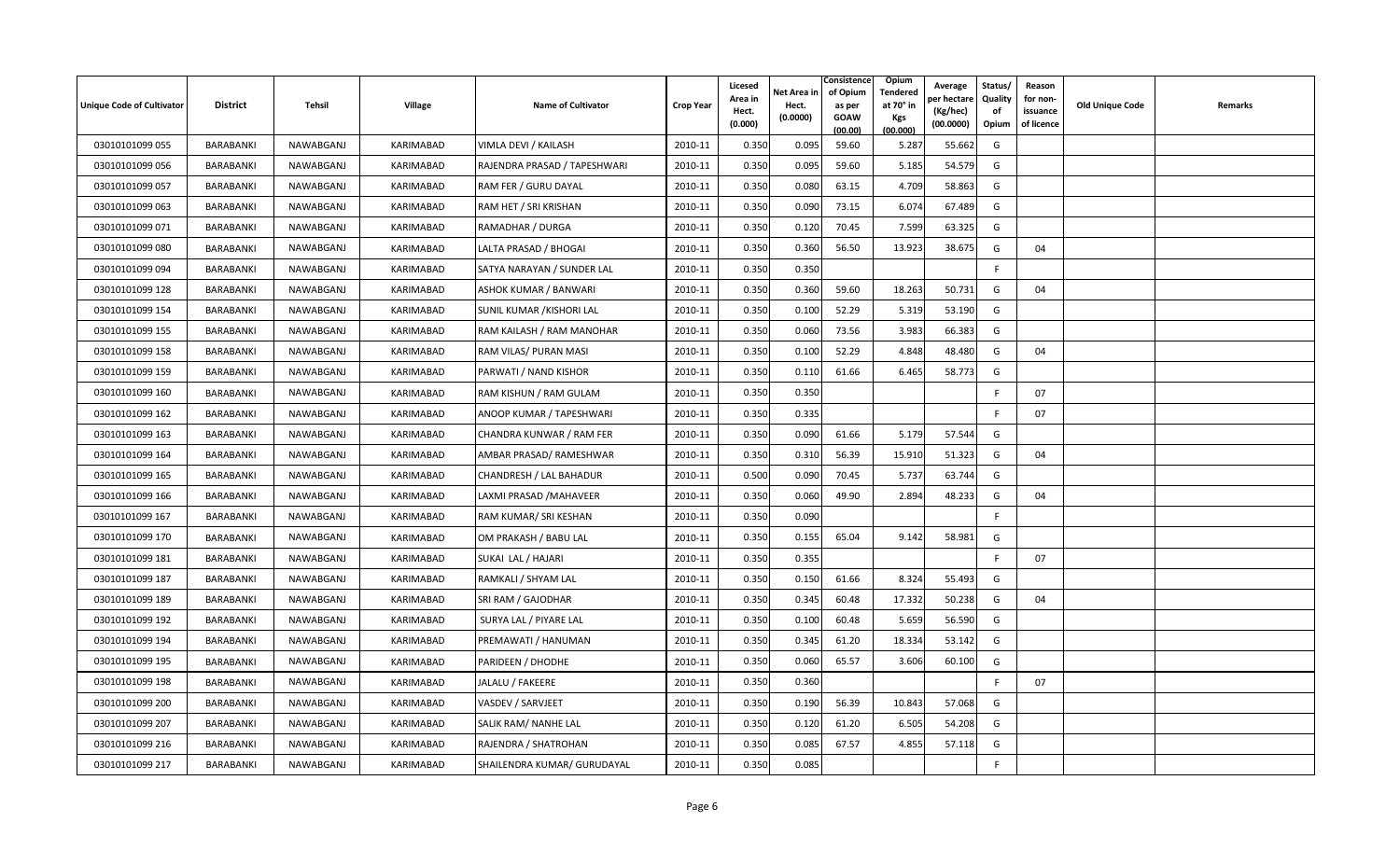| <b>Unique Code of Cultivator</b> | <b>District</b>  | Tehsil    | <b>Village</b> | <b>Name of Cultivator</b>       | <b>Crop Year</b> | Licesed<br>Area in<br>Hect.<br>(0.000) | Net Area in<br>Hect.<br>(0.0000) | Consistence<br>of Opium<br>as per<br><b>GOAW</b><br>(00.00) | Opium<br>Tendered<br>at 70° in<br>Kgs<br>(00.000) | Average<br>er hectare)<br>(Kg/hec)<br>(00.0000) | Status/<br>Quality<br>of<br>Opium | Reason<br>for non-<br>issuance<br>of licence | <b>Old Unique Code</b> | Remarks |
|----------------------------------|------------------|-----------|----------------|---------------------------------|------------------|----------------------------------------|----------------------------------|-------------------------------------------------------------|---------------------------------------------------|-------------------------------------------------|-----------------------------------|----------------------------------------------|------------------------|---------|
| 03010101099 222                  | BARABANKI        | NAWABGANJ | KARIMABAD      | NARENDRA KUMAR / SHATROHAN LAL  | 2010-11          | 0.350                                  | 0.070                            | 61.66                                                       | 4.651                                             | 66.443                                          | G                                 |                                              |                        |         |
| 03010101099 223                  | BARABANKI        | NAWABGANJ | KARIMABAD      | RAJ KISHOR / CHEDALAL           | 2010-11          | 0.350                                  | 0.065                            | 65.04                                                       | 4.088                                             | 62.892                                          | G                                 |                                              |                        |         |
| 03010101099 225                  | BARABANKI        | NAWABGANJ | KARIMABAD      | SUKH NANDAN / PATAN DEEN        | 2010-11          | 0.350                                  | 0.350                            |                                                             |                                                   |                                                 | E                                 | 07                                           |                        |         |
| 03010101099 226                  | BARABANKI        | NAWABGANJ | KARIMABAD      | ASHA RAM / PATAN DEEN           | 2010-11          | 0.350                                  | 0.345                            |                                                             |                                                   |                                                 | -F                                | 07                                           |                        |         |
| 03010101099 229                  | BARABANKI        | NAWABGANJ | KARIMABAD      | AMAR SINGH / PRANMASI           | 2010-11          | 0.350                                  | 0.145                            | 49.90                                                       | 6.808                                             | 46.952                                          | G                                 | 04                                           |                        |         |
| 03010101099 230                  | BARABANKI        | NAWABGANJ | KARIMABAD      | RAM TIRAT / CHOTE LAL           | 2010-11          | 0.350                                  | 0.255                            | 61.66                                                       | 12.772                                            | 50.086                                          | G                                 | 04                                           |                        |         |
| 03010101099 235                  | BARABANKI        | NAWABGANJ | KARIMABAD      | RAM LAL / MAHABALI              | 2010-11          | 0.350                                  | 0.095                            | 56.50                                                       | 5.174                                             | 54.463                                          | G                                 |                                              |                        |         |
| 03010101099 238                  | BARABANKI        | NAWABGANJ | KARIMABAD      | SANJAY KUMAR / BABU LAL         | 2010-11          | 0.350                                  | 0.115                            | 61.66                                                       | 6.448                                             | 56.070                                          | G                                 |                                              |                        |         |
| 03010101099 240                  | BARABANKI        | NAWABGANJ | KARIMABAD      | MUNNA TIWARI / BABU LAL         | 2010-11          | 0.350                                  | 0.115                            | 67.57                                                       | 6.844                                             | 59.513                                          | G                                 |                                              |                        |         |
| 03010101099 242                  | BARABANKI        | NAWABGANJ | KARIMABAD      | AJAY KUMAR / SHATROHAN LAL      | 2010-11          | 0.350                                  | 0.270                            | 59.60                                                       | 14.815                                            | 54.870                                          | G                                 |                                              |                        |         |
| 03010101099 250                  | BARABANKI        | NAWABGANJ | KARIMABAD      | PUTTI LAL / SOHAN LAL           | 2010-11          | 0.350                                  | 0.160                            | 65.04                                                       | 9.775                                             | 61.094                                          | G                                 |                                              |                        |         |
| 03010101099 254                  | BARABANKI        | NAWABGANJ | KARIMABAD      | JAIKARAN / BHARAT               | 2010-11          | 0.350                                  | 0.340                            |                                                             |                                                   |                                                 | E                                 |                                              |                        |         |
| 03010101099 255                  | BARABANKI        | NAWABGANJ | KARIMABAD      | RAM CHANDRA / CHAVI NATH        | 2010-11          | 0.350                                  | 0.355                            |                                                             |                                                   |                                                 | F                                 | 07                                           |                        |         |
| 03010101099 256                  | BARABANKI        | NAWABGANJ | KARIMABAD      | ASHARFI / HARI CHARAN           | 2010-11          | 0.350                                  | 0.355                            |                                                             |                                                   |                                                 | -F                                |                                              |                        |         |
| 03010101099 257                  | BARABANKI        | NAWABGANJ | KARIMABAD      | SUNDARI / GAYADEEN              | 2010-11          | 0.350                                  | 0.355                            |                                                             |                                                   |                                                 | F.                                | 07                                           |                        |         |
| 03010101099 258                  | BARABANKI        | NAWABGANJ | KARIMABAD      | SANT RAM / BADRI NARAYAN        | 2010-11          | 0.350                                  | 0.100                            | 75.42                                                       | 6.292                                             | 62.920                                          | G                                 |                                              |                        |         |
| 03010101099 259                  | BARABANKI        | NAWABGANJ | KARIMABAD      | MAN SINGH / DURGA PRASAD        | 2010-11          | 0.350                                  | 0.090                            | 67.58                                                       | 5.686                                             | 63.178                                          | G                                 |                                              |                        |         |
| 03010101099 260                  | BARABANKI        | NAWABGANJ | KARIMABAD      | SAHAJ RAM / BADRI NARAYAN       | 2010-11          | 0.350                                  | 0.065                            | 75.42                                                       | 4.008                                             | 61.662                                          | G                                 |                                              |                        |         |
| 03010101099 261                  | BARABANKI        | NAWABGANJ | KARIMABAD      | RAM KUNWAR / BADRI NARAYAN      | 2010-11          | 0.350                                  | 0.100                            | 70.45                                                       | 6.260                                             | 62.600                                          | G                                 |                                              |                        |         |
| 03010101099 262                  | <b>BARABANKI</b> | NAWABGANJ | KARIMABAD      | CHOTE LAL / RAGHU NATH          | 2010-11          | 0.350                                  | 0.355                            |                                                             |                                                   |                                                 | F.                                |                                              |                        |         |
| 03010101099 263                  | BARABANKI        | NAWABGANJ | KARIMABAD      | AMAR SINGH / GURSARAN           | 2010-11          | 0.500                                  | 0.175                            | 70.45                                                       | 11.393                                            | 65.103                                          | G                                 |                                              |                        |         |
| 03010101099 264                  | BARABANKI        | NAWABGANJ | KARIMABAD      | HANSRAJ / RAM MANOHAR           | 2010-11          | 0.500                                  | 0.350                            |                                                             |                                                   |                                                 | F.                                |                                              |                        |         |
| 03010101099 265                  | BARABANKI        | NAWABGANJ | KARIMABAD      | <b>GURGI DEV/ GURUDEEN</b>      | 2010-11          | 0.350                                  | 0.145                            | 67.58                                                       | 8.766                                             | 60.455                                          | G                                 |                                              |                        |         |
| 03010101099 266                  | BARABANKI        | NAWABGANJ | KARIMABAD      | <b>BHOLA SINGH/ LAL BAHADUR</b> | 2010-11          | 0.350                                  | 0.310                            |                                                             |                                                   |                                                 | -F                                |                                              |                        |         |
| 03010101099 267                  | BARABANKI        | NAWABGANJ | KARIMABAD      | MOOL CHANDRA / RAM FAL          | 2010-11          | 0.350                                  | 0.360                            |                                                             |                                                   |                                                 | E                                 |                                              |                        |         |
| 03010101099 268                  | BARABANKI        | NAWABGANJ | KARIMABAD      | RAM MILAN / SRI KRISHAN         | 2010-11          | 0.500                                  | 0.500                            |                                                             |                                                   |                                                 | F.                                |                                              |                        |         |
| 03010101099 269                  | BARABANKI        | NAWABGANJ | KARIMABAD      | RAM LAKHAN / LAL BAHADUR        | 2010-11          | 0.350                                  | 0.100                            | 67.58                                                       | 6.082                                             | 60.820                                          | G                                 |                                              |                        |         |
| 03010101099 270                  | BARABANKI        | NAWABGANJ | KARIMABAD      | RAM SAJEEVAN / NANHE LAL        | 2010-11          | 0.350                                  | 0.060                            | 70.45                                                       | 4.116                                             | 68.600                                          | G                                 |                                              |                        |         |
| 03010101099 271                  | BARABANKI        | NAWABGANJ | KARIMABAD      | SRI KISHAN / SARJU              | 2010-11          | 0.350                                  | 0.345                            |                                                             |                                                   |                                                 | -F                                |                                              |                        |         |
| 03010101099 272                  | <b>BARABANKI</b> | NAWABGANJ | KARIMABAD      | RAM KHELAWAN/ PURAN MASI        | 2010-11          | 0.500                                  | 0.165                            | 67.58                                                       | 10.002                                            | 60.618                                          | G                                 |                                              |                        |         |
| 03010101099 273                  | BARABANKI        | NAWABGANJ | KARIMABAD      | SANT PAL / GAYA PRASAD          | 2010-11          | 0.350                                  | 0.350                            |                                                             |                                                   |                                                 | -F                                |                                              |                        |         |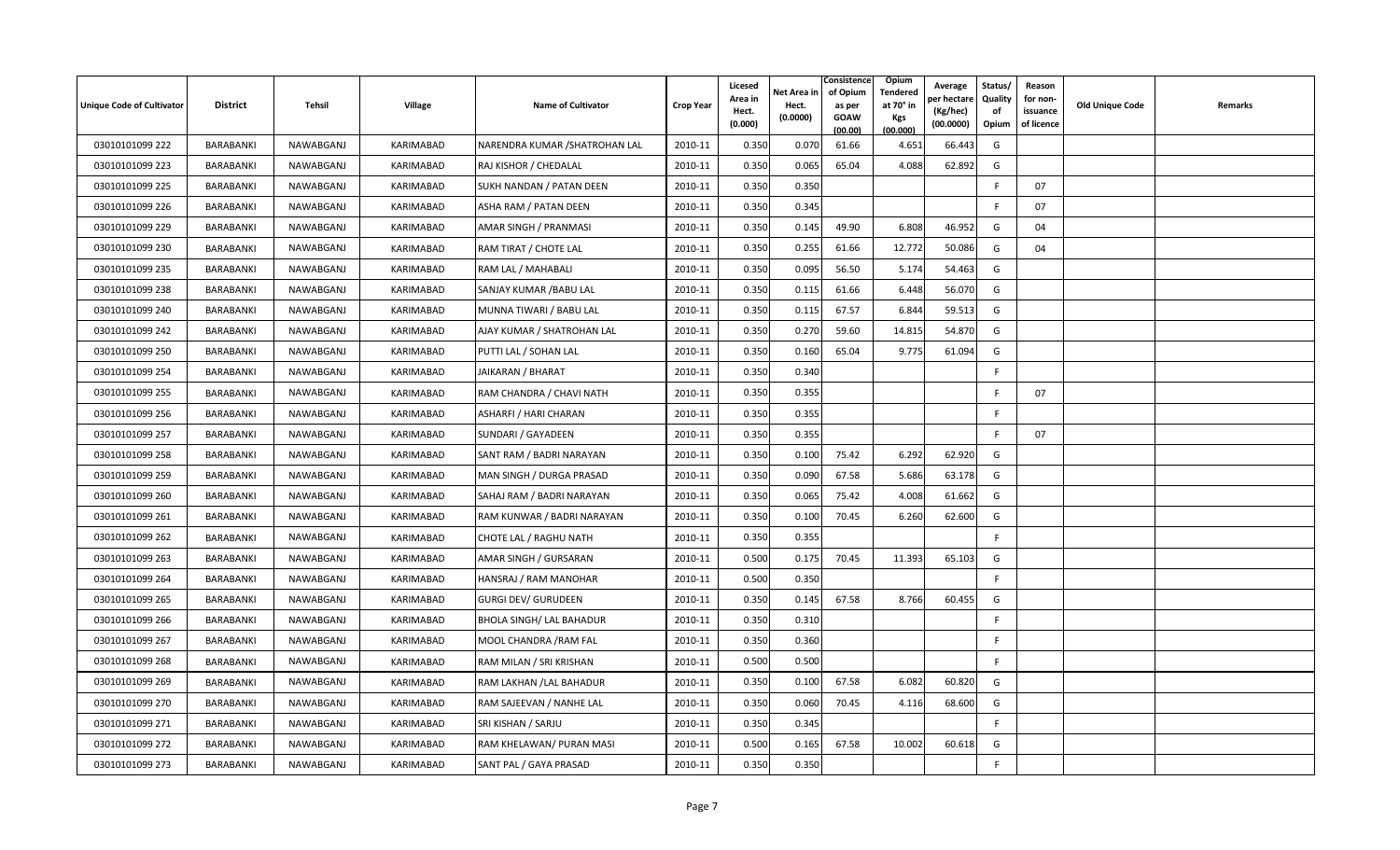| <b>Unique Code of Cultivator</b> | <b>District</b>  | Tehsil    | <b>Village</b>     | <b>Name of Cultivator</b>    | <b>Crop Year</b> | Licesed<br>Area in<br>Hect.<br>(0.000) | Net Area in<br>Hect.<br>(0.0000) | Consistence<br>of Opium<br>as per<br><b>GOAW</b><br>(00.00) | Opium<br>Tendered<br>at 70° in<br><b>Kgs</b><br>(00.000) | Average<br>วer hectarง<br>(Kg/hec)<br>(00.0000) | Status/<br>Quality<br>of<br>Opium | Reason<br>for non-<br>issuance<br>of licence | <b>Old Unique Code</b> | Remarks            |
|----------------------------------|------------------|-----------|--------------------|------------------------------|------------------|----------------------------------------|----------------------------------|-------------------------------------------------------------|----------------------------------------------------------|-------------------------------------------------|-----------------------------------|----------------------------------------------|------------------------|--------------------|
| 03010101107 002                  | BARABANKI        | NAWABGANJ | <b>LALPUR KALA</b> | DINESH / BUDHU               | 2010-11          | 0.350                                  | 0.245                            | 52.64                                                       | 12.070                                                   | 49.265                                          | G                                 | 04                                           |                        |                    |
| 03010101107 011                  | BARABANKI        | NAWABGANJ | <b>LALPUR KALA</b> | RAJENDRA PRASAD / HOLI       | 2010-11          | 0.350                                  | 0.130                            | 52.64                                                       | 6.730                                                    | 51.769                                          | G                                 | 04                                           |                        |                    |
| 03010101107 019                  | BARABANKI        | NAWABGANJ | <b>LALPUR KALA</b> | NASEEM / NAZEER              | 2010-11          | 0.350                                  | 0.155                            | 52.60                                                       | 7.815                                                    | 50.419                                          | - 1                               | 02                                           |                        |                    |
| 03010101107 020                  | BARABANKI        | NAWABGANJ | LALPUR KALA        | TEJ PAL / SURYA PAL          | 2010-11          | 0.350                                  | 0.320                            | 43.20                                                       | 12.867                                                   | 40.209                                          | G                                 | 04                                           |                        |                    |
| 03010101107 021                  | BARABANKI        | NAWABGANJ | LALPUR KALA        | AMAR SINGH / CHEDA           | 2010-11          | 0.350                                  | 0.110                            | 52.64                                                       | 5.444                                                    | 49.491                                          |                                   | 02                                           |                        |                    |
| 03010101107 022                  | BARABANKI        | NAWABGANJ | <b>LALPUR KALA</b> | RAM PAL / GAREEBE            | 2010-11          | 0.350                                  | 0.230                            | 52.64                                                       | 9.317                                                    | 40.509                                          | G                                 | 04                                           |                        |                    |
| 03010101107024                   | BARABANKI        | NAWABGANJ | LALPUR KALA        | JAGANNATH / HOLI             | 2010-11          | 0.350                                  | 0.130                            | 51.05                                                       | 6.214                                                    | 47.800                                          | G                                 | 04                                           |                        |                    |
| 03010101107026                   | BARABANKI        | NAWABGANJ | <b>LALPUR KALA</b> | SAHAJ RAM / BRAJA            | 2010-11          | 0.350                                  | 0.295                            | 51.05                                                       | 13.492                                                   | 45.736                                          | G                                 | 04                                           |                        |                    |
| 03010101107 027                  | BARABANKI        | NAWABGANJ | LALPUR KALA        | SADIKUN / ALI HUSAIN         | 2010-11          | 0.350                                  | 0.245                            | 55.87                                                       | 10.990                                                   | 44.857                                          | G                                 | 04                                           |                        |                    |
| 03010101107 030                  | BARABANKI        | NAWABGANJ | LALPUR KALA        | MAIKU / BRAJA                | 2010-11          | 0.350                                  | 0.290                            | 47.50                                                       | 8.469                                                    | 29.203                                          | G                                 | 04                                           |                        |                    |
| 03010101107 031                  | BARABANKI        | NAWABGANJ | <b>LALPUR KALA</b> | RAM KISHOR / HANUMAN         | 2010-11          | 0.350                                  | 0.330                            | 49.64                                                       | 15.807                                                   | 47.900                                          | G                                 | 04                                           |                        |                    |
| 03010101107 033                  | BARABANKI        | NAWABGANJ | LALPUR KALA        | RAM NARESH / BHIKHARI        | 2010-11          | 0.350                                  | 0.255                            | 51.05                                                       | 12.551                                                   | 49.220                                          | G                                 | 04                                           |                        |                    |
| 03010101107 035                  | BARABANKI        | NAWABGANJ | <b>LALPUR KALA</b> | DHANPATA / SHATROHAN         | 2010-11          | 0.350                                  | 0.245                            | 51.27                                                       | 12.466                                                   | 50.882                                          | G                                 | 04                                           |                        | <b>NAME CHANGE</b> |
| 03010101107 037                  | BARABANKI        | NAWABGANJ | <b>LALPUR KALA</b> | BIPAT RAM / RAM DAS          | 2010-11          | 0.350                                  | 0.100                            | 51.05                                                       | 3.858                                                    | 38.580                                          | G                                 | 04                                           |                        |                    |
| 03010101107044                   | BARABANKI        | NAWABGANJ | <b>LALPUR KALA</b> | AMIT KUMAR / SIYA RAM        | 2010-11          | 0.350                                  | 0.320                            | 58.88                                                       | 15.536                                                   | 48.550                                          | G                                 | 04                                           |                        |                    |
| 03010101107 045                  | BARABANKI        | NAWABGANJ | LALPUR KALA        | RAMESH CHANDRA / LALTA       | 2010-11          | 0.350                                  | 0.165                            | 52.64                                                       | 7.648                                                    | 46.352                                          | G                                 | 04                                           |                        |                    |
| 03010101107046                   | BARABANKI        | NAWABGANJ | LALPUR KALA        | KAMLESH / KALLU              | 2010-11          | 0.350                                  | 0.360                            | 51.05                                                       | 9.138                                                    | 25.383                                          | G                                 | 04                                           |                        |                    |
| 03010101120 010                  | BARABANKI        | NAWABGANJ | MOHAMMADPUR        | JAGESHWAR/ MATHURA           | 2010-11          | 0.350                                  | 0.170                            | 56.39                                                       | 9.474                                                    | 55.729                                          | G                                 |                                              |                        |                    |
| 03010101120020                   | BARABANKI        | NAWABGANJ | MOHAMMADPUR        | CHETRAM / BHULAI             | 2010-11          | 0.350                                  | 0.330                            | 43.55                                                       | 5.873                                                    | 17.797                                          | $\overline{1}$                    | 02                                           |                        |                    |
| 03010101120023                   | BARABANKI        | NAWABGANJ | MOHAMMADPUR        | UDAL / DULARE                | 2010-11          | 0.350                                  | 0.340                            | 59.50                                                       | 20.052                                                   | 58.976                                          | G                                 |                                              |                        |                    |
| 03010101120025                   | BARABANKI        | NAWABGANJ | MOHAMMADPUR        | SANT RAM / PITAMBAR          | 2010-11          | 0.350                                  | 0.345                            | 45.87                                                       | 14.842                                                   | 43.020                                          |                                   | 02                                           |                        |                    |
| 03010101120057                   | <b>BARABANKI</b> | NAWABGANJ | MOHAMMADPUR        | AMAR SINGH / CHETRAM         | 2010-11          | 0.350                                  | 0.330                            | 53.81                                                       | 15.812                                                   | 47.915                                          | G                                 | 04                                           |                        |                    |
| 03010101120066                   | BARABANKI        | NAWABGANJ | MOHAMMADPUR        | <b>BALAK RAM / RAM ASARE</b> | 2010-11          | 0.350                                  | 0.320                            | 50.62                                                       | 15.750                                                   | 49.219                                          | G                                 | 04                                           |                        |                    |
| 03010101120080                   | BARABANKI        | NAWABGANJ | MOHAMMADPUR        | VISHRAM / MATHURA            | 2010-11          | 0.350                                  | 0.195                            | 60.29                                                       | 12.032                                                   | 61.703                                          | G                                 |                                              |                        |                    |
| 03010101120081                   | BARABANKI        | NAWABGANJ | MOHAMMADPUR        | JAGAT PAL / PALTU            | 2010-11          | 0.350                                  | 0.215                            | 58.78                                                       | 12.738                                                   | 59.247                                          |                                   | 02                                           |                        |                    |
| 03010101120082                   | BARABANKI        | NAWABGANJ | MOHAMMADPUR        | GIRDHARI / MATHURA           | 2010-11          | 0.350                                  | 0.350                            | 62.80                                                       | 20.706                                                   | 59.160                                          | G                                 |                                              |                        |                    |
| 03010101120083                   | BARABANKI        | NAWABGANJ | MOHAMMADPUR        | RAJENDRA PRASAD/ RAM SAGAR   | 2010-11          | 0.350                                  | 0.350                            | 46.51                                                       | 13.255                                                   | 37.871                                          | - 1                               | 02                                           |                        |                    |
| 03010101120093                   | BARABANKI        | NAWABGANJ | MOHAMMADPUR        | RAM SANEHI / MATHURA         | 2010-11          | 0.350                                  | 0.110                            | 61.20                                                       | 6.164                                                    | 56.036                                          | G                                 |                                              |                        |                    |
| 03010101120096                   | BARABANKI        | NAWABGANJ | MOHAMMADPUR        | PARIDEEN / BHAROSE           | 2010-11          | 0.350                                  | 0.360                            | 58.54                                                       | 20.430                                                   | 56.750                                          | G                                 |                                              |                        |                    |
| 03010101120 116                  | BARABANKI        | NAWABGANJ | MOHAMMADPUR        | PALTU/ UJAGAR                | 2010-11          | 0.350                                  | 0.350                            | 37.85                                                       | 11.544                                                   | 32.983                                          |                                   | 02                                           |                        |                    |
| 03010101120 124                  | BARABANKI        | NAWABGANJ | MOHAMMADPUR        | RAM VILAS / KALLU            | 2010-11          | 0.350                                  | 0.350                            | 58.77                                                       | 21.392                                                   | 61.120                                          |                                   | 02                                           |                        |                    |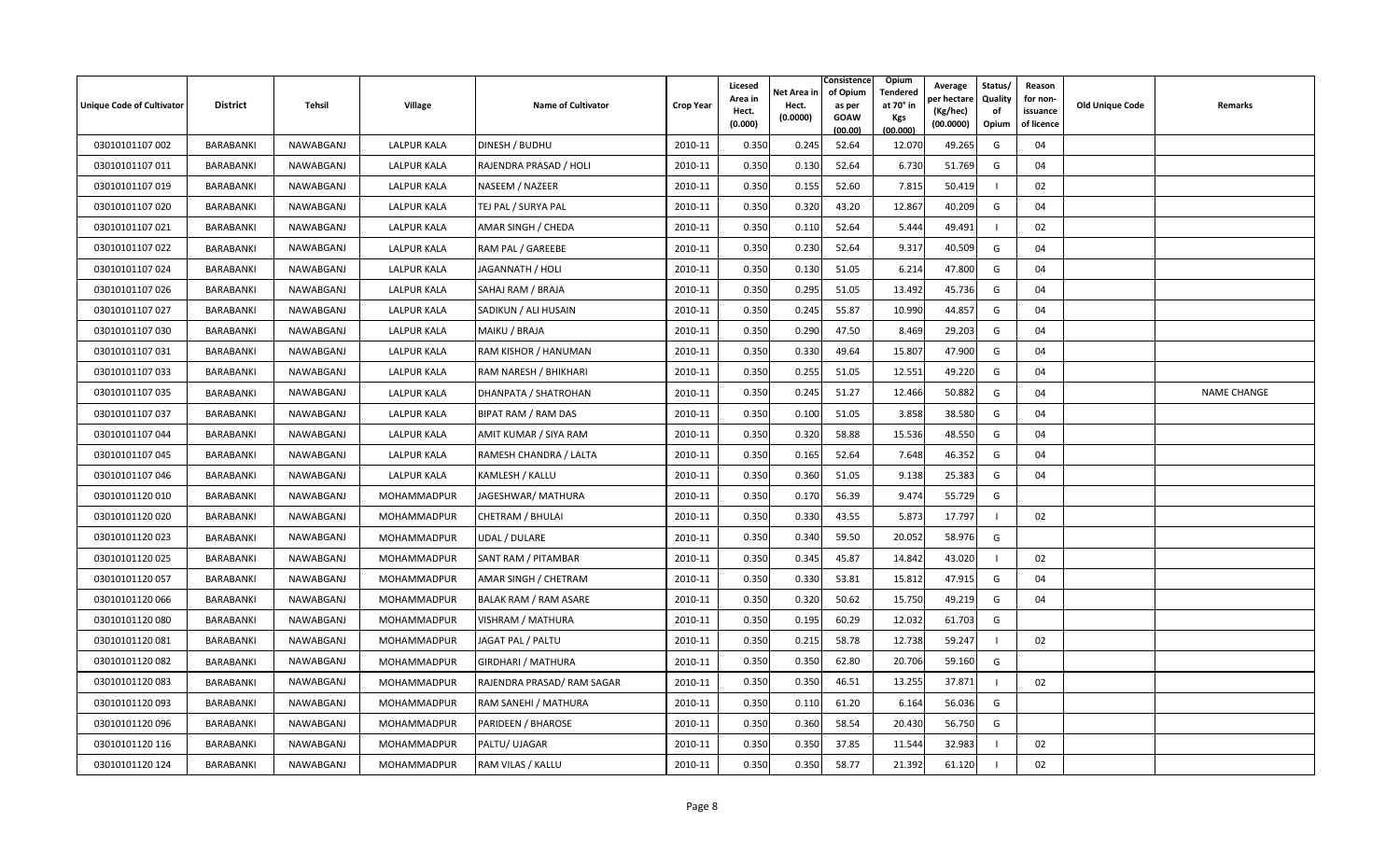| Unique Code of Cultivator | <b>District</b>  | Tehsil    | Village       | <b>Name of Cultivator</b>        | <b>Crop Year</b> | Licesed<br>Area in<br>Hect.<br>(0.000) | Net Area in<br>Hect.<br>(0.0000) | Consistence<br>of Opium<br>as per<br><b>GOAW</b><br>(00.00) | Opium<br><b>Tendered</b><br>at 70° in<br>Kgs<br>(00.000) | Average<br>oer hectare<br>(Kg/hec)<br>(00.0000) | Status/<br>Quality<br>of<br>Opium | Reason<br>for non-<br>issuance<br>of licence | <b>Old Unique Code</b> | Remarks            |
|---------------------------|------------------|-----------|---------------|----------------------------------|------------------|----------------------------------------|----------------------------------|-------------------------------------------------------------|----------------------------------------------------------|-------------------------------------------------|-----------------------------------|----------------------------------------------|------------------------|--------------------|
| 03010101122 005           | BARABANKI        | NAWABGANJ | <b>MOHNA</b>  | RAM MANOHAR / GHEESHA            | 2010-11          | 0.350                                  | 0.360                            | 52.29                                                       | 19.609                                                   | 54.469                                          | G                                 |                                              |                        |                    |
| 03010101122014            | BARABANKI        | NAWABGANJ | <b>MOHNA</b>  | CHOTE LAL / NANHU                | 2010-11          | 0.350                                  | 0.320                            | 56.50                                                       | 14.464                                                   | 45.200                                          | G                                 | 04                                           |                        |                    |
| 03010101122 015           | BARABANKI        | NAWABGANJ | <b>MOHNA</b>  | GAYA PRASAD / BECHU              | 2010-11          | 0.350                                  | 0.350                            |                                                             |                                                          |                                                 | F.                                | 07                                           |                        |                    |
| 03010101122 020           | BARABANKI        | NAWABGANJ | <b>MOHNA</b>  | BRIJRANI / RAM SAGAR             | 2010-11          | 0.350                                  | 0.345                            | 50.19                                                       | 15.623                                                   | 45.284                                          | G                                 | 04                                           |                        |                    |
| 03010101122 022           | BARABANKI        | NAWABGANJ | <b>MOHNA</b>  | RAM PAL / KESHAV RAM             | 2010-11          | 0.350                                  | 0.315                            | 43.07                                                       | 15.499                                                   | 49.203                                          |                                   | 02                                           |                        |                    |
| 03010101122 023           | BARABANKI        | NAWABGANJ | <b>MOHNA</b>  | RAM KAILASH / KHUSHHAL           | 2010-11          | 0.350                                  | 0.350                            |                                                             |                                                          |                                                 | F                                 | 07                                           |                        |                    |
| 03010101122 025           | BARABANKI        | NAWABGANJ | <b>MOHNA</b>  | PUTTI LAL / BAHADUR              | 2010-11          | 0.350                                  | 0.350                            |                                                             |                                                          |                                                 | -F                                | 07                                           |                        |                    |
| 03010101122 026           | BARABANKI        | NAWABGANJ | <b>MOHNA</b>  | DEENA / CHEDA                    | 2010-11          | 0.350                                  | 0.350                            |                                                             |                                                          |                                                 | F.                                | 07                                           |                        |                    |
| 03010101122 027           | BARABANKI        | NAWABGANJ | <b>MOHNA</b>  | RADHE LAL / MATHURA              | 2010-11          | 0.350                                  | 0.350                            |                                                             |                                                          |                                                 | F                                 | 07                                           |                        |                    |
| 03010101122 030           | BARABANKI        | NAWABGANJ | <b>MOHNA</b>  | RAM SINGH / PARMESHWAR           | 2010-11          | 0.350                                  | 0.345                            | 50.19                                                       | 20.908                                                   | 60.603                                          | G                                 |                                              |                        |                    |
| 03010101122 042           | BARABANKI        | NAWABGANJ | <b>MOHNA</b>  | SANT BAKSH / RAM ASRE            | 2010-11          | 0.350                                  | 0.350                            |                                                             |                                                          |                                                 | F.                                | 07                                           |                        |                    |
| 03010101122 060           | BARABANKI        | NAWABGANJ | <b>MOHNA</b>  | RAMAWATI / RAM KHELAWAN          | 2010-11          | 0.350                                  | 0.355                            | 49.90                                                       | 16.717                                                   | 47.090                                          | G                                 | 04                                           |                        |                    |
| 03010101122 062           | BARABANKI        | NAWABGANJ | <b>MOHNA</b>  | AMAR KESH / DULARE               | 2010-11          | 0.350                                  | 0.360                            | 49.90                                                       | 18.285                                                   | 50.792                                          | G                                 | 04                                           |                        | <b>NAME CHANGE</b> |
| 03010101122 063           | BARABANKI        | NAWABGANJ | <b>MOHNA</b>  | JAGANNATH / BHAROSE              | 2010-11          | 0.350                                  | 0.340                            | 50.19                                                       | 17.237                                                   | 50.697                                          | G                                 | 04                                           |                        |                    |
| 03010101122 064           | BARABANKI        | NAWABGANJ | <b>MOHNA</b>  | SATYA NAM / BIHARI               | 2010-11          | 0.350                                  | 0.350                            | 49.90                                                       | 17.030                                                   | 48.657                                          | G                                 | 04                                           |                        |                    |
| 03010101122 067           | BARABANKI        | NAWABGANJ | <b>MOHNA</b>  | PHOLLA / BIHARI                  | 2010-11          | 0.350                                  | 0.350                            |                                                             |                                                          |                                                 | F                                 | 07                                           |                        |                    |
| 03010101122068            | <b>BARABANKI</b> | NAWABGANJ | <b>MOHNA</b>  | RAM SURESH / ASHA RAM            | 2010-11          | 0.350                                  | 0.350                            |                                                             |                                                          |                                                 | E                                 | 07                                           |                        |                    |
| 03010101122069            | BARABANKI        | NAWABGANJ | <b>MOHNA</b>  | LAXMI NARAYAN / KETAR            | 2010-11          | 0.350                                  | 0.345                            | 49.90                                                       | 17.073                                                   | 49.487                                          | G                                 | 04                                           |                        |                    |
| 03010101122 070           | BARABANKI        | NAWABGANJ | <b>MOHNA</b>  | <b>BHAROSE / SARJU</b>           | 2010-11          | 0.350                                  | 0.350                            | 50.19                                                       | 17.423                                                   | 49.780                                          | G                                 | 04                                           |                        |                    |
| 03010101122 071           | BARABANKI        | NAWABGANJ | <b>MOHNA</b>  | <b>CHANDRA SHEKHAR / GAREEBE</b> | 2010-11          | 0.350                                  | 0.350                            |                                                             |                                                          |                                                 | E                                 | 07                                           |                        |                    |
| 03010101122 072           | BARABANKI        | NAWABGANJ | <b>MOHNA</b>  | RAM CHANDRA / BHARAT LAL         | 2010-11          | 0.350                                  | 0.355                            | 46.14                                                       | 14.640                                                   | 41.239                                          | - 1                               | 02                                           |                        |                    |
| 03010101122 073           | BARABANKI        | NAWABGANJ | <b>MOHNA</b>  | SHYAM KALI / BABADEEN            | 2010-11          | 0.350                                  | 0.355                            | 46.18                                                       | 14.890                                                   | 41.944                                          | G                                 | 04                                           |                        |                    |
| 03010101122 075           | BARABANKI        | NAWABGANJ | <b>MOHNA</b>  | CHEDA / MUNNI LAL                | 2010-11          | 0.350                                  | 0.345                            | 49.90                                                       | 17.650                                                   | 51.159                                          | G                                 | 04                                           |                        |                    |
| 03010101127 005           | BARABANKI        | NAWABGANJ | <b>NAKTUA</b> | <b>VIJAY KUMAR / CHOTE LAL</b>   | 2010-11          | 0.350                                  | 0.350                            |                                                             |                                                          |                                                 | -F                                | 07                                           |                        |                    |
| 03010101127 009           | BARABANKI        | NAWABGANJ | <b>NAKTUA</b> | SHAMBHU / PARMA DEEN             | 2010-11          | 0.350                                  | 0.350                            |                                                             |                                                          |                                                 | E                                 | 07                                           |                        |                    |
| 03010101127 012           | BARABANKI        | NAWABGANJ | <b>NAKTUA</b> | RANI / RAM KHELAWAN              | 2010-11          | 0.350                                  | 0.130                            | 49.85                                                       | 6.231                                                    | 47.931                                          | $\blacksquare$                    | 02                                           |                        |                    |
| 03010101127014            | BARABANKI        | NAWABGANJ | <b>NAKTUA</b> | RAM RATI / RAM SAGAR             | 2010-11          | 0.350                                  | 0.350                            |                                                             |                                                          |                                                 | F.                                | 07                                           |                        |                    |
| 03010101127 015           | BARABANKI        | NAWABGANJ | <b>NAKTUA</b> | SHIV KUMAR / CHOTE LAL           | 2010-11          | 0.350                                  | 0.090                            | 57.16                                                       | 5.618                                                    | 62.422                                          | - 1                               | 02                                           |                        |                    |
| 03010101127 017           | BARABANKI        | NAWABGANJ | <b>NAKTUA</b> | SUNDAR LAL / GURU DAYAL          | 2010-11          | 0.350                                  | 0.160                            | 49.85                                                       | 8.118                                                    | 50.738                                          | - 1                               | 02                                           |                        |                    |
| 03010101127 019           | BARABANKI        | NAWABGANJ | <b>NAKTUA</b> | SHIV NANDAN / MATHURA            | 2010-11          | 0.350                                  | 0.130                            | 43.11                                                       | 5.998                                                    | 46.138                                          |                                   | 02                                           |                        |                    |
| 03010101127 020           | BARABANKI        | NAWABGANJ | <b>NAKTUA</b> | GANGA DEI / PUTTI LAL            | 2010-11          | 0.350                                  | 0.350                            |                                                             |                                                          |                                                 | F                                 | 07                                           |                        |                    |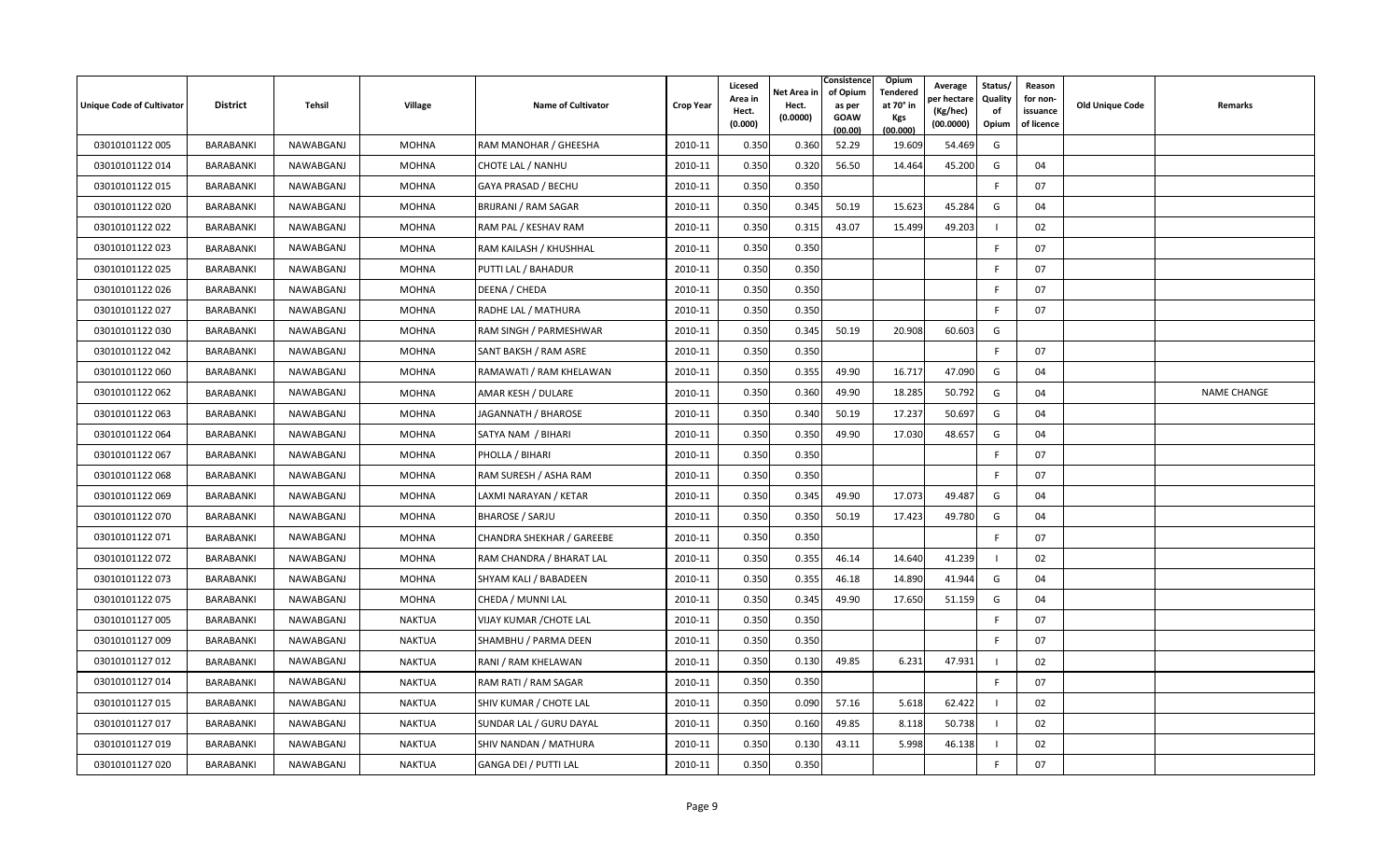| <b>Unique Code of Cultivator</b> | <b>District</b>  | Tehsil    | <b>Village</b> | <b>Name of Cultivator</b>     | <b>Crop Year</b> | Licesed<br>Area in<br>Hect.<br>(0.000) | Net Area in<br>Hect.<br>(0.0000) | Consistence<br>of Opium<br>as per<br><b>GOAW</b><br>(00.00) | Opium<br>Tendered<br>at 70° in<br>Kgs<br>(00.000) | Average<br>er hectar<br>(Kg/hec)<br>(00.0000) | Status/<br>Quality<br>of<br>Opium | Reason<br>for non-<br>issuance<br>of licence | <b>Old Unique Code</b> | Remarks |
|----------------------------------|------------------|-----------|----------------|-------------------------------|------------------|----------------------------------------|----------------------------------|-------------------------------------------------------------|---------------------------------------------------|-----------------------------------------------|-----------------------------------|----------------------------------------------|------------------------|---------|
| 03010101127 024                  | BARABANKI        | NAWABGANJ | <b>NAKTUA</b>  | RAM PAL / PARAG               | 2010-11          | 0.350                                  | 0.220                            | 50.25                                                       | 11.292                                            | 51.327                                        | G                                 | 04                                           |                        |         |
| 03010101127 025                  | BARABANKI        | NAWABGANJ | NAKTUA         | AWADH RAM / RAM SWAROOP       | 2010-11          | 0.350                                  | 0.350                            |                                                             |                                                   |                                               | E                                 | 07                                           |                        |         |
| 03010101127 027                  | BARABANKI        | NAWABGANJ | <b>NAKTUA</b>  | RAM KALI / RATAN              | 2010-11          | 0.350                                  | 0.350                            |                                                             |                                                   |                                               | E                                 | 07                                           |                        |         |
| 03010101127 029                  | BARABANKI        | NAWABGANJ | NAKTUA         | RAM DAYAL / GURU BAX          | 2010-11          | 0.350                                  | 0.350                            |                                                             |                                                   |                                               | -F                                | 07                                           |                        |         |
| 03010101127 031                  | BARABANKI        | NAWABGANJ | <b>NAKTUA</b>  | JASODA / SALIK RAM            | 2010-11          | 0.350                                  | 0.365                            | 49.85                                                       | 17.697                                            | 48.485                                        |                                   | 02                                           |                        |         |
| 03010101127 041                  | BARABANKI        | NAWABGANJ | <b>NAKTUA</b>  | RAJ DEI/MANI RAM              | 2010-11          | 0.350                                  | 0.350                            |                                                             |                                                   |                                               | F                                 | 07                                           |                        |         |
| 03010101127042                   | BARABANKI        | NAWABGANJ | <b>NAKTUA</b>  | INDRA JEET / TAI              | 2010-11          | 0.350                                  | 0.135                            | 49.95                                                       | 7.079                                             | 52.437                                        |                                   | 02                                           |                        |         |
| 03010101127 043                  | BARABANKI        | NAWABGANJ | <b>NAKTUA</b>  | SHIV RAM / HARI CHANRAN       | 2010-11          | 0.350                                  | 0.350                            |                                                             |                                                   |                                               | F.                                | 07                                           |                        |         |
| 03010101127044                   | BARABANKI        | NAWABGANJ | NAKTUA         | RAM CHANDRA / HAJARI          | 2010-11          | 0.350                                  | 0.350                            |                                                             |                                                   |                                               | -F                                | 07                                           |                        |         |
| 03010101129 008                  | <b>BARABANKI</b> | NAWABGANJ | <b>NARAULI</b> | MOHAN LAL / KHUSI RAM         | 2010-11          | 0.350                                  | 0.355                            | 53.81                                                       | 17.834                                            | 50.237                                        | G                                 | 04                                           |                        |         |
| 03010101129 009                  | BARABANKI        | NAWABGANJ | NARAULI        | VIJAY BAHADUR / SHYAM LAL     | 2010-11          | 0.350                                  | 0.360                            | 50.62                                                       | 15.728                                            | 43.689                                        | G                                 | 04                                           |                        |         |
| 03010101129 019                  | BARABANKI        | NAWABGANJ | NARAULI        | MAHESH / HANOMAN              | 2010-11          | 0.350                                  | 0.360                            | 56.39                                                       | 19.269                                            | 53.525                                        | G                                 |                                              |                        |         |
| 03010101129 024                  | BARABANKI        | NAWABGANJ | <b>NARAULI</b> | <b>GENDA LAL / CHOTKAU</b>    | 2010-11          | 0.350                                  | 0.350                            | 65.57                                                       | 21.657                                            | 61.877                                        | G                                 |                                              |                        |         |
| 03010101129 032                  | BARABANKI        | NAWABGANJ | NARAULI        | RAM AUTAR / JAGNU             | 2010-11          | 0.350                                  | 0.360                            | 56.39                                                       | 15.829                                            | 43.969                                        | G                                 | 04                                           |                        |         |
| 03010101129 033                  | BARABANKI        | NAWABGANJ | <b>NARAULI</b> | RAM CHANDRA / NANHU           | 2010-11          | 0.350                                  | 0.350                            | 50.62                                                       | 16.719                                            | 47.769                                        | G                                 | 04                                           |                        |         |
| 03010101138 001                  | BARABANKI        | NAWABGANJ | PEERPUR        | GAYA PRASAD / RAM SEWAK       | 2010-11          | 0.350                                  | 0.180                            | 61.83                                                       | 10.617                                            | 58.983                                        | G                                 |                                              |                        |         |
| 03010101138010                   | BARABANKI        | NAWABGANJ | PEERPUR        | LALLU RAM / KESHAV RAM        | 2010-11          | 0.350                                  | 0.200                            | 62.29                                                       | 8.827                                             | 44.135                                        | G                                 | 04                                           |                        |         |
| 03010101138 015                  | BARABANKI        | NAWABGANJ | PEERPUR        | JWALA PRASAD / JAGANNATH      | 2010-11          | 0.350                                  | 0.145                            | 49.04                                                       | 6.543                                             | 45.124                                        | G                                 | 04                                           |                        |         |
| 03010101138024                   | BARABANKI        | NAWABGANJ | PEERPUR        | <b>GULABA DEVI / JAGMOHAN</b> | 2010-11          | 0.350                                  | 0.365                            |                                                             |                                                   |                                               | -F                                |                                              |                        |         |
| 03010101138025                   | <b>BARABANKI</b> | NAWABGANJ | PEERPUR        | RAM KHELAWAN/ LAXMI NARAYAN   | 2010-11          | 0.350                                  | 0.355                            |                                                             |                                                   |                                               | E                                 |                                              |                        |         |
| 03010101138 030                  | BARABANKI        | NAWABGANJ | PEERPUR        | JAISI RAM / RAM PAL           | 2010-11          | 0.350                                  | 0.100                            | 61.83                                                       | 5.953                                             | 59.530                                        | G                                 |                                              |                        |         |
| 03010101138039                   | BARABANKI        | NAWABGANJ | PEERPUR        | JAGRANI / SHRI PAL            | 2010-11          | 0.350                                  | 0.150                            | 56.86                                                       | 7.465                                             | 49.767                                        | G                                 | 04                                           |                        |         |
| 03010101138046                   | BARABANKI        | NAWABGANJ | PEERPUR        | MAKHAN / RAM DHEEN            | 2010-11          | 0.350                                  | 0.140                            | 45.98                                                       | 6.404                                             | 45.743                                        | G                                 | 04                                           |                        |         |
| 03010101138 053                  | BARABANKI        | NAWABGANJ | PEERPUR        | BABU LAL / RAM NATH           | 2010-11          | 0.350                                  | 0.095                            | 58.28                                                       | 5.262                                             | 55.389                                        | G                                 |                                              |                        |         |
| 03010101138 062                  | <b>BARABANKI</b> | NAWABGANJ | PEERPUR        | RAJENDRA PRASAD / RAM LAKHAN  | 2010-11          | 0.350                                  | 0.295                            |                                                             |                                                   |                                               | E                                 |                                              |                        |         |
| 03010101138 065                  | BARABANKI        | NAWABGANJ | <b>PEERPUR</b> | SWAMI DEEN / RAM BHAROSE      | 2010-11          | 0.350                                  | 0.100                            | 53.46                                                       | 5.010                                             | 50.100                                        | G                                 | 04                                           |                        |         |
| 03010101138 079                  | BARABANKI        | NAWABGANJ | PEERPUR        | SHAMBHU DEI / RAM KHELAWAN    | 2010-11          | 0.350                                  | 0.080                            | 53.46                                                       | 4.139                                             | 51.738                                        | G                                 | 04                                           |                        |         |
| 03010101138080                   | BARABANKI        | NAWABGANJ | PEERPUR        | <b>KESHNA / SUMERI</b>        | 2010-11          | 0.350                                  | 0.085                            | 67.58                                                       | 5.513                                             | 64.859                                        | G                                 |                                              |                        |         |
| 03010101138 083                  | BARABANKI        | NAWABGANJ | PEERPUR        | SUDAMA / SAROOPE              | 2010-11          | 0.350                                  | 0.095                            | 53.46                                                       | 4.330                                             | 45.579                                        | G                                 | 04                                           |                        |         |
| 03010101138087                   | BARABANKI        | NAWABGANJ | PEERPUR        | <b>GANGA RAM / SITAI</b>      | 2010-11          | 0.350                                  | 0.365                            | 51.05                                                       | 17.583                                            | 48.173                                        | G                                 | 04                                           |                        |         |
| 03010101138088                   | BARABANKI        | NAWABGANJ | <b>PEERPUR</b> | PIYARE LAL / RAM PRASAD       | 2010-11          | 0.350                                  | 0.205                            | 51.05                                                       | 9.437                                             | 46.034                                        | G                                 | 04                                           |                        |         |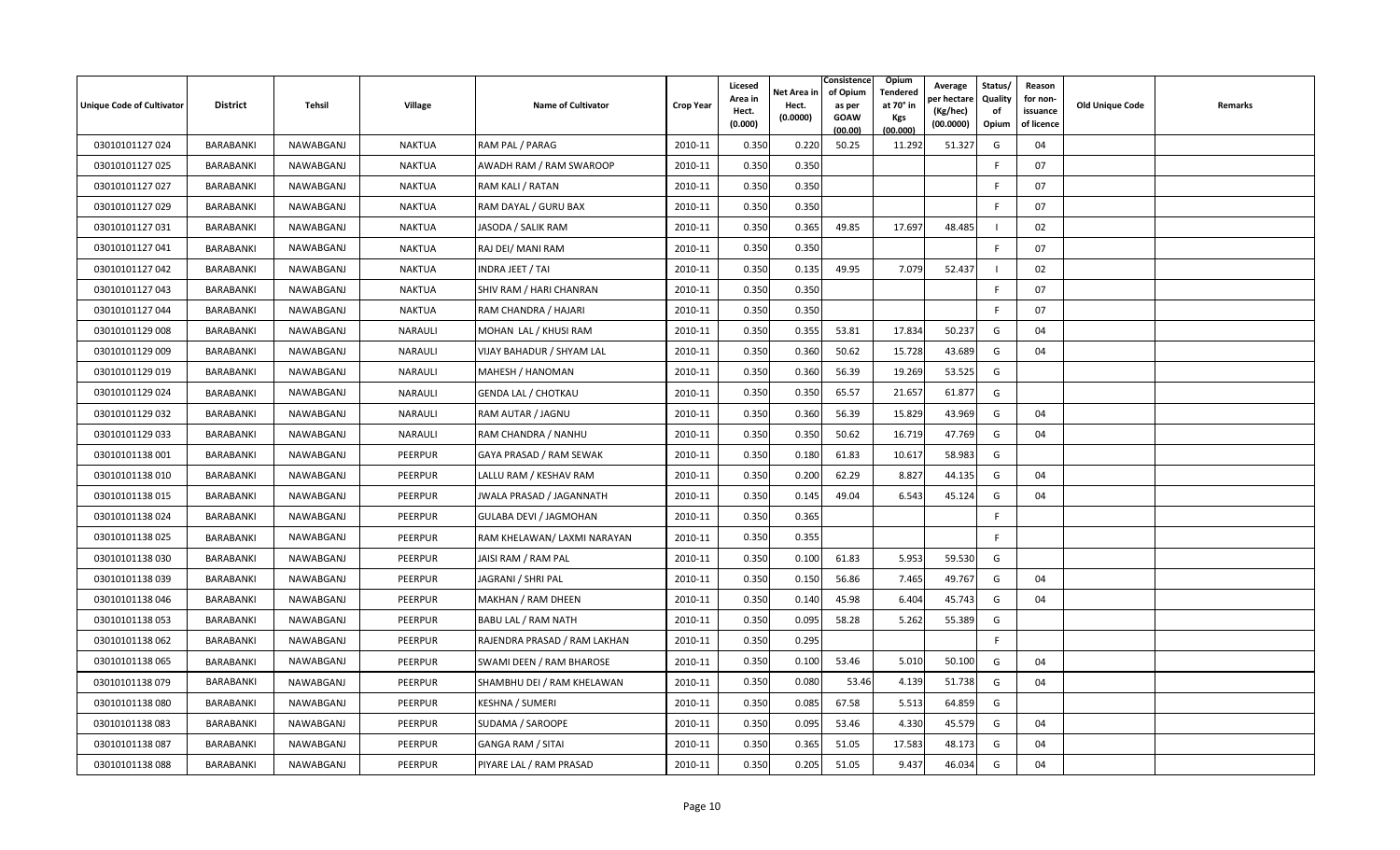| Unique Code of Cultivator | <b>District</b>  | Tehsil    | <b>Village</b> | <b>Name of Cultivator</b>    | <b>Crop Year</b> | Licesed<br>Area in<br>Hect.<br>(0.000) | Net Area in<br>Hect.<br>(0.0000) | Consistence<br>of Opium<br>as per<br><b>GOAW</b><br>(00.00) | <b>Opium</b><br>Tendered<br>at 70 $^{\circ}$ in<br><b>Kgs</b><br>(00.000) | Average<br>วer hectarง<br>(Kg/hec)<br>(00.0000) | Status/<br>Quality<br>of<br>Opium | Reason<br>for non-<br>issuance<br>of licence | <b>Old Unique Code</b> | Remarks           |
|---------------------------|------------------|-----------|----------------|------------------------------|------------------|----------------------------------------|----------------------------------|-------------------------------------------------------------|---------------------------------------------------------------------------|-------------------------------------------------|-----------------------------------|----------------------------------------------|------------------------|-------------------|
| 03010101138093            | BARABANKI        | NAWABGANJ | <b>PEERPUR</b> | GURGI DEVI / SIYA RAM        | 2010-11          | 0.350                                  | 0.105                            | 62.29                                                       | 5.571                                                                     | 53.057                                          | G                                 |                                              |                        |                   |
| 03010101138 100           | BARABANKI        | NAWABGANJ | PEERPUR        | PARSHU RAM / DEVTA DEEN      | 2010-11          | 0.350                                  | 0.175                            | 53.46                                                       | 8.615                                                                     | 49.229                                          | G                                 | 04                                           |                        |                   |
| 03010101138 101           | BARABANKI        | NAWABGANJ | PEERPUR        | RAM SHARAN / DEWATA DEEN     | 2010-11          | 0.350                                  | 0.160                            | 51.05                                                       | 7.366                                                                     | 46.038                                          | G                                 | 04                                           |                        |                   |
| 03010101138 104           | BARABANKI        | NAWABGANJ | <b>PEERPUR</b> | SOAHAN LAL / DULARE          | 2010-11          | 0.350                                  | 0.350                            | 58.28                                                       | 18.358                                                                    | 52.451                                          | G                                 |                                              |                        |                   |
| 03010101138 106           | BARABANKI        | NAWABGANJ | PEERPUR        | KALLU RAM/ MAIKU             | 2010-11          | 0.350                                  | 0.205                            | 58.28                                                       | 10.282                                                                    | 50.156                                          | G                                 | 04                                           |                        |                   |
| 03010101138 108           | BARABANKI        | NAWABGANJ | <b>PEERPUR</b> | RAM SWAROOP / BALDEV         | 2010-11          | 0.350                                  | 0.115                            | 56.86                                                       | 6.880                                                                     | 59.826                                          | G                                 |                                              |                        |                   |
| 03010101138 113           | <b>BARABANKI</b> | NAWABGANJ | PEERPUR        | RAM PRATAP / BALDEV          | 2010-11          | 0.350                                  | 0.115                            | 51.05                                                       | 5.798                                                                     | 50.417                                          | G                                 | 04                                           |                        |                   |
| 03010101138 116           | BARABANKI        | NAWABGANJ | PEERPUR        | AYODHYA PRASAD / RAM NARAYAN | 2010-11          | 0.350                                  | 0.190                            | 53.46                                                       | 9.264                                                                     | 48.758                                          | G                                 | 04                                           |                        |                   |
| 03010101138 123           | BARABANKI        | NAWABGANJ | <b>PEERPUR</b> | SIYA RAM / NANHE             | 2010-11          | 0.350                                  | 0.140                            | 56.86                                                       | 4.931                                                                     | 35.221                                          | G                                 | 04                                           |                        |                   |
| 03010101138 125           | BARABANKI        | NAWABGANJ | PEERPUR        | SUKAI LAL/ CHANGA            | 2010-11          | 0.350                                  | 0.350                            | 56.86                                                       | 16.782                                                                    | 47.949                                          | G                                 | 04                                           |                        |                   |
| 03010101138 128           | BARABANKI        | NAWABGANJ | PEERPUR        | SHATROHAN / PIYARE LAL       | 2010-11          | 0.350                                  | 0.095                            | 56.86                                                       | 5.532                                                                     | 58.232                                          | G                                 |                                              |                        |                   |
| 03010101138 130           | BARABANKI        | NAWABGANJ | PEERPUR        | HANUMAN / MATHURA PRASAD     | 2010-11          | 0.350                                  | 0.090                            | 53.46                                                       | 4.605                                                                     | 51.167                                          | G                                 | 04                                           |                        |                   |
| 03010101138 141           | BARABANKI        | NAWABGANJ | <b>PEERPUR</b> | JAGDEV SINGH / GAYA PRASAD   | 2010-11          | 0.350                                  | 0.085                            | 56.86                                                       | 4.703                                                                     | 55.329                                          | G                                 |                                              |                        |                   |
| 03010101138 142           | BARABANKI        | NAWABGANJ | <b>PEERPUR</b> | OM PRAKASH / RAM NATH        | 2010-11          | 0.350                                  | 0.125                            | 53.46                                                       | 6.247                                                                     | 49.976                                          | G                                 | 04                                           |                        |                   |
| 03010101138 151           | BARABANKI        | NAWABGANJ | PEERPUR        | LALLU RAM / RAM NATH         | 2010-11          | 0.350                                  | 0.100                            | 61.83                                                       | 2.818                                                                     | 28.180                                          | G                                 | 04                                           |                        |                   |
| 03010101138 156           | BARABANKI        | NAWABGANJ | PEERPUR        | RAM CHANDRA / RAM SINGH      | 2010-11          | 0.350                                  | 0.265                            |                                                             |                                                                           |                                                 | E                                 |                                              |                        |                   |
| 03010101138 166           | BARABANKI        | NAWABGANJ | PEERPUR        | RAM KUMAR / GURU PRASAD      | 2010-11          | 0.350                                  | 0.125                            | 51.05                                                       | 6.746                                                                     | 53.968                                          | G                                 |                                              |                        |                   |
| 03010101138 172           | BARABANKI        | NAWABGANJ | PEERPUR        | SHIV SHANKAR / SOHAN LAL     | 2010-11          | 0.350                                  | 0.080                            | 61.83                                                       | 5.565                                                                     | 69.563                                          | G                                 |                                              |                        |                   |
| 03010101138 177           | BARABANKI        | NAWABGANJ | <b>PEERPUR</b> | RADHE LAL / RAM ADHAR        | 2010-11          | 0.350                                  | 0.205                            | 53.46                                                       | 10.234                                                                    | 49.922                                          | G                                 | 04                                           |                        |                   |
| 03010101138 179           | BARABANKI        | NAWABGANJ | PEERPUR        | LAL BAHADUR / RAM ADHAR      | 2010-11          | 0.350                                  | 0.185                            | 55.87                                                       | 10.288                                                                    | 55.611                                          | G                                 |                                              |                        |                   |
| 03010101138 181           | BARABANKI        | NAWABGANJ | PEERPUR        | KULDEEP SINGH / JAY PAL      | 2010-11          | 0.350                                  | 0.085                            | 61.83                                                       | 5.397                                                                     | 63.494                                          | G                                 |                                              |                        |                   |
| 03010101138 185           | BARABANKI        | NAWABGANJ | PEERPUR        | RAM SINGH / SHOBHA RAM       | 2010-11          | 0.350                                  | 0.360                            | 52.64                                                       | 17.394                                                                    | 48.317                                          |                                   | 02                                           |                        |                   |
| 03010101138 187           | BARABANKI        | NAWABGANJ | PEERPUR        | DEVENDRA SINGH / NAIPAL      | 2010-11          | 0.350                                  | 0.030                            | 61.83                                                       | 1.714                                                                     | 57.133                                          | G                                 |                                              |                        |                   |
| 03010101138 190           | BARABANKI        | NAWABGANJ | <b>PEERPUR</b> | AMAR SIGNH / SHOBHA RAM      | 2010-11          | 0.350                                  | 0.355                            |                                                             |                                                                           |                                                 | F.                                |                                              |                        |                   |
| 03010101138 193           | BARABANKI        | NAWABGANJ | PEERPUR        | JOGE LAL / KESHAV RAM        | 2010-11          | 0.350                                  | 0.125                            | 58.28                                                       | 6.652                                                                     | 53.216                                          | G                                 |                                              |                        |                   |
| 03010101138 208           | BARABANKI        | NAWABGANJ | PEERPUR        | CHEDA LAL / ISHWAR DEEN      | 2010-11          | 0.350                                  | 0.105                            | 61.83                                                       | 6.510                                                                     | 62.000                                          | G                                 |                                              |                        |                   |
| 03010101138 235           | BARABANKI        | NAWABGANJ | PEERPUR        | HARI RAM / BHULLU            | 2010-11          | 0.350                                  | 0.100                            | 61.83                                                       | 5.980                                                                     | 59.800                                          | G                                 |                                              |                        |                   |
| 03010101138 249           | BARABANKI        | NAWABGANJ | PEERPUR        | RAM DAYAL / CHANGA           | 2010-11          | 0.350                                  | 0.360                            | 58.28                                                       | 17.201                                                                    | 47.781                                          | G                                 | 04                                           |                        |                   |
| 03010101138 251           | <b>BARABANKI</b> | NAWABGANJ | PEERPUR        | KALLU / CHANGA               | 2010-11          | 0.350                                  | 0.345                            | 53.46                                                       | 15.206                                                                    | 44.075                                          | G                                 | 04                                           |                        |                   |
| 03010101142 007           | BARABANKI        | NAWABGANJ | SADARPUR       | JAGDEESH / ARJUN             | 2010-11          | 0.350                                  | 0.110                            | 56.39                                                       | 5.736                                                                     | 52.145                                          | G                                 |                                              |                        |                   |
| 03010101142 008           | BARABANKI        | NAWABGANJ | SADARPUR       | BHAI LAL / RAM NATH          | 2010-11          | 0.350                                  | 0.205                            | 65.57                                                       | 13.414                                                                    | 65.434                                          | G                                 |                                              | 03010101138 252        | TRANSFER/ PEERPUR |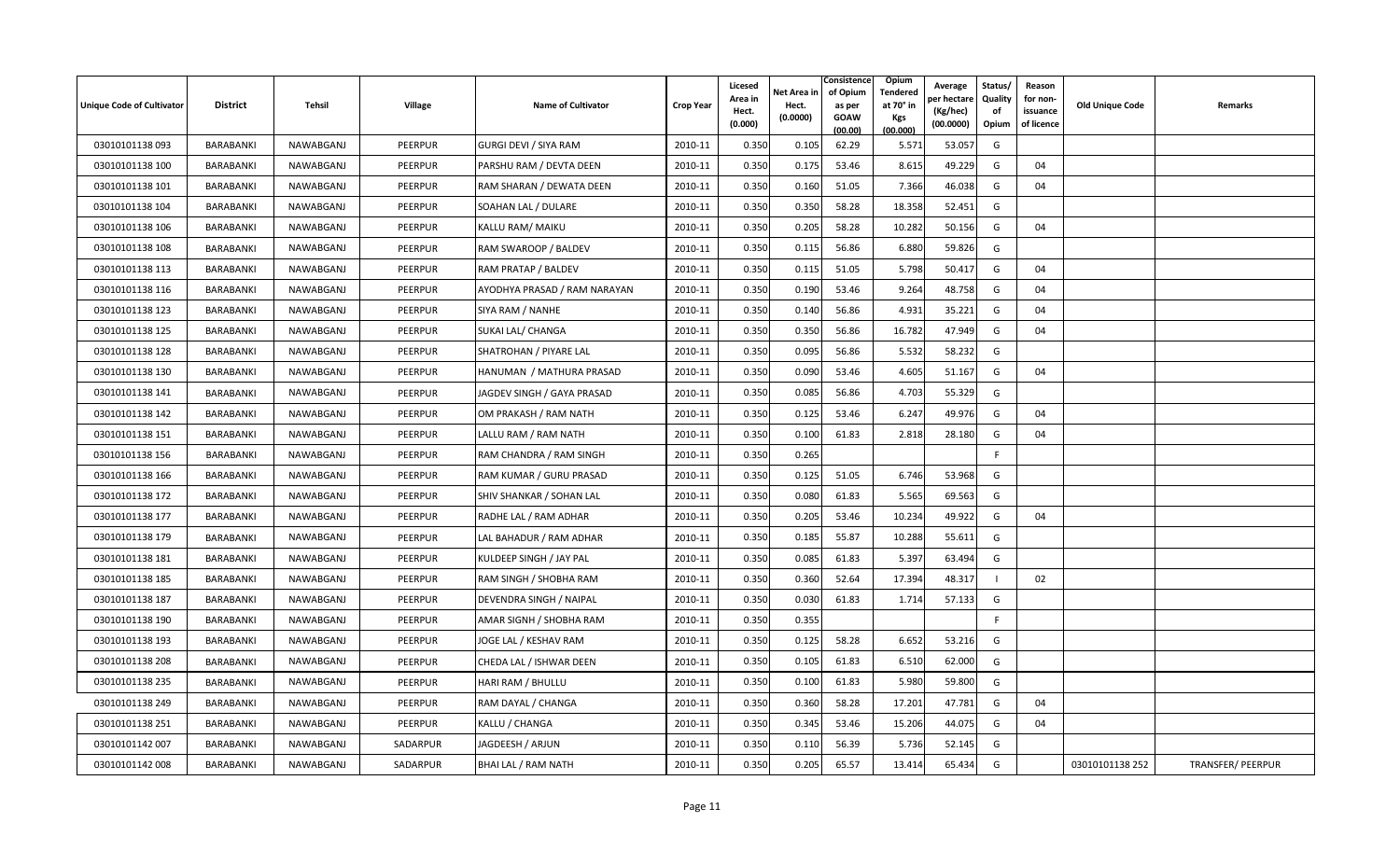| <b>Unique Code of Cultivator</b> | <b>District</b> | Tehsil    | Village         | <b>Name of Cultivator</b>     | <b>Crop Year</b> | Licesed<br>Area in<br>Hect.<br>(0.000) | Net Area in<br>Hect.<br>(0.0000) | Consistence<br>of Opium<br>as per<br><b>GOAW</b><br>(00.00) | Opium<br>Tendered<br>at 70° in<br>Kgs<br>(00.000) | Average<br>oer hectare<br>(Kg/hec)<br>(00.0000) | Status/<br>Quality<br>of<br>Opium | Reason<br>for non-<br>issuance<br>of licence | Old Unique Code | Remarks                  |
|----------------------------------|-----------------|-----------|-----------------|-------------------------------|------------------|----------------------------------------|----------------------------------|-------------------------------------------------------------|---------------------------------------------------|-------------------------------------------------|-----------------------------------|----------------------------------------------|-----------------|--------------------------|
| 03010101142 011                  | BARABANKI       | NAWABGANJ | SADARPUR        | KALLU / GHURU                 | 2010-11          | 0.350                                  | 0.350                            |                                                             |                                                   |                                                 | F                                 |                                              |                 |                          |
| 03010101142 025                  | BARABANKI       | NAWABGANJ | SADARPUR        | CHANDRA PAL / ANGANU          | 2010-11          | 0.350                                  | 0.350                            |                                                             |                                                   |                                                 | F.                                |                                              |                 |                          |
| 03010101142 040                  | BARABANKI       | NAWABGANJ | SADARPUR        | NAND KISHOR / RAM NATH        | 2010-11          | 0.350                                  | 0.120                            | 67.57                                                       | 7.993                                             | 66.608                                          | G                                 |                                              | 03010101138 250 | <b>TRANSFER/ PEERPUR</b> |
| 03010101142 044                  | BARABANKI       | NAWABGANJ | SADARPUR        | RAM KISHOR / RAM PAL          | 2010-11          | 0.350                                  | 0.350                            |                                                             |                                                   |                                                 | E                                 |                                              |                 |                          |
| 03010101142 049                  | BARABANKI       | NAWABGANJ | SADARPUR        | RAM HARAKH / ASHARFI LAL      | 2010-11          | 0.350                                  | 0.350                            |                                                             |                                                   |                                                 | F.                                |                                              |                 |                          |
| 03010101142 076                  | BARABANKI       | NAWABGANJ | SADARPUR        | RAM VILAS / LAXMAN            | 2010-11          | 0.350                                  | 0.180                            | 39.46                                                       | 6.748                                             | 37.489                                          |                                   | 02                                           |                 |                          |
| 03010101142 078                  | BARABANKI       | NAWABGANJ | SADARPUR        | RAM PIYARI/ BHAGWAN DEEN      | 2010-11          | 0.350                                  | 0.360                            | 55.84                                                       | 20.039                                            | 55.664                                          |                                   | 02                                           |                 |                          |
| 03010101142 094                  | BARABANKI       | NAWABGANJ | SADARPUR        | RAM ADHAR / JAGANNATH         | 2010-11          | 0.350                                  | 0.350                            |                                                             |                                                   |                                                 | F.                                |                                              | 03010101138 111 |                          |
| 03010101142096                   | BARABANKI       | NAWABGANJ | SADARPUR        | SHIV NATH / CHANGA            | 2010-11          | 0.350                                  | 0.175                            | 53.81                                                       | 8.756                                             | 50.034                                          | G                                 | 04                                           |                 |                          |
| 03010101152 004                  | BARABANKI       | NAWABGANJ | SHARIFABAD      | ASHYA BANO / MOHD. SHAMI      | 2010-11          | 0.350                                  | 0.350                            |                                                             |                                                   |                                                 | F.                                |                                              |                 |                          |
| 03010101152 041                  | BARABANKI       | NAWABGANJ | SHARIFABAD      | RAM LAKHAN / MAIKU            | 2010-11          | 0.350                                  | 0.350                            |                                                             |                                                   |                                                 | E                                 |                                              |                 |                          |
| 03010101152 043                  | BARABANKI       | NAWABGANJ | SHARIFABAD      | RAM KHELAWAN / TRILOKI        | 2010-11          | 0.350                                  | 0.350                            |                                                             |                                                   |                                                 | F                                 |                                              |                 |                          |
| 03010101152044                   | BARABANKI       | NAWABGANJ | SHARIFABAD      | GANGA RMA / JASKARAN          | 2010-11          | 0.350                                  | 0.350                            | 44.30                                                       | 14.866                                            | 42.474                                          |                                   | 02                                           |                 |                          |
| 03010101152 055                  | BARABANKI       | NAWABGANJ | SHARIFABAD      | RAM VILAS / RAM PAL           | 2010-11          | 0.350                                  | 0.355                            | 53.81                                                       | 17.481                                            | 49.242                                          | G                                 | 04                                           |                 |                          |
| 03010101152 057                  | BARABANKI       | NAWABGANJ | SHARIFABAD      | OM PRAKASH / RAM AUTAR        | 2010-11          | 0.350                                  | 0.340                            | 45.87                                                       | 14.180                                            | 41.706                                          | G                                 | 04                                           |                 |                          |
| 03010101154 017                  | BARABANKI       | NAWABGANJ | SUHELPUR        | RAM MANOHAR/ RAM DULARE       | 2010-11          | 0.350                                  | 0.350                            |                                                             |                                                   |                                                 | F                                 | 07                                           |                 |                          |
| 03010101154 021                  | BARABANKI       | NAWABGANJ | SUHELPUR        | RAM NATH / THAKUR             | 2010-11          | 0.350                                  | 0.350                            |                                                             |                                                   |                                                 | F.                                | 07                                           |                 |                          |
| 03010101154 022                  | BARABANKI       | NAWABGANJ | SUHELPUR        | JAGATP PAL / SHIV NARAYAN     | 2010-11          | 0.350                                  | 0.350                            |                                                             |                                                   |                                                 | F.                                | 07                                           |                 |                          |
| 03010101154 023                  | BARABANKI       | NAWABGANJ | <b>SUHELPUR</b> | RAM ROOP / BALAI              | 2010-11          | 0.350                                  | 0.350                            |                                                             |                                                   |                                                 | F.                                | 07                                           |                 |                          |
| 03010101154 035                  | BARABANKI       | NAWABGANJ | SUHELPUR        | CHANDRA / KESHAV RAM          | 2010-11          | 0.350                                  | 0.350                            |                                                             |                                                   |                                                 | F                                 | 07                                           |                 |                          |
| 03010101154 040                  | BARABANKI       | NAWABGANJ | SUHELPUR        | FAKEERE LAL / RAM AUTAR       | 2010-11          | 0.350                                  | 0.350                            |                                                             |                                                   |                                                 | F                                 | 07                                           |                 |                          |
| 03010101154 045                  | BARABANKI       | NAWABGANJ | <b>SUHELPUR</b> | RAM NATH / BALAI              | 2010-11          | 0.350                                  | 0.350                            |                                                             |                                                   |                                                 | F.                                | 07                                           |                 |                          |
| 03010101154 059                  | BARABANKI       | NAWABGANJ | SUHELPUR        | RAM TIRATH/ RAM KHELAWAN      | 2010-11          | 0.350                                  | 0.350                            |                                                             |                                                   |                                                 | F.                                | 07                                           |                 |                          |
| 03010101154 074                  | BARABANKI       | NAWABGANJ | <b>SUHELPUR</b> | MAHESH PRASAD/ RAM SAGAR      | 2010-11          | 0.350                                  | 0.350                            |                                                             |                                                   |                                                 | F.                                | 07                                           |                 |                          |
| 03010101154 084                  | BARABANKI       | NAWABGANJ | SUHELPUR        | RAM KUNWAR/ BHIKHARI LAL      | 2010-11          | 0.350                                  | 0.350                            |                                                             |                                                   |                                                 | F                                 | 07                                           |                 |                          |
| 03010101154 103                  | BARABANKI       | NAWABGANJ | SUHELPUR        | BHAGWAN DEI / JAGDEESH PRASAD | 2010-11          | 0.350                                  | 0.350                            |                                                             |                                                   |                                                 | F                                 | 07                                           |                 |                          |
| 03010101154 108                  | BARABANKI       | NAWABGANJ | SUHELPUR        | RAMMESH CHANDRA / NANHKAU     | 2010-11          | 0.350                                  | 0.350                            |                                                             |                                                   |                                                 | F.                                | 07                                           |                 |                          |
| 03010101155 001                  | BARABANKI       | NAWABGANJ | SULTANPUR       | RADHE / SITARAM               | 2010-11          | 0.350                                  | 0.085                            | 47.11                                                       | 4.179                                             | 49.165                                          | G                                 | 04                                           |                 |                          |
| 03010101155 009                  | BARABANKI       | NAWABGANJ | SULTANPUR       | SIYARAM / BUDHU               | 2010-11          | 0.350                                  | 0.355                            | 67.57                                                       | 22.675                                            | 63.873                                          | G                                 | 10                                           |                 |                          |
| 03010101155 012                  | BARABANKI       | NAWABGANJ | SULTANPUR       | SRIMATI SUGNA / CHEDA LAL     | 2010-11          | 0.350                                  | 0.350                            |                                                             |                                                   |                                                 | F.                                | 07                                           |                 |                          |
| 03010101155 014                  | BARABANKI       | NAWABGANJ | SULTANPUR       | <b>BAJRANG / PRASADI</b>      | 2010-11          | 0.350                                  | 0.350                            |                                                             |                                                   |                                                 | F.                                | 07                                           |                 |                          |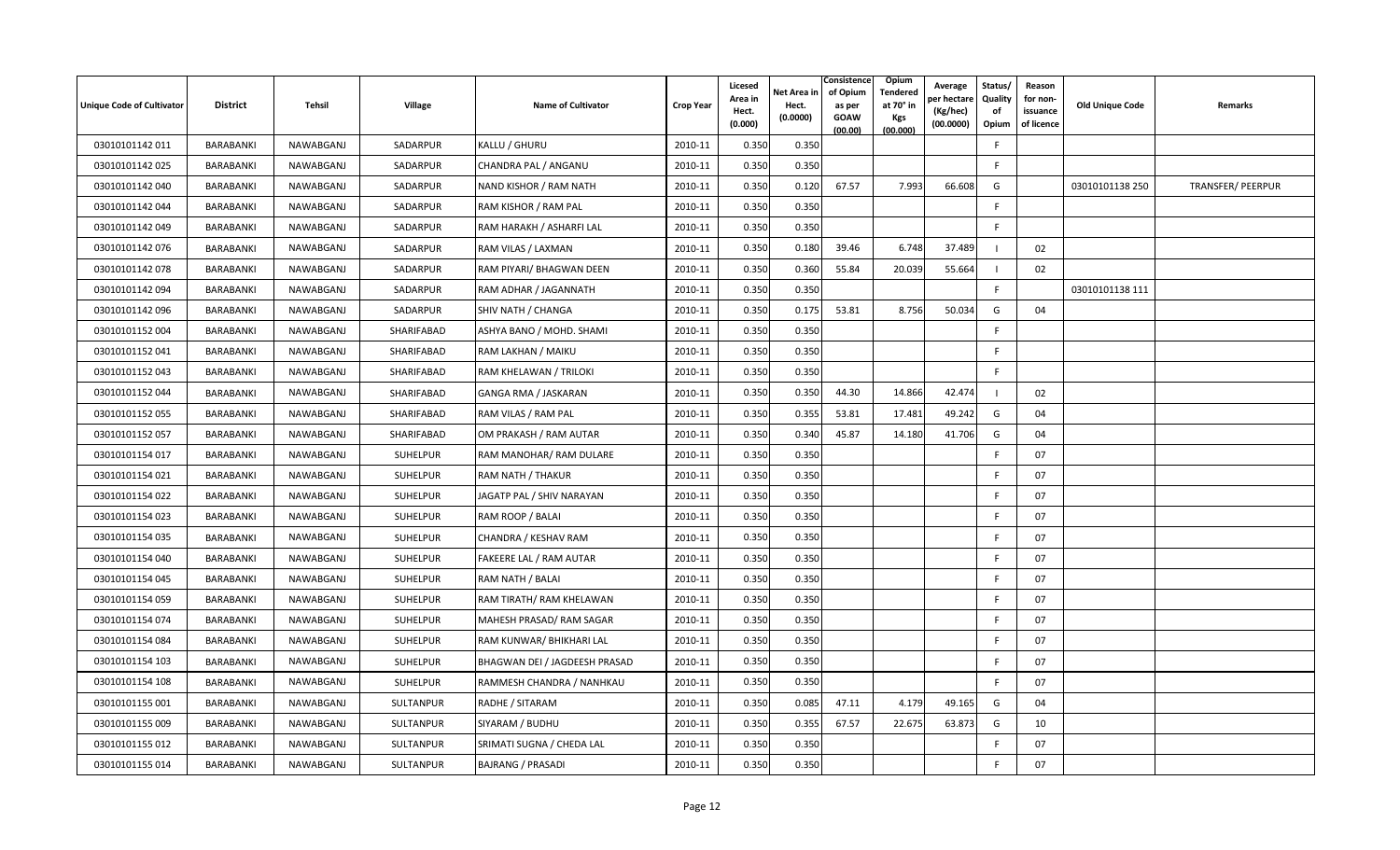| Unique Code of Cultivator | <b>District</b>  | <b>Tehsil</b> | <b>Village</b>      | <b>Name of Cultivator</b>    | <b>Crop Year</b> | Licesed<br>Area in<br>Hect.<br>(0.000) | Net Area in<br>Hect.<br>(0.0000) | Consistence<br>of Opium<br>as per<br><b>GOAW</b><br>(00.00) | Opium<br>Tendered<br>at 70° in<br>Kgs<br>(00.000) | Average<br>er hectare)<br>(Kg/hec)<br>(00.0000) | Status/<br>Quality<br>of<br>Opium | Reason<br>for non-<br>issuance<br>of licence | <b>Old Unique Code</b> | Remarks |
|---------------------------|------------------|---------------|---------------------|------------------------------|------------------|----------------------------------------|----------------------------------|-------------------------------------------------------------|---------------------------------------------------|-------------------------------------------------|-----------------------------------|----------------------------------------------|------------------------|---------|
| 03010101155 028           | BARABANKI        | NAWABGANJ     | <b>SULTANPUR</b>    | <b>GUDDI / SHYAM LAL</b>     | 2010-11          | 0.350                                  | 0.350                            |                                                             |                                                   |                                                 | -F                                | 07                                           |                        |         |
| 03010101155 039           | BARABANKI        | NAWABGANJ     | <b>SULTANPUR</b>    | BANWARI LAL / RAM SAJEEVAN   | 2010-11          | 0.350                                  | 0.350                            |                                                             |                                                   |                                                 | E                                 | 07                                           |                        |         |
| 03010101155 055           | BARABANKI        | NAWABGANJ     | SULTANPUR           | KHELAWAN/ PUTTI LAL          | 2010-11          | 0.350                                  | 0.350                            |                                                             |                                                   |                                                 |                                   | 07                                           |                        |         |
| 03010101155 061           | BARABANKI        | NAWABGANJ     | SULTANPUR           | DHODHE / RAM ASARE           | 2010-11          | 0.350                                  | 0.350                            |                                                             |                                                   |                                                 | -F                                | 07                                           |                        |         |
| 03010101155 062           | BARABANKI        | NAWABGANJ     | SULTANPUR           | SANTOSH KUMAR / NAUMI LAL    | 2010-11          | 0.350                                  | 0.355                            | 47.11                                                       | 14.712                                            | 41.442                                          | G                                 | 04                                           |                        |         |
| 03010101155 063           | BARABANKI        | NAWABGANJ     | SULTANPUR           | PARSHU RAM / VIPAT           | 2010-11          | 0.350                                  | 0.350                            |                                                             |                                                   |                                                 | E                                 | 07                                           |                        |         |
| 03010101165 010           | BARABANKI        | NAWABGANJ     | VAISHPUR            | <b>SUGHRA / RAM GOPAL</b>    | 2010-11          | 0.350                                  | 0.350                            |                                                             |                                                   |                                                 | E                                 | 07                                           |                        |         |
| 03010101165 047           | BARABANKI        | NAWABGANJ     | VAISHPUR            | NEEL KUMARI / MEDI LAL       | 2010-11          | 0.350                                  | 0.195                            | 54.09                                                       | 5.054                                             | 25.918                                          | G                                 | 04                                           |                        |         |
| 03010101165 052           | BARABANKI        | NAWABGANJ     | VAISHPUR            | KAILASHA / RAJA RAM          | 2010-11          | 0.350                                  | 0.305                            | 56.39                                                       | 5.647                                             | 18.515                                          | G                                 | 04                                           |                        |         |
| 03010101165 053           | <b>BARABANKI</b> | NAWABGANJ     | VAISHPUR            | RAM SUMIRAN / CHEDA          | 2010-11          | 0.350                                  | 0.215                            | 50.62                                                       | 6.385                                             | 29.698                                          | G                                 | 04                                           |                        |         |
| 03010101165 055           | BARABANKI        | NAWABGANJ     | VAISHPUR            | SUNDER / HANOMAN             | 2010-11          | 0.350                                  | 0.345                            | 45.56                                                       | 8.878                                             | 25.733                                          | G                                 | 04                                           |                        |         |
| 03010101165 073           | BARABANKI        | NAWABGANJ     | VAISHPUR            | JAGDEV / SHIV PRASAD         | 2010-11          | 0.350                                  | 0.350                            |                                                             |                                                   |                                                 | F.                                | 07                                           |                        |         |
| 03010101165 080           | BARABANKI        | NAWABGANJ     | VAISHPUR            | SURESH KUMAR / RAJA RAM      | 2010-11          | 0.350                                  | 0.290                            | 45.87                                                       | 4.469                                             | 15.410                                          | G                                 | 04                                           |                        |         |
| 03010101168028            | BARABANKI        | NAWABGANJ     | AMBAUR              | SATGURSHARAN / GANGA VISHNU  | 2010-11          | 0.350                                  | 0.340                            | 49.90                                                       | 15.184                                            | 44.659                                          | G                                 | 04                                           |                        |         |
| 03010101168 030           | BARABANKI        | NAWABGANJ     | AMBAUR              | NANKAU / BADAL               | 2010-11          | 0.350                                  | 0.350                            |                                                             |                                                   |                                                 | E                                 | 07                                           |                        |         |
| 03010101168 077           | BARABANKI        | NAWABGANJ     | AMBAUR              | SHESH KUMARI / HARI RAM      | 2010-11          | 0.350                                  | 0.350                            |                                                             |                                                   |                                                 | E                                 | 07                                           |                        |         |
| 03010101168082            | BARABANKI        | NAWABGANJ     | AMBAUR              | PRADEEP / JAGDEESH           | 2010-11          | 0.350                                  | 0.350                            |                                                             |                                                   |                                                 | F.                                | 07                                           |                        |         |
| 03010101168 101           | BARABANKI        | NAWABGANJ     | AMBAUR              | RAM MILAN / GAYA PRASAD      | 2010-11          | 0.350                                  | 0.350                            | 50.82                                                       | 14.549                                            | 41.569                                          | G                                 | 04                                           |                        |         |
| 03010101168 125           | BARABANKI        | NAWABGANJ     | AMBAUR              | RAM SAJEEVAN /INDU RAM       | 2010-11          | 0.350                                  | 0.340                            | 58.62                                                       | 18.289                                            | 53.791                                          | G                                 | 08                                           |                        |         |
| 03010101168 162           | <b>BARABANKI</b> | NAWABGANJ     | AMBAUR              | BHAGWATI PRASAD / KHUSHI RAM | 2010-11          | 0.350                                  | 0.350                            |                                                             |                                                   |                                                 | -F                                | 07                                           |                        |         |
| 03010101174 004           | BARABANKI        | NAWABGANJ     | <b>BERI ALAMPUR</b> | CHHANGA LAL / RAM LAL        | 2010-11          | 0.350                                  | 0.350                            |                                                             |                                                   |                                                 | F                                 |                                              |                        |         |
| 03010101174 020           | BARABANKI        | NAWABGANJ     | <b>BERI ALAMPUR</b> | RAM SAJEEVAN / RAM KHELAWAN  | 2010-11          | 0.350                                  | 0.250                            | 65.57                                                       | 14.454                                            | 57.816                                          | G                                 |                                              |                        |         |
| 03010101174 022           | BARABANKI        | NAWABGANJ     | <b>BERI ALAMPUR</b> | PREMLATA / RAM KUMAR         | 2010-11          | 0.350                                  | 0.300                            | 53.08                                                       | 13.035                                            | 43.450                                          | G                                 | 04                                           |                        |         |
| 03010101174 024           | BARABANKI        | NAWABGANJ     | <b>BERI ALAMPUR</b> | KALLU / DHODHE               | 2010-11          | 0.350                                  | 0.350                            | 47.11                                                       | 14.099                                            | 40.283                                          | G                                 | 04                                           |                        |         |
| 03010101174 027           | BARABANKI        | NAWABGANJ     | <b>BERI ALAMPUR</b> | RAM BILAS / DRUYODHAN        | 2010-11          | 0.350                                  | 0.350                            | 53.53                                                       | 16.617                                            | 47.477                                          |                                   | 02                                           |                        |         |
| 03010101174 030           | BARABANKI        | NAWABGANJ     | <b>BERI ALAMPUR</b> | VISHRAM / AWATAR             | 2010-11          | 0.350                                  | 0.350                            | 49.90                                                       | 15.105                                            | 43.157                                          | G                                 | 04                                           |                        |         |
| 03010101174 037           | BARABANKI        | NAWABGANJ     | <b>BERI ALAMPUR</b> | RAMSAGAR / AWATAR            | 2010-11          | 0.350                                  | 0.350                            | 53.45                                                       | 17.020                                            | 48.629                                          | G                                 | 04                                           |                        |         |
| 03010101185 007           | BARABANKI        | NAWABGANJ     | DAMAURA             | SHIV RANI / MOTI LAL         | 2010-11          | 0.350                                  | 0.110                            | 50.26                                                       | 3.597                                             | 32.700                                          | G                                 | 04                                           |                        |         |
| 03010101185 008           | BARABANKI        | NAWABGANJ     | DAMAURA             | NIRMLA / SADHURAM            | 2010-11          | 0.350                                  | 0.310                            | 44.50                                                       | 8.493                                             | 27.397                                          |                                   | 02                                           |                        |         |
| 03010101185 013           | <b>BARABANKI</b> | NAWABGANJ     | DAMAURA             | YADUNATH / ASHARFI           | 2010-11          | 0.350                                  | 0.100                            | 50.26                                                       | 4.322                                             | 43.220                                          | G                                 | 04                                           |                        |         |
| 03010101185 016           | BARABANKI        | NAWABGANJ     | DAMAURA             | RAMRATI / GOKRAN             | 2010-11          | 0.350                                  | 0.340                            | 50.26                                                       | 13.412                                            | 39.447                                          | G                                 | 04                                           |                        |         |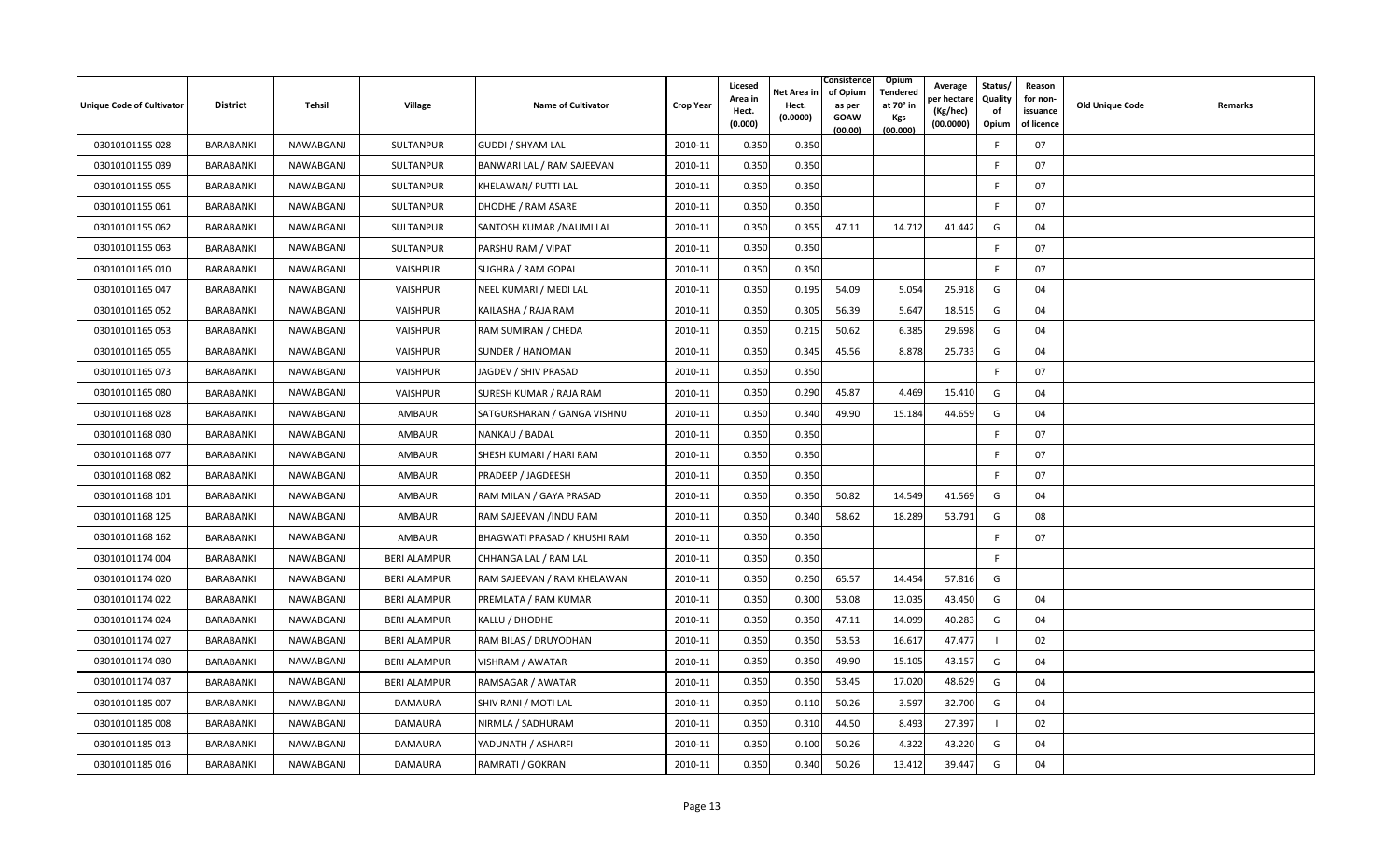| <b>Unique Code of Cultivator</b> | <b>District</b>  | Tehsil    | Village        | <b>Name of Cultivator</b>     | <b>Crop Year</b> | Licesed<br>Area in<br>Hect.<br>(0.000) | Net Area in<br>Hect.<br>(0.0000) | Consistence<br>of Opium<br>as per<br><b>GOAW</b><br>(00.00) | <b>Opium</b><br>Tendered<br>at 70 $^{\circ}$ in<br>Kgs<br>(00.000) | Average<br>oer hectare<br>(Kg/hec)<br>(00.0000) | Status/<br><b>Quality</b><br>of<br>Opium | Reason<br>for non-<br>issuance<br>of licence | <b>Old Unique Code</b> | Remarks |
|----------------------------------|------------------|-----------|----------------|-------------------------------|------------------|----------------------------------------|----------------------------------|-------------------------------------------------------------|--------------------------------------------------------------------|-------------------------------------------------|------------------------------------------|----------------------------------------------|------------------------|---------|
| 03010101185 017                  | <b>BARABANKI</b> | NAWABGANJ | <b>DAMAURA</b> | KANDHAI / ASHARFI             | 2010-11          | 0.350                                  | 0.320                            | 46.70                                                       | 11.128                                                             | 34.775                                          | G                                        | 04                                           |                        |         |
| 03010101185 022                  | BARABANKI        | NAWABGANJ | DAMAURA        | RAJIT RAM / HARI NAM          | 2010-11          | 0.350                                  | 0.350                            | 42.54                                                       | 10.678                                                             | 30.509                                          | G                                        | 04                                           |                        |         |
| 03010101228 002                  | BARABANKI        | NAWABGANJ | <b>UDHAULI</b> | RAM SINGH / RAJA RAM          | 2010-11          | 0.350                                  | 0.355                            | 46.70                                                       | 14.984                                                             | 42.208                                          |                                          | 02                                           |                        |         |
| 03010101228 005                  | BARABANKI        | NAWABGANJ | <b>UDHAULI</b> | RAJA RAM / KHUSHI RAM         | 2010-11          | 0.350                                  | 0.360                            | 43.64                                                       | 13.965                                                             | 38.792                                          |                                          | 02                                           |                        |         |
| 03010101228 006                  | BARABANKI        | NAWABGANJ | <b>UDHAULI</b> | MEENA KUMARI/ SATGURU         | 2010-11          | 0.350                                  | 0.350                            |                                                             |                                                                    |                                                 | F                                        |                                              |                        |         |
| 03010101228 015                  | <b>BARABANKI</b> | NAWABGANJ | <b>UDHAULI</b> | RAM KHELAWAN / GAYA PRASAD    | 2010-11          | 0.350                                  | 0.350                            |                                                             |                                                                    |                                                 | F.                                       |                                              |                        |         |
| 03010101228 016                  | <b>BARABANKI</b> | NAWABGANJ | <b>UDHAULI</b> | NANHE LAL / RAMASRE           | 2010-11          | 0.350                                  | 0.350                            |                                                             |                                                                    |                                                 | F                                        |                                              |                        |         |
| 03010101228 019                  | <b>BARABANKI</b> | NAWABGANJ | <b>UDHAULI</b> | RAM MANOHAR / SHIV NARAYAN    | 2010-11          | 0.350                                  | 0.350                            |                                                             |                                                                    |                                                 | F                                        |                                              |                        |         |
| 03010101228 021                  | BARABANKI        | NAWABGANJ | <b>UDHAULI</b> | DAYA SHANKAR / RAM LAKHAN     | 2010-11          | 0.350                                  | 0.350                            |                                                             |                                                                    |                                                 | F.                                       |                                              |                        |         |
| 03010101228 027                  | BARABANKI        | NAWABGANJ | <b>UDHAULI</b> | KAMLESH / KALLU               | 2010-11          | 0.350                                  | 0.350                            |                                                             |                                                                    |                                                 | F.                                       |                                              |                        |         |
| 03010101228028                   | BARABANKI        | NAWABGANJ | <b>UDHAULI</b> | RAM SAHARE / LAL BAHADUR      | 2010-11          | 0.350                                  | 0.350                            |                                                             |                                                                    |                                                 | F.                                       |                                              |                        |         |
| 03010101228 031                  | BARABANKI        | NAWABGANJ | <b>UDHAULI</b> | JAGJEEVEN / RAM NATH          | 2010-11          | 0.350                                  | 0.350                            |                                                             |                                                                    |                                                 | F                                        |                                              |                        |         |
| 03010101228 033                  | BARABANKI        | NAWABGANJ | <b>UDHAULI</b> | JAGJEEVEN / BALDEV            | 2010-11          | 0.350                                  | 0.350                            |                                                             |                                                                    |                                                 | F.                                       |                                              |                        |         |
| 03010101228 037                  | BARABANKI        | NAWABGANJ | <b>UDHAULI</b> | RAM KUMAR / SANT RAM          | 2010-11          | 0.350                                  | 0.350                            |                                                             |                                                                    |                                                 | F.                                       |                                              |                        |         |
| 03010101228 040                  | <b>BARABANKI</b> | NAWABGANJ | <b>UDHAULI</b> | HARNATH / MAIKU LAL           | 2010-11          | 0.350                                  | 0.350                            |                                                             |                                                                    |                                                 | F.                                       |                                              |                        |         |
| 03010101228 043                  | BARABANKI        | NAWABGANJ | <b>UDHAULI</b> | LAXMI PRASAD / MAHAVEER       | 2010-11          | 0.350                                  | 0.350                            |                                                             |                                                                    |                                                 | F.                                       |                                              |                        |         |
| 03010101228 045                  | <b>BARABANKI</b> | NAWABGANJ | <b>UDHAULI</b> | PRAMOD KUMAR / RAM GULAM      | 2010-11          | 0.350                                  | 0.350                            |                                                             |                                                                    |                                                 | F.                                       |                                              |                        |         |
| 03010101228 052                  | BARABANKI        | NAWABGANJ | <b>UDHAULI</b> | RAM SAGAR / ASARFI            | 2010-11          | 0.350                                  | 0.350                            |                                                             |                                                                    |                                                 | F.                                       |                                              |                        |         |
| 03010101228 068                  | BARABANKI        | NAWABGANJ | <b>UDHAULI</b> | RAM MANORATH/ SAT GURSARAN    | 2010-11          | 0.350                                  | 0.350                            |                                                             |                                                                    |                                                 | F.                                       |                                              |                        |         |
| 03010101228 079                  | BARABANKI        | NAWABGANJ | <b>UDHAULI</b> | <b>HANUMAN / SRI KRISHANA</b> | 2010-11          | 0.350                                  | 0.100                            | 37.96                                                       | 4.192                                                              | 41.920                                          | G                                        | 04                                           |                        |         |
| 03010101228 080                  | BARABANKI        | NAWABGANJ | <b>UDHAULI</b> | SALEEM / RAM JANI             | 2010-11          | 0.350                                  | 0.250                            | 50.26                                                       | 11.373                                                             | 45.492                                          | G                                        | 04                                           |                        |         |
| 03010101228088                   | <b>BARABANKI</b> | NAWABGANJ | <b>UDHAULI</b> | PHOOL KALA / RAMASRE          | 2010-11          | 0.350                                  | 0.360                            | 41.65                                                       | 14.226                                                             | 39.517                                          | G                                        | 04                                           |                        |         |
| 03010101228 095                  | BARABANKI        | NAWABGANJ | <b>UDHAULI</b> | PRAYAG DEEN / RAMSARN         | 2010-11          | 0.350                                  | 0.350                            |                                                             |                                                                    |                                                 | F.                                       |                                              |                        |         |
| 03010101228 104                  | <b>BARABANKI</b> | NAWABGANJ | <b>UDHAULI</b> | ALI ABBAS / MOHD HUSAIN       | 2010-11          | 0.350                                  | 0.360                            | 51.22                                                       | 16.756                                                             | 46.544                                          | G                                        | 04                                           |                        |         |
| 03010101228 105                  | BARABANKI        | NAWABGANJ | <b>UDHAULI</b> | URMILA / SOHAN LAL            | 2010-11          | 0.350                                  | 0.350                            | 50.26                                                       | 16.478                                                             | 47.080                                          | G                                        | 04                                           |                        |         |
| 03010101228 115                  | BARABANKI        | NAWABGANJ | <b>UDHAULI</b> | MATA PRASAD/ BIHARI           | 2010-11          | 0.350                                  | 0.260                            | 21.79                                                       | 4.968                                                              | 19.108                                          |                                          | 02                                           |                        |         |
| 03010101228 121                  | BARABANKI        | NAWABGANJ | <b>UDHAULI</b> | GAYA PRASAD / MATHURA         | 2010-11          | 0.350                                  | 0.250                            | 45.63                                                       | 7.294                                                              | 29.176                                          | G                                        | 04                                           |                        |         |
| 03010101228 122                  | BARABANKI        | NAWABGANJ | <b>UDHAULI</b> | GHISIYAWAN / FAKEERE          | 2010-11          | 0.350                                  | 0.130                            | 50.26                                                       | 6.555                                                              | 50.423                                          | G                                        | 04                                           |                        |         |
| 03010101228 129                  | BARABANKI        | NAWABGANJ | <b>UDHAULI</b> | SURESH CHANDRA / BABU LAL     | 2010-11          | 0.350                                  | 0.350                            |                                                             |                                                                    |                                                 | F.                                       |                                              |                        |         |
| 03010101228 134                  | BARABANKI        | NAWABGANJ | <b>UDHAULI</b> | MEENA YADAV/ SRI PRASAD       | 2010-11          | 0.350                                  | 0.155                            | 57.38                                                       | 8.394                                                              | 54.155                                          | G                                        |                                              |                        |         |
| 03010101228 136                  | BARABANKI        | NAWABGANJ | <b>UDHAULI</b> | AHARBADEEN / BAIJNATH         | 2010-11          | 0.350                                  | 0.350                            |                                                             |                                                                    |                                                 | F.                                       |                                              |                        |         |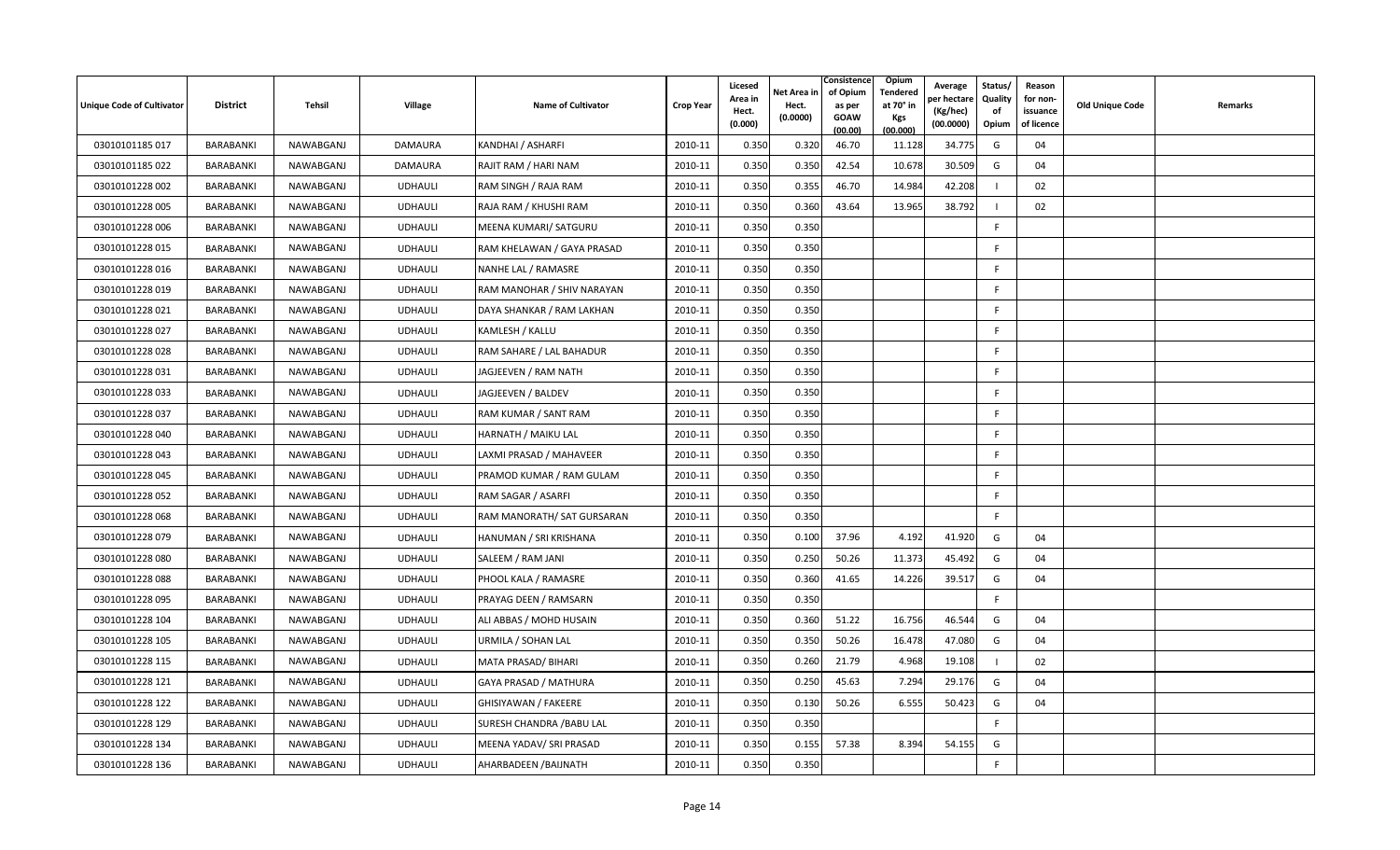| <b>Unique Code of Cultivator</b> | <b>District</b> | Tehsil     | <b>Village</b> | <b>Name of Cultivator</b>       | <b>Crop Year</b> | Licesed<br>Area in<br>Hect.<br>(0.000) | Net Area in<br>Hect.<br>(0.0000) | Consistence<br>of Opium<br>as per<br><b>GOAW</b><br>(00.00) | <b>Opium</b><br>Tendered<br>at 70 $^{\circ}$ in<br><b>Kgs</b><br>(00.000) | Average<br>er hectar<br>(Kg/hec)<br>(00.0000) | Status/<br>Quality<br>of<br>Opium | Reason<br>for non-<br>issuance<br>of licence | <b>Old Unique Code</b> | Remarks |
|----------------------------------|-----------------|------------|----------------|---------------------------------|------------------|----------------------------------------|----------------------------------|-------------------------------------------------------------|---------------------------------------------------------------------------|-----------------------------------------------|-----------------------------------|----------------------------------------------|------------------------|---------|
| 03010101228 160                  | BARABANKI       | NAWABGANJ  | <b>UDHAULI</b> | SATYA NAM / BABADEEN            | 2010-11          | 0.350                                  | 0.350                            |                                                             |                                                                           |                                               | E                                 |                                              |                        |         |
| 03010101228 161                  | BARABANKI       | NAWABGANJ  | <b>UDHAULI</b> | SOBHA RAM / SARVJEET            | 2010-11          | 0.350                                  | 0.355                            | 47.73                                                       | 16.453                                                                    | 46.346                                        | G                                 | 04                                           |                        |         |
| 03010101228 162                  | BARABANKI       | NAWABGANJ  | <b>UDHAULI</b> | MAIKU / UMRAO                   | 2010-11          | 0.350                                  | 0.360                            | 50.26                                                       | 17.246                                                                    | 47.906                                        | G                                 | 04                                           |                        |         |
| 03010101243 003                  | BARABANKI       | NAWABGANJ  | TERAKALA       | PARSHURAM / BADRI               | 2010-11          | 0.350                                  | 0.245                            | 49.85                                                       | 13.210                                                                    | 53.918                                        |                                   | 02                                           |                        |         |
| 03010101243 004                  | BARABANKI       | NAWABGANJ  | TERAKALA       | CHEDA LAL / CHOTKAU             | 2010-11          | 0.350                                  | 0.355                            | 46.18                                                       | 13.346                                                                    | 37.594                                        |                                   | 02                                           |                        |         |
| 03010101243 025                  | BARABANKI       | NAWABGANJ  | TERAKALA       | RAM LAKHAN / NANHE              | 2010-11          | 0.350                                  | 0.350                            |                                                             |                                                                           |                                               | F.                                |                                              |                        |         |
| 03010101243 026                  | BARABANKI       | NAWABGANJ  | TERAKALA       | LILAWATI/ HUBLAL                | 2010-11          | 0.350                                  | 0.195                            | 49.50                                                       | 10.678                                                                    | 54.759                                        |                                   | 02                                           |                        |         |
| 03010101243 034                  | BARABANKI       | NAWABGANJ  | TERAKALA       | CHEDANA / CHEDAN                | 2010-11          | 0.350                                  | 0.330                            | 49.50                                                       | 16.703                                                                    | 50.615                                        |                                   | 02                                           |                        |         |
| 03010101243 041                  | BARABANKI       | NAWABGANJ  | TERAKALA       | RAGHURAJ / TENI                 | 2010-11          | 0.350                                  | 0.350                            |                                                             |                                                                           |                                               | F.                                |                                              |                        |         |
| 03010102005 001                  | BARABANKI       | HAIDARGARH | AMSERUA        | PRATAP NARAYAN / RAM DAYAL      | 2010-11          | 0.350                                  | 0.350                            |                                                             |                                                                           |                                               | F                                 | 07                                           |                        |         |
| 03010102005 014                  | BARABANKI       | HAIDARGARH | AMSERUA        | RAMESH CHANDRA / PRATAP NARAYAN | 2010-11          | 0.350                                  | 0.350                            |                                                             |                                                                           |                                               | E                                 | 07                                           |                        |         |
| 03010102005 016                  | BARABANKI       | HAIDARGARH | AMSERUA        | LAYAK RAM / RAM MANOHAR         | 2010-11          | 0.350                                  | 0.350                            |                                                             |                                                                           |                                               | F                                 | 07                                           |                        |         |
| 03010102005 026                  | BARABANKI       | HAIDARGARH | AMSERUA        | ADITYA KMAR / KAILASH CHANDRA   | 2010-11          | 0.350                                  | 0.350                            |                                                             |                                                                           |                                               | F                                 | 07                                           |                        |         |
| 03010102005 033                  | BARABANKI       | HAIDARGARH | AMSERUA        | DEEPCHANDRA / RATAP NARAYAN     | 2010-11          | 0.350                                  | 0.350                            |                                                             |                                                                           |                                               | E                                 | 07                                           |                        |         |
| 03010102005 044                  | BARABANKI       | HAIDARGARH | AMSERUA        | <b>FAKEERE / SUKAI</b>          | 2010-11          | 0.350                                  | 0.350                            |                                                             |                                                                           |                                               | E                                 | 07                                           |                        |         |
| 03010102005 045                  | BARABANKI       | HAIDARGARH | AMSERUA        | GEETA DEVI / SATEESH CHANDRA    | 2010-11          | 0.350                                  | 0.350                            |                                                             |                                                                           |                                               | F                                 | 07                                           |                        |         |
| 03010102005 051                  | BARABANKI       | HAIDARGARH | AMSERUA        | ASHOK KUMAR / HAUSILA PRASAD    | 2010-11          | 0.350                                  | 0.350                            |                                                             |                                                                           |                                               | F                                 | 07                                           |                        |         |
| 03010102005 054                  | BARABANKI       | HAIDARGARH | AMSERUA        | RAMA SINGH / SUNDAR LAL         | 2010-11          | 0.350                                  | 0.350                            |                                                             |                                                                           |                                               | -F                                | 07                                           |                        |         |
| 03010102005 062                  | BARABANKI       | HAIDARGARH | AMSERUA        | ANANT KUMAR / CHAUHAN           | 2010-11          | 0.350                                  | 0.350                            |                                                             |                                                                           |                                               | -F                                | 07                                           |                        |         |
| 03010102005 064                  | BARABANKI       | HAIDARGARH | AMSERUA        | ANOOP KUMAR / RAMESH CHANDRA    | 2010-11          | 0.350                                  | 0.350                            |                                                             |                                                                           |                                               | E                                 | 07                                           |                        |         |
| 03010102005 066                  | BARABANKI       | HAIDARGARH | AMSERUA        | RAM KUMAR / RAM PRASAD          | 2010-11          | 0.350                                  | 0.350                            |                                                             |                                                                           |                                               | E                                 | 07                                           |                        |         |
| 03010102005 073                  | BARABANKI       | HAIDARGARH | AMSERUA        | VISHVNATH / RAM NARESH          | 2010-11          | 0.350                                  | 0.350                            | 46.70                                                       | 16.058                                                                    | 45.880                                        | G                                 | 04                                           |                        |         |
| 03010102005 074                  | BARABANKI       | HAIDARGARH | AMSERUA        | BAIKUNTH NATH / RAM NARESH      | 2010-11          | 0.350                                  | 0.145                            | 46.70                                                       | 7.218                                                                     | 49.779                                        | G                                 | 04                                           |                        |         |
| 03010102010 003                  | BARABANKI       | HAIDARGARH | ASDAMAU        | NANHE LAL / BRAJ MOHAN          | 2010-11          | 0.350                                  | 0.350                            |                                                             |                                                                           |                                               | -F                                | 07                                           |                        |         |
| 03010102010 005                  | BARABANKI       | HAIDARGARH | ASDAMAU        | VIDHYAWATI / RAM KHELAWAN       | 2010-11          | 0.350                                  | 0.350                            |                                                             |                                                                           |                                               | E                                 | 07                                           |                        |         |
| 03010102010016                   | BARABANKI       | HAIDARGARH | ASDAMAU        | KANDHAI LAL / RAGHUVEER         | 2010-11          | 0.350                                  | 0.350                            |                                                             |                                                                           |                                               | -F                                | 07                                           |                        |         |
| 03010102010022                   | BARABANKI       | HAIDARGARH | ASDAMAU        | BHAGAUTI PRASAD / RAM SARAN     | 2010-11          | 0.350                                  | 0.350                            |                                                             |                                                                           |                                               | F                                 | 07                                           |                        |         |
| 03010102010028                   | BARABANKI       | HAIDARGARH | ASDAMAU        | MAYA RAM / SUKH DEEN            | 2010-11          | 0.350                                  | 0.350                            |                                                             |                                                                           |                                               | -F                                | 07                                           |                        |         |
| 03010102010033                   | BARABANKI       | HAIDARGARH | ASDAMAU        | RAM SAJEEVAN / BHIKHA           | 2010-11          | 0.350                                  | 0.350                            |                                                             |                                                                           |                                               | -F                                | 07                                           |                        |         |
| 03010102010036                   | BARABANKI       | HAIDARGARH | ASDAMAU        | RAVINDRA KUMAR /AHARBADEEN      | 2010-11          | 0.350                                  | 0.350                            |                                                             |                                                                           |                                               | F                                 | 07                                           |                        |         |
| 03010102010041                   | BARABANKI       | HAIDARGARH | ASDAMAU        | RAJ BAHADUR / RAM KHELAWAN      | 2010-11          | 0.350                                  | 0.350                            |                                                             |                                                                           |                                               |                                   | 07                                           |                        |         |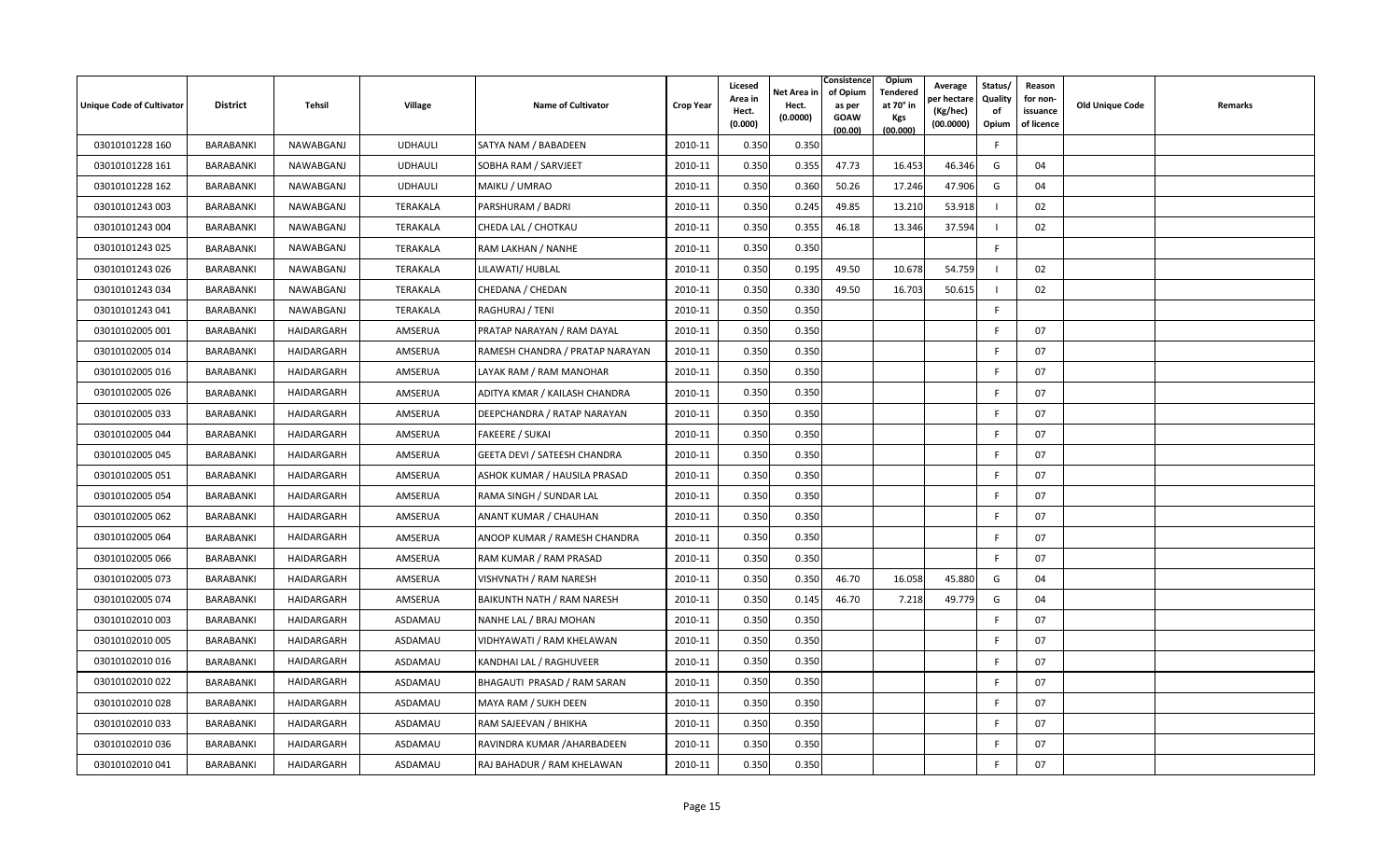| Unique Code of Cultivator | <b>District</b>  | Tehsil     | <b>Village</b>                   | <b>Name of Cultivator</b>       | <b>Crop Year</b> | Licesed<br>Area in<br>Hect.<br>(0.000) | Net Area in<br>Hect.<br>(0.0000) | Consistence<br>of Opium<br>as per<br><b>GOAW</b><br>(00.00) | Opium<br>Tendered<br>at 70° in<br><b>Kgs</b><br>(00.000) | Average<br>er hectar<br>(Kg/hec)<br>(00.0000) | Status/<br>Quality<br>of<br>Opium | Reason<br>for non-<br>issuance<br>of licence | <b>Old Unique Code</b> | Remarks |
|---------------------------|------------------|------------|----------------------------------|---------------------------------|------------------|----------------------------------------|----------------------------------|-------------------------------------------------------------|----------------------------------------------------------|-----------------------------------------------|-----------------------------------|----------------------------------------------|------------------------|---------|
| 03010102010085            | BARABANKI        | HAIDARGARH | ASDAMAU                          | <b>BADRI PRASAD / KALLU</b>     | 2010-11          | 0.350                                  | 0.350                            |                                                             |                                                          |                                               | -F                                | 07                                           |                        |         |
| 03010102022 016           | BARABANKI        | HAIDARGARH | <b>BHAWANI BAKSH KA</b>          | JAGATPAL / RAM AUTAR            | 2010-11          | 0.350                                  | 0.350                            |                                                             |                                                          |                                               | E                                 |                                              |                        |         |
| 03010102022 046           | BARABANKI        | HAIDARGARH | <b>BHAWANI BAKSH KA</b>          | NANHA URF VISHVNATH / RAM AUTAR | 2010-11          | 0.350                                  | 0.350                            |                                                             |                                                          |                                               | <b>F</b>                          |                                              |                        |         |
| 03010102022 053           | BARABANKI        | HAIDARGARH | <b>BHAWANI BAKSH KA</b>          | KAMLESH / RAM AUTAR             | 2010-11          | 0.350                                  | 0.120                            | 50.26                                                       | 6.103                                                    | 50.858                                        | G                                 | 04                                           |                        |         |
| 03010102022 062           | BARABANKI        | HAIDARGARH | <b>BHAWANI BAKSH KA</b>          | JAGJEEVAN / GURUDEEN            | 2010-11          | 0.350                                  | 0.350                            |                                                             |                                                          |                                               | F.                                |                                              |                        |         |
| 03010102022 064           | BARABANKI        | HAIDARGARH | <b>BHAWANI BAKSH KA</b>          | RAM PRATAP / KEDAR              | 2010-11          | 0.350                                  | 0.350                            |                                                             |                                                          |                                               | F.                                |                                              |                        |         |
| 03010102022 067           | BARABANKI        | HAIDARGARH | <b>BHAWANI BAKSH KA</b>          | RAGHURAI / RAM NARESH           | 2010-11          | 0.350                                  | 0.350                            |                                                             |                                                          |                                               | F.                                |                                              |                        |         |
| 03010102022 069           | <b>BARABANKI</b> | HAIDARGARH | <b>PURWA</b><br>BHAWANI BAKSH KA | SARVJEET / RAM DAS              | 2010-11          | 0.350                                  | 0.350                            |                                                             |                                                          |                                               | E                                 |                                              |                        |         |
| 03010102022 070           | BARABANKI        | HAIDARGARH | <b>BHAWANI BAKSH KA</b>          | SANTOSH KUMAR / AYODHYA PRASAD  | 2010-11          | 0.350                                  | 0.350                            |                                                             |                                                          |                                               | F                                 |                                              |                        |         |
| 03010102022 071           | <b>BARABANKI</b> | HAIDARGARH | BHAWANI BAKSH KA<br>PURWA        | KAILASH / RAM KHELAWAN          | 2010-11          | 0.350                                  | 0.350                            |                                                             |                                                          |                                               | F.                                |                                              |                        |         |
| 03010102024 010           | BARABANKI        | HAIDARGARH | BHITAURA LAKHAN                  | RUKMANI DEVI / GAYADEEN         | 2010-11          | 0.350                                  | 0.350                            |                                                             |                                                          |                                               | E                                 |                                              |                        |         |
| 03010102024 013           | BARABANKI        | HAIDARGARH | <b>BHITAURA LAKHAN</b>           | RAJ BAHADUR / BALLU             | 2010-11          | 0.350                                  | 0.245                            | 46.18                                                       | 11.070                                                   | 45.184                                        | G                                 | 04                                           |                        |         |
| 03010102024 024           | BARABANKI        | HAIDARGARH | <b>BHITAURA LAKHAN</b>           | JANAK DULARI / BARSATI          | 2010-11          | 0.350                                  | 0.350                            |                                                             |                                                          |                                               | -F                                |                                              |                        |         |
| 03010102024 039           | BARABANKI        | HAIDARGARH | <b>BHITAURA LAKHAN</b>           | SHAKUNTLA / RAM CHANDRA         | 2010-11          | 0.350                                  | 0.350                            |                                                             |                                                          |                                               | E                                 |                                              |                        |         |
| 03010102024 042           | <b>BARABANKI</b> | HAIDARGARH | <b>BHITAURA LAKHAN</b>           | DARSHNA / RAM SUKH              | 2010-11          | 0.350                                  | 0.350                            |                                                             |                                                          |                                               | E                                 |                                              |                        |         |
| 03010102024 071           | BARABANKI        | HAIDARGARH | <b>BHITAURA LAKHAN</b>           | DEVMURTI / RAGHUNANDAN          | 2010-11          | 0.350                                  | 0.350                            |                                                             |                                                          |                                               | F.                                |                                              |                        |         |
| 03010102024 075           | BARABANKI        | HAIDARGARH | <b>BHITAURA LAKHAN</b>           | LAL JI / RAM NIWAS              | 2010-11          | 0.350                                  | 0.350                            | 49.85                                                       | 17.305                                                   | 49.443                                        | G                                 | 04                                           |                        |         |
| 03010102024 088           | BARABANKI        | HAIDARGARH | <b>BHITAURA LAKHAN</b>           | RAMAPATI / RAM BAKSH            | 2010-11          | 0.350                                  | 0.350                            |                                                             |                                                          |                                               | -F                                |                                              |                        |         |
| 03010102024 089           | BARABANKI        | HAIDARGARH | <b>BHITAURA LAKHAN</b>           | KAMAL CHANDRA / RAM DEEN        | 2010-11          | 0.350                                  | 0.350                            |                                                             |                                                          |                                               | F.                                |                                              |                        |         |
| 03010102024 115           | BARABANKI        | HAIDARGARH | <b>BHITAURA LAKHAN</b>           | CHANDRAPAL / RAJ BAHADUR        | 2010-11          | 0.350                                  | 0.225                            | 43.71                                                       | 10.172                                                   | 45.209                                        | G                                 | 04                                           |                        |         |
| 03010102024 117           | BARABANKI        | HAIDARGARH | <b>BHITAURA LAKHAN</b>           | MANOJ KUMAR / RAM DULARE        | 2010-11          | 0.350                                  | 0.350                            |                                                             |                                                          |                                               | E                                 |                                              |                        |         |
| 03010102024 125           | <b>BARABANKI</b> | HAIDARGARH | <b>BHITAURA LAKHAN</b>           | RAM NEWAL / RAM NARESH          | 2010-11          | 0.350                                  | 0.135                            | 59.49                                                       | 8.567                                                    | 63.459                                        | G                                 |                                              |                        |         |
| 03010102024 126           | BARABANKI        | HAIDARGARH | BHITAURA LAKHAN                  | VIJAY BAHADUR / RAM NARESH      | 2010-11          | 0.350                                  | 0.090                            | 59.49                                                       | 5.482                                                    | 60.911                                        | G                                 |                                              |                        |         |
| 03010102024 144           | <b>BARABANKI</b> | HAIDARGARH | <b>BHITAURA LAKHAN</b>           | RAM MILAN / DASHRATH            | 2010-11          | 0.350                                  | 0.350                            |                                                             |                                                          |                                               | F                                 |                                              |                        |         |
| 03010102024 145           | BARABANKI        | HAIDARGARH | <b>BHITAURA LAKHAN</b>           | DEEN DAYAL / PARMANAND          | 2010-11          | 0.350                                  | 0.345                            | 59.51                                                       | 21.679                                                   | 62.838                                        | G                                 |                                              |                        |         |
| 03010102024 148           | BARABANKI        | HAIDARGARH | <b>BHITAURA LAKHAN</b>           | SIYARAM / GAYADEEN              | 2010-11          | 0.350                                  | 0.350                            |                                                             |                                                          |                                               | F                                 |                                              |                        |         |
| 03010102024 168           | BARABANKI        | HAIDARGARH | <b>BHITAURA LAKHAN</b>           | BADLU / MUNNA LAL               | 2010-11          | 0.350                                  | 0.350                            |                                                             |                                                          |                                               | F                                 |                                              |                        |         |
| 03010102032 006           | BARABANKI        | HAIDARGARH | <b>CHANDUPUR</b>                 | RAM KISHOR / BRAJ LAL           | 2010-11          | 0.350                                  | 0.350                            |                                                             |                                                          |                                               | -F                                |                                              |                        |         |
| 03010102032 016           | BARABANKI        | HAIDARGARH | <b>CHANDUPUR</b>                 | <b>BECHAL LAL / DASHRATH</b>    | 2010-11          | 0.350                                  | 0.350                            |                                                             |                                                          |                                               | -F                                |                                              |                        |         |
| 03010102032 017           | <b>BARABANKI</b> | HAIDARGARH | CHANDUPUR                        | KUNJ BIHARI / BIKHARI           | 2010-11          | 0.350                                  | 0.350                            |                                                             |                                                          |                                               | -F                                |                                              |                        |         |
| 03010102032 072           | BARABANKI        | HAIDARGARH | <b>CHANDUPUR</b>                 | RAM SEWAK / BHAIRAV             | 2010-11          | 0.350                                  | 0.350                            |                                                             |                                                          |                                               |                                   |                                              |                        |         |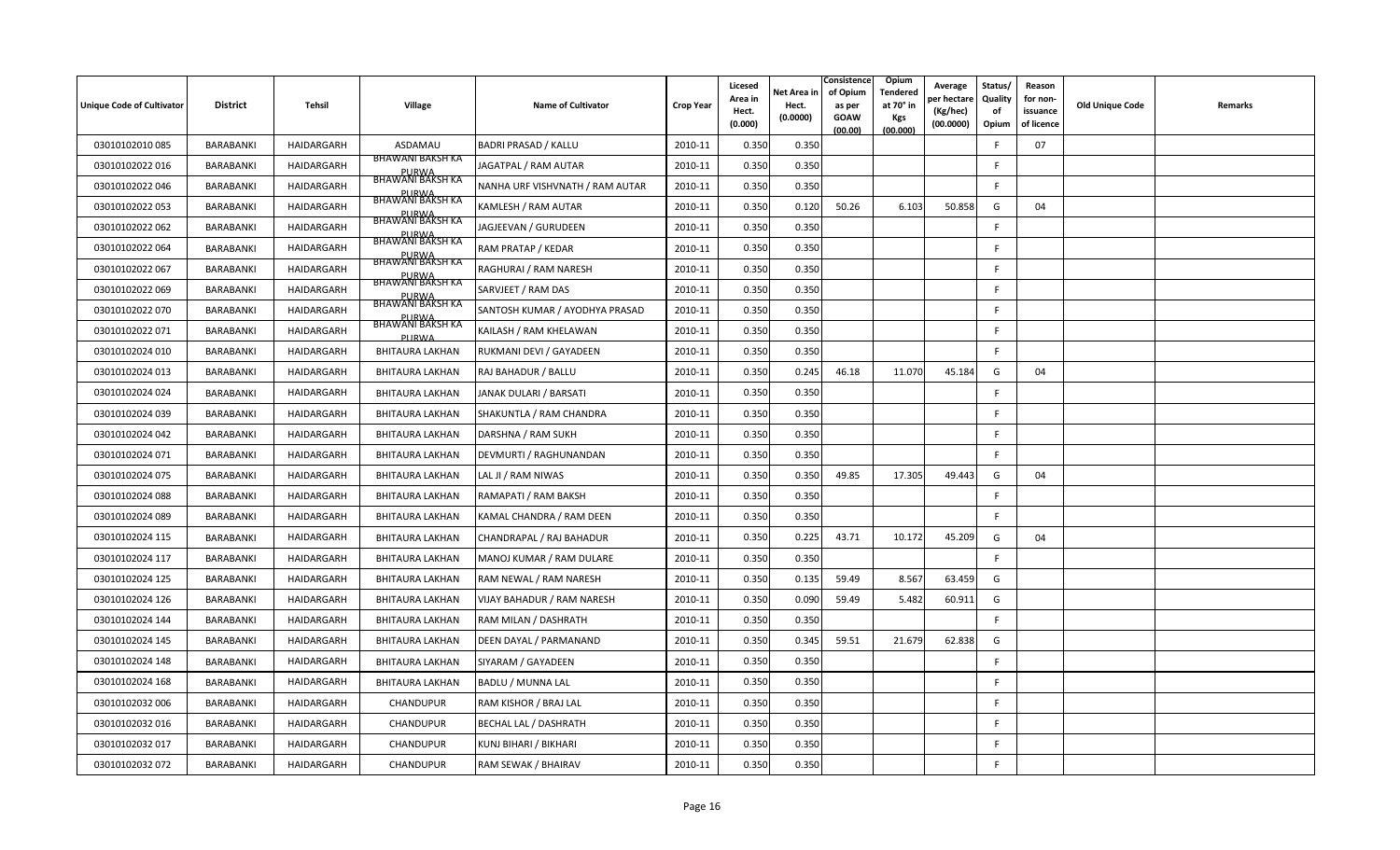| <b>Unique Code of Cultivator</b> | <b>District</b>  | Tehsil          | <b>Village</b>   | <b>Name of Cultivator</b>       | <b>Crop Year</b> | Licesed<br>Area in<br>Hect.<br>(0.000) | Net Area in<br>Hect.<br>(0.0000) | Consistence<br>of Opium<br>as per<br><b>GOAW</b><br>(00.00) | <b>Opium</b><br>Tendered<br>at 70° in<br>Kgs<br>(00.000) | Average<br>er hectare)<br>(Kg/hec)<br>(00.0000) | Status/<br>Quality<br>of<br>Opium | Reason<br>for non-<br>issuance<br>of licence | <b>Old Unique Code</b> | Remarks |
|----------------------------------|------------------|-----------------|------------------|---------------------------------|------------------|----------------------------------------|----------------------------------|-------------------------------------------------------------|----------------------------------------------------------|-------------------------------------------------|-----------------------------------|----------------------------------------------|------------------------|---------|
| 03010102032 081                  | BARABANKI        | HAIDARGARH      | CHANDUPUR        | SIYARAM/ BRAJ LAL               | 2010-11          | 0.350                                  | 0.350                            |                                                             |                                                          |                                                 | F.                                |                                              |                        |         |
| 03010102032 082                  | BARABANKI        | HAIDARGARH      | <b>CHANDUPUR</b> | MOHD SALEEM / RAJJAN            | 2010-11          | 0.350                                  | 0.350                            |                                                             |                                                          |                                                 | E                                 |                                              |                        |         |
| 03010102032 083                  | BARABANKI        | HAIDARGARH      | CHANDUPUR        | SAHDEV / BHAGIRATH              | 2010-11          | 0.350                                  | 0.350                            |                                                             |                                                          |                                                 | F.                                |                                              |                        |         |
| 03010102032084                   | BARABANKI        | HAIDARGARH      | <b>CHANDUPUR</b> | KAMLESH / RAGHUVEER             | 2010-11          | 0.350                                  | 0.350                            |                                                             |                                                          |                                                 | -F                                |                                              |                        |         |
| 03010102063 038                  | BARABANKI        | HAIDARGARH      | <b>JAMLAPUR</b>  | CHAND DEV / SARJU               | 2010-11          | 0.350                                  | 0.350                            |                                                             |                                                          |                                                 | F.                                |                                              |                        |         |
| 03010102063 081                  | BARABANKI        | HAIDARGARH      | <b>JAMLAPUR</b>  | SAHDEV / JASKARAN               | 2010-11          | 0.350                                  | 0.350                            |                                                             |                                                          |                                                 | F.                                |                                              |                        |         |
| 03010102063 084                  | BARABANKI        | HAIDARGARH      | JAMLAPUR         | JAGDEESH PRASAD / PRATAP        | 2010-11          | 0.350                                  | 0.350                            |                                                             |                                                          |                                                 | F                                 |                                              |                        |         |
| 03010102063 085                  | BARABANKI        | HAIDARGARH      | <b>JAMLAPUR</b>  | ANIL KUMAR / ASHOK KUMAR        | 2010-11          | 0.350                                  | 0.350                            |                                                             |                                                          |                                                 | E                                 |                                              |                        |         |
| 03010102063 088                  | BARABANKI        | HAIDARGARH      | JAMLAPUR         | RAKESH SINGH / LALLAN SINGH     | 2010-11          | 0.350                                  | 0.350                            |                                                             |                                                          |                                                 | F                                 |                                              |                        |         |
| 03010102063 090                  | <b>BARABANKI</b> | HAIDARGARH      | <b>JAMLAPUR</b>  | <b>GANGA DEEN / DHANPATI</b>    | 2010-11          | 0.350                                  | 0.350                            |                                                             |                                                          |                                                 | F.                                |                                              |                        |         |
| 03010102154 007                  | BARABANKI        | HAIDARGARH      | SOHAWAN          | RAMROOP / RAM SANEHI            | 2010-11          | 0.350                                  | 0.340                            | 46.70                                                       | 14.537                                                   | 42.756                                          | G                                 | 04                                           |                        |         |
| 03010102154 008                  | BARABANKI        | HAIDARGARH      | SOHAWAN          | MATA PRASAD / GHISIYAWAN        | 2010-11          | 0.350                                  | 0.350                            |                                                             |                                                          |                                                 | E                                 |                                              |                        |         |
| 03010102154 017                  | BARABANKI        | HAIDARGARH      | SOHAWAN          | AWADH RAM / PURANMASI           | 2010-11          | 0.350                                  | 0.255                            | 46.70                                                       | 11.442                                                   | 44.871                                          | G                                 | 04                                           |                        |         |
| 03010102154 022                  | BARABANKI        | HAIDARGARH      | SOHAWAN          | RAM KISHOR / GANGA              | 2010-11          | 0.350                                  | 0.200                            | 50.26                                                       | 10.196                                                   | 50.980                                          | G                                 | 04                                           |                        |         |
| 03010102154 023                  | <b>BARABANKI</b> | HAIDARGARH      | SOHAWAN          | CHOTE LAL / MATA PRASAD         | 2010-11          | 0.350                                  | 0.350                            |                                                             |                                                          |                                                 | E                                 |                                              |                        |         |
| 03010102154 032                  | BARABANKI        | HAIDARGARH      | SOHAWAN          | LAKHPATA / MOHAN LAL            | 2010-11          | 0.350                                  | 0.350                            |                                                             |                                                          |                                                 | F.                                |                                              |                        |         |
| 03010102154 041                  | BARABANKI        | HAIDARGARH      | SOHAWAN          | <b>BALGOIND / RAM SAGAR</b>     | 2010-11          | 0.350                                  | 0.200                            | 55.87                                                       | 10.951                                                   | 54.755                                          |                                   | 02                                           |                        |         |
| 03010102154 045                  | BARABANKI        | HAIDARGARH      | SOHAWAN          | BHANU PRRATAP / PURANMASI       | 2010-11          | 0.350                                  | 0.185                            | 55.87                                                       | 9.969                                                    | 53.886                                          |                                   | 02                                           |                        |         |
| 03010102154 050                  | BARABANKI        | HAIDARGARH      | SOHAWAN          | SATYA NAM / GHURU               | 2010-11          | 0.350                                  | 0.180                            | 52.64                                                       | 9.528                                                    | 52.933                                          |                                   | 02                                           |                        |         |
| 03010102248 012                  | BARABANKI        | HAIDARGARH      | <b>RAIPUR</b>    | <b>BRIJ BAHADUR / HAJARI</b>    | 2010-11          | 0.350                                  | 0.350                            |                                                             |                                                          |                                                 | -F                                |                                              |                        |         |
| 03010102248 022                  | BARABANKI        | HAIDARGARH      | <b>RAIPUR</b>    | MURARI LAL / SANT BAKSH         | 2010-11          | 0.350                                  | 0.355                            | 49.85                                                       | 7.656                                                    | 21.566                                          | G                                 | 04                                           |                        |         |
| 03010102248 024                  | <b>BARABANKI</b> | HAIDARGARH      | <b>RAIPUR</b>    | HARI NAM / BIHARI LAL           | 2010-11          | 0.350                                  | 0.350                            | 40.24                                                       | 6.950                                                    | 19.857                                          | G                                 | 04                                           |                        |         |
| 03010102248 031                  | BARABANKI        | HAIDARGARH      | <b>RAIPUR</b>    | BHAI LAL / SHIV BALAK           | 2010-11          | 0.350                                  | 0.350                            |                                                             |                                                          |                                                 | F.                                |                                              |                        |         |
| 03010102248 032                  | <b>BARABANKI</b> | HAIDARGARH      | <b>RAIPUR</b>    | PUTTI LAL / SHIV BALAK          | 2010-11          | 0.350                                  | 0.350                            |                                                             |                                                          |                                                 | F                                 |                                              |                        |         |
| 03010102248 044                  | BARABANKI        | HAIDARGARH      | <b>RAIPUR</b>    | BHAWANI DEEN / RAM SUMIRAN      | 2010-11          | 0.350                                  | 0.350                            |                                                             |                                                          |                                                 | F.                                |                                              |                        |         |
| 03010102248 050                  | BARABANKI        | HAIDARGARH      | <b>RAIPUR</b>    | <b>BABU LAL / MAHRAJDEEN</b>    | 2010-11          | 0.350                                  | 0.350                            | 37.39                                                       | 5.571                                                    | 15.917                                          | G                                 | 04                                           |                        |         |
| 03010102248 053                  | BARABANKI        | HAIDARGARH      | <b>RAIPUR</b>    | RAMROOP / MAHRAJ DEEN           | 2010-11          | 0.350                                  | 0.350                            | 34.15                                                       | 4.903                                                    | 14.009                                          |                                   | 02                                           |                        |         |
| 03010102248 065                  | BARABANKI        | HAIDARGARH      | <b>RAIPUR</b>    | DHARAM RAJ / CHHAVI LAL         | 2010-11          | 0.350                                  | 0.365                            | 49.50                                                       | 13.577                                                   | 37.197                                          | G                                 | 04                                           |                        |         |
| 03010103020 001                  | BARABANKI        | RAM SANEHI GHAT | GARHI            | DHARNIDHAR / RAGHURAJ           | 2010-11          | 0.350                                  | 0.350                            |                                                             |                                                          |                                                 | -F                                |                                              |                        |         |
| 03010103020 002                  | <b>BARABANKI</b> | RAM SANEHI GHAT | GARHI            | RAMESH CHANDRA / RAGHURAJ VERMA | 2010-11          | 0.350                                  | 0.350                            |                                                             |                                                          |                                                 |                                   |                                              |                        |         |
| 03010103020014                   | BARABANKI        | RAM SANEHI GHAT | GARHI            | RAJENDRA PRASAD / NANHU         | 2010-11          | 0.350                                  | 0.350                            |                                                             |                                                          |                                                 | F                                 |                                              |                        |         |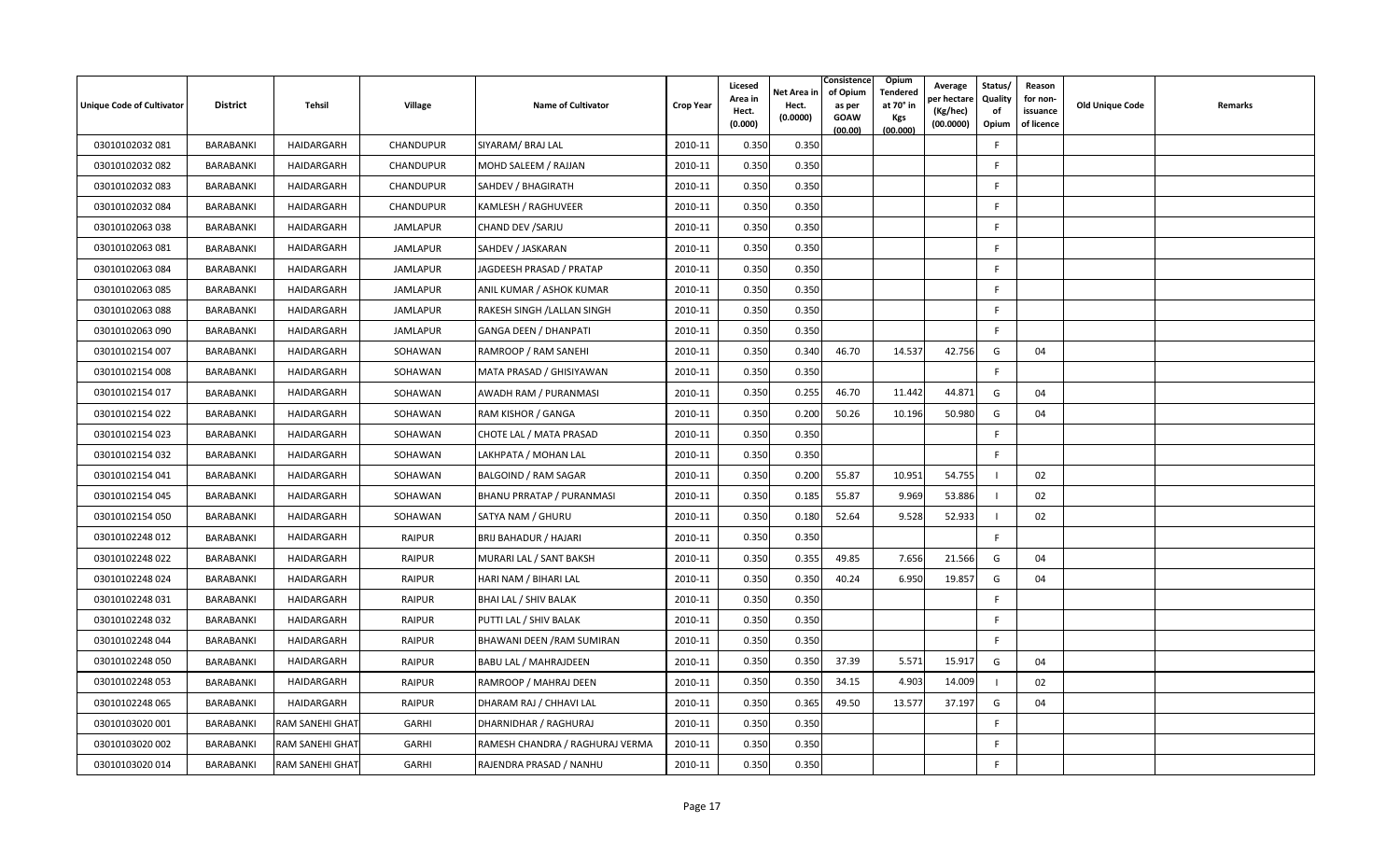| Unique Code of Cultivator | <b>District</b>  | Tehsil                 | Village            | <b>Name of Cultivator</b>      | <b>Crop Year</b> | Licesed<br>Area in<br>Hect.<br>(0.000) | Net Area in<br>Hect.<br>(0.0000) | Consistence<br>Opium<br>of Opium<br>Tendered<br>at 70° in<br>as per<br>GOAW<br>Kgs<br>(00.000)<br>(00.00) | Average<br>per hectare<br>(Kg/hec)<br>(00.0000) | Status/<br>Quality<br>of<br>Opium | Reason<br>for non-<br>issuance<br>of licence | Old Unique Code | Remarks |
|---------------------------|------------------|------------------------|--------------------|--------------------------------|------------------|----------------------------------------|----------------------------------|-----------------------------------------------------------------------------------------------------------|-------------------------------------------------|-----------------------------------|----------------------------------------------|-----------------|---------|
| 03010103020 024           | BARABANKI        | RAM SANEHI GHAT        | GARHI              | RAGHURAJ / PARMESHWAR          | 2010-11          | 0.350                                  | 0.350                            |                                                                                                           |                                                 | E                                 |                                              |                 |         |
| 03010103020 025           | BARABANKI        | RAM SANEHI GHAT        | GARHI              | PYARE LAL / SHANKAR            | 2010-11          | 0.350                                  | 0.350                            |                                                                                                           |                                                 | F                                 |                                              |                 |         |
| 03010103020 035           | BARABANKI        | RAM SANEHI GHAT        | GARHI              | SATYA NARAYAN / NATTHU         | 2010-11          | 0.350                                  | 0.350                            |                                                                                                           |                                                 | F.                                |                                              |                 |         |
| 03010103098 001           | BARABANKI        | RAM SANEHI GHAT        | KAHNPUR INAYATULLA | LAL JI / SRI RAM               | 2010-11          | 0.350                                  | 0.350                            |                                                                                                           |                                                 | F                                 |                                              |                 |         |
| 03010103098 003           | BARABANKI        | RAM SANEHI GHAT        | KAHNPUR INAYATULLA | AMRA SINGH / NANHE             | 2010-11          | 0.350                                  | 0.350                            |                                                                                                           |                                                 | F.                                |                                              |                 |         |
| 03010103098 013           | BARABANKI        | RAM SANEHI GHAT        | KAHNPUR INAYATULLA | GANGA DEI / YAMUNA PRASAD      | 2010-11          | 0.350                                  | 0.350                            |                                                                                                           |                                                 | F.                                |                                              |                 |         |
| 03010103098 017           | BARABANKI        | RAM SANEHI GHAT        | KAHNPUR INAYATULLA | RAM FAL / SRI RAM              | 2010-11          | 0.350                                  | 0.350                            |                                                                                                           |                                                 | F                                 |                                              |                 |         |
| 03010103098 018           | BARABANKI        | RAM SANEHI GHAT        | KAHNPUR INAYATULLA | RAM NARESH / SRI RAM           | 2010-11          | 0.350                                  | 0.350                            |                                                                                                           |                                                 | F                                 |                                              |                 |         |
| 03010103098 023           | BARABANKI        | RAM SANEHI GHAT        | KAHNPUR INAYATULLA | RAMMUNESHWAR / RAM KHELAWAN    | 2010-11          | 0.350                                  | 0.350                            |                                                                                                           |                                                 | F                                 |                                              |                 |         |
| 03010103098 025           | <b>BARABANKI</b> | RAM SANEHI GHAT        | KAHNPUR INAYATULLA | MUNGAL PRASAD / GAURI SHANKAR  | 2010-11          | 0.350                                  | 0.350                            |                                                                                                           |                                                 | F                                 |                                              |                 |         |
| 03010104014 005           | BARABANKI        | <b>SIRAULI GAUSPUR</b> | SAIFPUR            | DHARABANDHU / GAYA PRASAD      | 2010-11          | 0.350                                  | 0.350                            |                                                                                                           |                                                 | F.                                |                                              |                 |         |
| 03010104014 010           | BARABANKI        | <b>SIRAULI GAUSPUR</b> | SAIFPUR            | PHOOLMATI / DEVI DAYAL         | 2010-11          | 0.350                                  | 0.350                            |                                                                                                           |                                                 | F.                                |                                              |                 |         |
| 03010104014 011           | BARABANKI        | SIRAULI GAUSPUR        | <b>SAIFPUR</b>     | DURGA PRASAD / PIYARE LAL      | 2010-11          | 0.350                                  | 0.350                            |                                                                                                           |                                                 | E                                 |                                              |                 |         |
| 03010104014 013           | BARABANKI        | SIRAULI GAUSPUR        | SAIFPUR            | DAYA RAM / NANHE               | 2010-11          | 0.350                                  | 0.350                            |                                                                                                           |                                                 | F.                                |                                              |                 |         |
| 03010104014 026           | BARABANKI        | <b>SIRAULI GAUSPUR</b> | <b>SAIFPUR</b>     | PURANMASI / SUKAI              | 2010-11          | 0.350                                  | 0.350                            |                                                                                                           |                                                 | F.                                |                                              |                 |         |
| 03010104014 029           | BARABANKI        | SIRAULI GAUSPUR        | SAIFPUR            | RAM LAL / MOHAN                | 2010-11          | 0.350                                  | 0.350                            |                                                                                                           |                                                 | F.                                |                                              |                 |         |
| 03010104014 030           | <b>BARABANKI</b> | SIRAULI GAUSPUR        | SAIFPUR            | NAUMI LAL / NANHE              | 2010-11          | 0.350                                  | 0.350                            |                                                                                                           |                                                 | F                                 |                                              |                 |         |
| 03010207003 002           | <b>LUCKNOW</b>   | MOHANLALGANJ           | ADAMPUR NAUBASTA   | <b>BABADEEN / BADLU</b>        | 2010-11          | 0.350                                  | 0.350                            |                                                                                                           |                                                 |                                   | 07                                           |                 |         |
| 03010207003 003           | <b>LUCKNOW</b>   | MOHANLALGANJ           | ADAMPUR NAUBASTA   | CHOTE LAL / BABU LAL           | 2010-11          | 0.350                                  | 0.350                            |                                                                                                           |                                                 | F                                 | 07                                           |                 |         |
| 03010207003 004           | LUCKNOW          | MOHANLALGANJ           | ADAMPUR NAUBASTA   | <b>BHAGWAN DEI / MATAI</b>     | 2010-11          | 0.350                                  | 0.350                            |                                                                                                           |                                                 | F                                 | 07                                           |                 |         |
| 03010207003 006           | <b>LUCKNOW</b>   | MOHANLALGANJ           | ADAMPUR NAUBASTA   | PUTTI LAL / RAM ASARE          | 2010-11          | 0.350                                  | 0.350                            |                                                                                                           |                                                 | E                                 | 07                                           |                 |         |
| 03010207003 012           | <b>LUCKNOW</b>   | MOHANLALGANJ           | ADAMPUR NAUBASTA   | VINOD KUMAR / SANGRAM SINGH    | 2010-11          | 0.350                                  | 0.350                            |                                                                                                           |                                                 | F                                 | 07                                           |                 |         |
| 03010207003 017           | <b>LUCKNOW</b>   | MOHANLALGANJ           | ADAMPUR NAUBASTA   | RAM KISHOR / LAL BAHADUR       | 2010-11          | 0.350                                  | 0.350                            |                                                                                                           |                                                 | F                                 | 07                                           |                 |         |
| 03010207003 018           | <b>LUCKNOW</b>   | MOHANLALGANJ           | ADAMPUR NAUBASTA   | KAMLA DEVI / RAM KHELAWAN      | 2010-11          | 0.350                                  | 0.350                            |                                                                                                           |                                                 | E                                 | 07                                           |                 |         |
| 03010207003 020           | <b>LUCKNOW</b>   | MOHANLALGANJ           | ADAMPUR NAUBASTA   | HARINAM SINGH /LAL BAHADUR     | 2010-11          | 0.350                                  | 0.350                            |                                                                                                           |                                                 | $\mathsf{F}$                      | 07                                           |                 |         |
| 03010207003 037           | <b>LUCKNOW</b>   | MOHANLALGANJ           | ADAMPUR NAUBASTA   | RAJESH KUMAR / BINDRA PRASAD   | 2010-11          | 0.350                                  | 0.350                            |                                                                                                           |                                                 | E                                 | 07                                           |                 |         |
| 03010207003 044           | <b>LUCKNOW</b>   | MOHANLALGANJ           | ADAMPUR NAUBASTA   | <b>BHARAT SINGH/ BECHA LAL</b> | 2010-11          | 0.350                                  | 0.350                            |                                                                                                           |                                                 | F                                 | 07                                           |                 |         |
| 03010207003 045           | <b>LUCKNOW</b>   | MOHANLALGANJ           | ADAMPUR NAUBASTA   | RAM PAL / RAM LAL              | 2010-11          | 0.350                                  | 0.350                            |                                                                                                           |                                                 | F                                 | 07                                           |                 |         |
| 03010207003 046           | <b>LUCKNOW</b>   | MOHANLALGANJ           | ADAMPUR NAUBASTA   | ANGAD / AUSAN                  | 2010-11          | 0.350                                  | 0.350                            |                                                                                                           |                                                 | -F                                | 07                                           |                 |         |
| 03010207003 047           | <b>LUCKNOW</b>   | MOHANLALGANJ           | ADAMPUR NAUBASTA   | ASHOK KUMAR /BIHARI LAL        | 2010-11          | 0.350                                  | 0.350                            |                                                                                                           |                                                 | E                                 | 07                                           |                 |         |
| 03010207003 048           | <b>LUCKNOW</b>   | MOHANLALGANJ           | ADAMPUR NAUBASTA   | RAM FER / DALLA                | 2010-11          | 0.350                                  | 0.350                            |                                                                                                           |                                                 | F                                 | 07                                           |                 |         |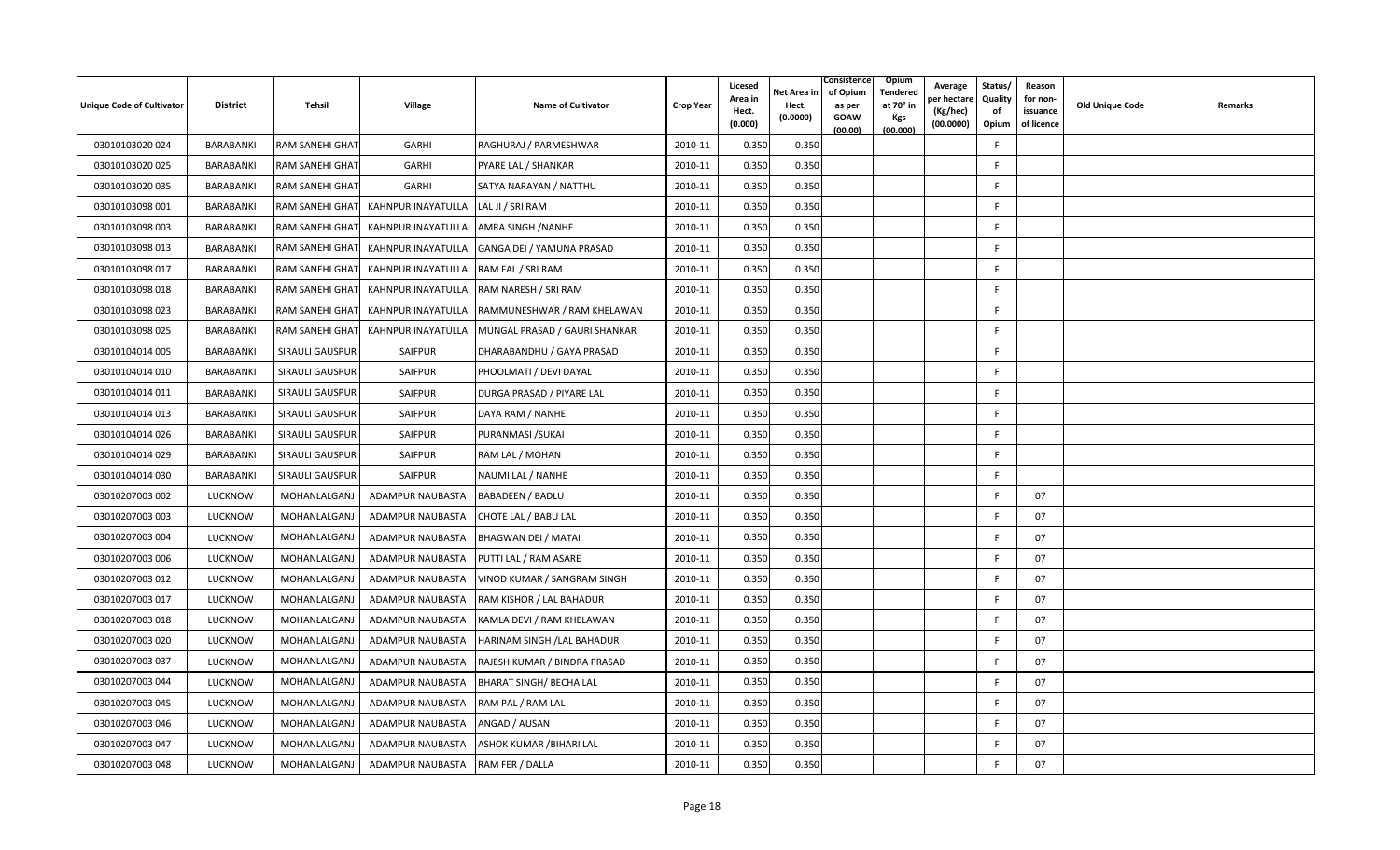| Unique Code of Cultivator | <b>District</b> | Tehsil              | Village          | <b>Name of Cultivator</b>      | <b>Crop Year</b> | Licesed<br>Area in<br>Hect.<br>(0.000) | Net Area in<br>Hect.<br>(0.0000) | Consistence<br>of Opium<br>as per<br>GOAW<br>(00.00) | Opium<br>Tendered<br>at 70° in<br>Kgs<br>(00.000) | Average<br>oer hectare<br>(Kg/hec)<br>(00.0000) | Status/<br>Quality<br>of<br>Opium | Reason<br>for non-<br>issuance<br>of licence | Old Unique Code | Remarks |
|---------------------------|-----------------|---------------------|------------------|--------------------------------|------------------|----------------------------------------|----------------------------------|------------------------------------------------------|---------------------------------------------------|-------------------------------------------------|-----------------------------------|----------------------------------------------|-----------------|---------|
| 03010207003 049           | <b>LUCKNOW</b>  | MOHANLALGANJ        | ADAMPUR NAUBASTA | JAGSHER KHAN / MAJID KHAN      | 2010-11          | 0.350                                  | 0.350                            |                                                      |                                                   |                                                 | E                                 | 07                                           |                 |         |
| 03010207003 050           | <b>LUCKNOW</b>  | MOHANLALGANJ        | ADAMPUR NAUBASTA | CHEDANA / BABA DEEN            | 2010-11          | 0.350                                  | 0.350                            |                                                      |                                                   |                                                 | F                                 | 07                                           |                 |         |
| 03010207003 051           | <b>LUCKNOW</b>  | MOHANLALGANJ        | ADAMPUR NAUBASTA | CHABILE / BHALLAR              | 2010-11          | 0.350                                  | 0.350                            | 49.90                                                | 17.836                                            | 50.960                                          |                                   | 02                                           |                 |         |
| 03010207018 002           | <b>LUCKNOW</b>  | MOHANLALGANJ        | <b>BASTAULI</b>  | RAM KUMAR/ MAHAVEER            | 2010-11          | 0.350                                  | 0.255                            | 53.53                                                | 13.467                                            | 52.812                                          |                                   | 02                                           |                 |         |
| 03010207018 003           | <b>LUCKNOW</b>  | MOHANLALGANJ        | <b>BASTAULI</b>  | SATYA PRAKASH / BAHORI LAL     | 2010-11          | 0.350                                  | 0.100                            | 56.39                                                | 6.195                                             | 61.950                                          | G                                 | 10                                           |                 |         |
| 03010207018 006           | <b>LUCKNOW</b>  | MOHANLALGANJ        | <b>BASTAULI</b>  | BANWARI LAL / PITAMBAR         | 2010-11          | 0.350                                  | 0.095                            | 36.62                                                | 4.143                                             | 43.611                                          | G                                 | 04                                           |                 |         |
| 03010207018 009           | <b>LUCKNOW</b>  | MOHANLALGANJ        | <b>BASTAULI</b>  | MAYA RAM / RAM PAL             | 2010-11          | 0.350                                  | 0.100                            | 53.81                                                | 4.651                                             | 46.510                                          | G                                 | 04                                           |                 |         |
| 03010207018 015           | <b>LUCKNOW</b>  | MOHANLALGANJ        | <b>BASTAULI</b>  | SHATROHAN / UMRAO              | 2010-11          | 0.350                                  | 0.350                            |                                                      |                                                   |                                                 | F.                                | 07                                           |                 |         |
| 03010207018 016           | <b>LUCKNOW</b>  | MOHANLALGANJ        | <b>BASTAULI</b>  | VASUDEV / UMRAO                | 2010-11          | 0.350                                  | 0.090                            | 53.53                                                | 5.307                                             | 58.967                                          |                                   | 02                                           |                 |         |
| 03010207018 017           | <b>LUCKNOW</b>  | MOHANLALGANJ        | <b>BASTAULI</b>  | <b>BHAGAUTI / SARVJEET</b>     | 2010-11          | 0.350                                  | 0.350                            |                                                      |                                                   |                                                 | E                                 | 07                                           |                 |         |
| 03010207018020            | <b>LUCKNOW</b>  | MOHANLALGANJ        | <b>BASTAULI</b>  | RAM CHANDRA/ MANGAL            | 2010-11          | 0.350                                  | 0.350                            |                                                      |                                                   |                                                 | E                                 | 07                                           |                 |         |
| 03010207049 027           | <b>LUCKNOW</b>  | MOHANLALGANJ        | <b>JAUKHANDI</b> | SANT RAM / DAYA RAM            | 2010-11          | 0.350                                  | 0.350                            |                                                      |                                                   |                                                 | F.                                |                                              |                 |         |
| 03010207049 031           | <b>LUCKNOW</b>  | MOHANLALGANJ        | <b>JAUKHANDI</b> | <b>VISHRAM / BHOLAI</b>        | 2010-11          | 0.350                                  | 0.110                            | 43.26                                                | 3.634                                             | 33.036                                          |                                   | 02                                           |                 |         |
| 03010207049 049           | <b>LUCKNOW</b>  | MOHANLALGANJ        | <b>JAUKHANDI</b> | SAROJ VERMA / RAM HARSH VERMA  | 2010-11          | 0.350                                  | 0.350                            | 33.89                                                | 8.187                                             | 23.391                                          |                                   | 02                                           |                 |         |
| 03010207049 051           | <b>LUCKNOW</b>  | MOHANLALGAN.        | <b>JAUKHANDI</b> | ARVIND / RAM SAGAR             | 2010-11          | 0.350                                  | 0.270                            | 50.62                                                | 10.543                                            | 39.048                                          | G                                 | 04                                           |                 |         |
| 03010207049 055           | <b>LUCKNOW</b>  | MOHANLALGANJ        | JAUKHANDI        | BHAGAUTI PRASAD/ RAJA RAM      | 2010-11          | 0.350                                  | 0.360                            | 42.34                                                | 8.051                                             | 22.364                                          | G                                 | 04                                           |                 |         |
| 03010207049 067           | <b>LUCKNOW</b>  | MOHANLALGANJ        | <b>JAUKHANDI</b> | SHIV BALAK / SATYA NARAYAN     | 2010-11          | 0.350                                  | 0.350                            |                                                      |                                                   |                                                 | F.                                |                                              |                 |         |
| 03010207049 068           | <b>LUCKNOW</b>  | MOHANLALGANJ        | <b>JAUKHANDI</b> | PHOOLMATI / PITAMBAR           | 2010-11          | 0.350                                  | 0.115                            | 39.90                                                | 2.223                                             | 19.330                                          |                                   | 02                                           |                 |         |
| 03010207058 010           | <b>LUCKNOW</b>  | MOHANLALGANJ        | <b>KASIMPUR</b>  | SRIMATI SUNITA/ RAM SAGAR      | 2010-11          | 0.350                                  | 0.030                            | 56.50                                                | 1.687                                             | 56.233                                          | G                                 |                                              |                 |         |
| 03010207058 020           | <b>LUCKNOW</b>  | <b>MOHANLALGANJ</b> | KASIMPUR         | LAL BAHADUR / MATA PRASAD      | 2010-11          | 0.350                                  | 0.100                            | 49.85                                                | 4.472                                             | 44.720                                          | G                                 | 04                                           |                 |         |
| 03010207058 021           | <b>LUCKNOW</b>  | MOHANLALGANJ        | KASIMPUR         | RAJESH KUMAR / RADHE LAL       | 2010-11          | 0.350                                  | 0.355                            |                                                      |                                                   |                                                 | E                                 | 07                                           |                 |         |
| 03010207058 029           | <b>LUCKNOW</b>  | MOHANLALGANJ        | KASIMPUR         | SMT RAMA / NANHE               | 2010-11          | 0.350                                  | 0.355                            |                                                      |                                                   |                                                 | F                                 | 07                                           |                 |         |
| 03010207058 037           | <b>LUCKNOW</b>  | MOHANLALGANJ        | <b>KASIMPUR</b>  | RAM SINGH / PARMESHWAR DEEN    | 2010-11          | 0.350                                  | 0.110                            |                                                      |                                                   |                                                 | E                                 | 07                                           |                 |         |
| 03010207058 046           | <b>LUCKNOW</b>  | MOHANLALGANJ        | <b>KASIMPUR</b>  | AMAR SINGH / RAM BAHADUR       | 2010-11          | 0.350                                  | 0.015                            | 65.04                                                | 0.836                                             | 55.733                                          | G                                 |                                              |                 |         |
| 03010207058 048           | <b>LUCKNOW</b>  | <b>MOHANLALGANJ</b> | KASIMPUR         | <b>GANGA RAM / GAREEBE</b>     | 2010-11          | 0.350                                  | 0.360                            | 59.49                                                | 6.739                                             | 18.719                                          | G                                 | 04                                           |                 |         |
| 03010207058 050           | <b>LUCKNOW</b>  | MOHANLALGANJ        | KASIMPUR         | SUSHIL / RAM SAJEEVAN          | 2010-11          | 0.350                                  | 0.360                            |                                                      |                                                   |                                                 | -F                                | 07                                           |                 |         |
| 03010207058 051           | <b>LUCKNOW</b>  | MOHANLALGANJ        | KASIMPUR         | SALIK RAM / RAM AUTAR          | 2010-11          | 0.350                                  | 0.345                            |                                                      |                                                   |                                                 | F                                 | 07                                           |                 |         |
| 03010207082 001           | <b>LUCKNOW</b>  | MOHANLALGANJ        | RASOOLPUR SAMESI | HARI VILAS / JAI GOVIND        | 2010-11          | 0.350                                  | 0.350                            | 46.18                                                | 11.123                                            | 31.780                                          | G                                 | 04                                           |                 |         |
| 03010207082 014           | <b>LUCKNOW</b>  | MOHANLALGAN.        | RASOOLPUR SAMESI | SATYA NARAYAN / SUKHRAM        | 2010-11          | 0.350                                  | 0.355                            | 46.18                                                | 7.435                                             | 20.944                                          | G                                 | 04                                           |                 |         |
| 03010207082 017           | <b>LUCKNOW</b>  | MOHANLALGAN.        | RASOOLPUR SAMESI | AXMAN / NANKAU                 | 2010-11          | 0.350                                  | 0.220                            | 42.71                                                | 7.248                                             | 32.945                                          | G                                 | 04                                           |                 |         |
| 03010207082 019           | <b>LUCKNOW</b>  | MOHANLALGANJ        | RASOOLPUR SAMESI | <b>GOPAI NATH / RAM DULARE</b> | 2010-11          | 0.350                                  | 0.160                            | 49.50                                                | 4.936                                             | 30.850                                          | G                                 | 04                                           |                 |         |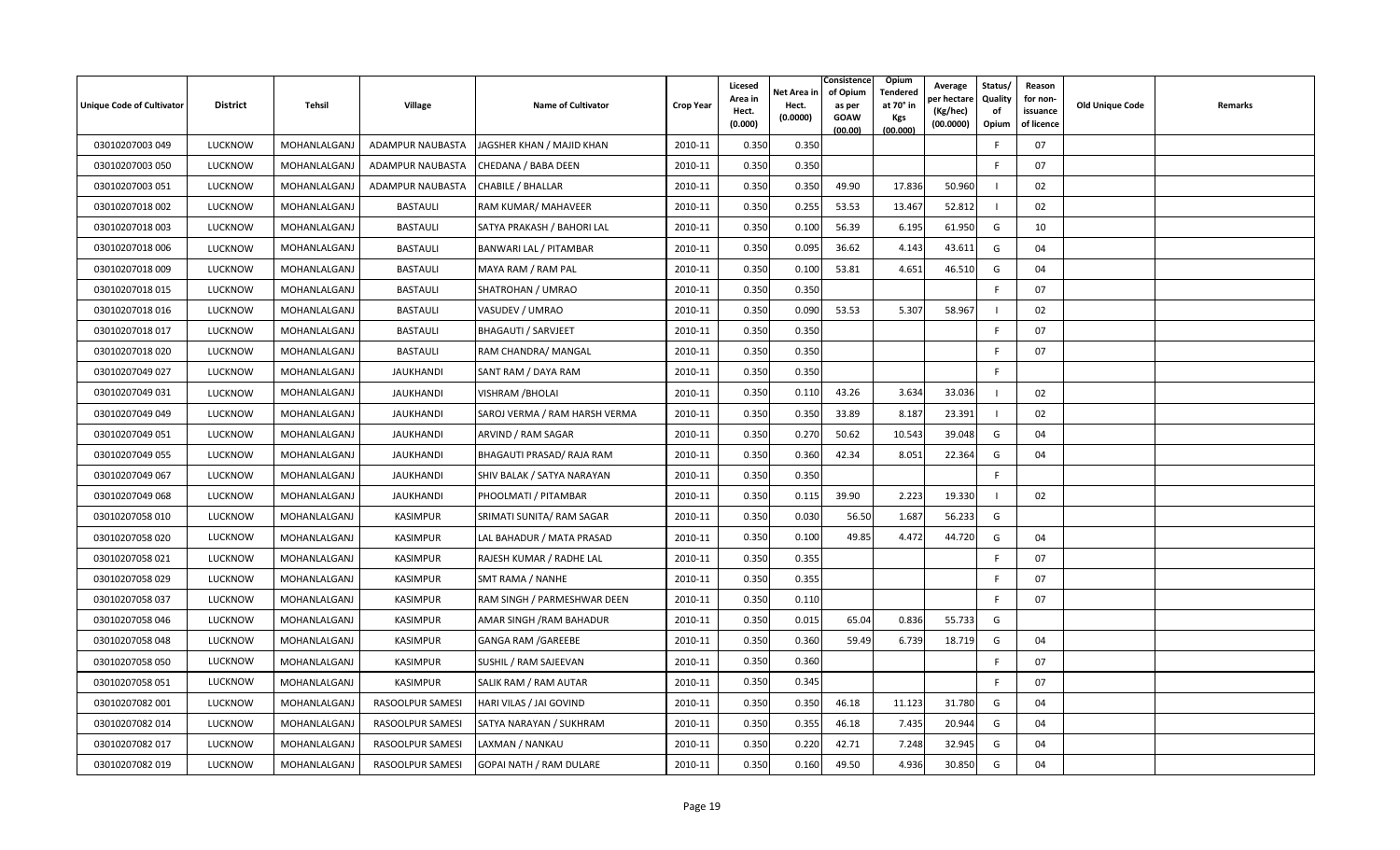| <b>Unique Code of Cultivator</b> | <b>District</b> | Tehsil        | Village          | <b>Name of Cultivator</b>      | <b>Crop Year</b> | Licesed<br>Area in<br>Hect.<br>(0.000) | Net Area in<br>Hect.<br>(0.0000) | Consistence<br>of Opium<br>as per<br><b>GOAW</b><br>(00.00) | Opium<br>Tendered<br>at 70° in<br>Kgs<br>(00.000) | Average<br>oer hectar<br>(Kg/hec)<br>(00.0000) | Status/<br>Quality<br>of<br>Opium | Reason<br>for non-<br>issuance<br>of licence | Old Unique Code | Remarks |
|----------------------------------|-----------------|---------------|------------------|--------------------------------|------------------|----------------------------------------|----------------------------------|-------------------------------------------------------------|---------------------------------------------------|------------------------------------------------|-----------------------------------|----------------------------------------------|-----------------|---------|
| 03010207082 021                  | <b>LUCKNOW</b>  | MOHANLALGANJ  | RASOOLPUR SAMESI | GAYA RASAD / SHIV NARAYAN      | 2010-11          | 0.350                                  | 0.170                            | 56.50                                                       | 5.803                                             | 34.135                                         | G                                 | 04                                           |                 |         |
| 03010207082 023                  | LUCKNOW         | MOHANLALGANJ  | RASOOLPUR SAMESI | RANJEET KUMAR / RADHE LAL      | 2010-11          | 0.350                                  | 0.355                            | 49.50                                                       | 9.907                                             | 27.907                                         | G                                 | 04                                           |                 |         |
| 03010207082 031                  | <b>LUCKNOW</b>  | MOHANLALGAN.  | RASOOLPUR SAMESI | <b>BANARSILAL / DHAUKAL</b>    | 2010-11          | 0.350                                  | 0.350                            |                                                             |                                                   |                                                | F.                                |                                              |                 |         |
| 03010207082 037                  | <b>LUCKNOW</b>  | MOHANLALGANJ  | RASOOLPUR SAMESI | SANT LAL / RAMASRE             | 2010-11          | 0.350                                  | 0.105                            | 49.50                                                       | 3.182                                             | 30.305                                         | G                                 | 04                                           |                 |         |
| 03010309002 001                  | SHAHJAHANPUR    | TILHER        | DABHAURA         | YASH PAL SINGH/ MAHARAJ SINGH  | 2010-11          | 0.350                                  | 0.350                            |                                                             |                                                   |                                                | -F                                | 07                                           |                 |         |
| 03010309002 016                  | SHAHJAHANPUR    | TILHAR        | DABHAURA         | RAJPAL/CHAMPAT                 | 2010-11          | 0.350                                  | 0.350                            |                                                             |                                                   |                                                | -F                                | 07                                           |                 |         |
| 03010309002 052                  | SHAHJAHANPUR    | TILHAR        | <b>DABHAURA</b>  | CHANDRA KALI/MUKHTAPAL         | 2010-11          | 0.350                                  | 0.355                            | 35.36                                                       | 7.673                                             | 21.614                                         | G                                 | 04                                           |                 |         |
| 03010309002 053                  | SHAHJAHANPUR    | TILHAR        | DABHAURA         | KRISHNA PAL SINGH/MAHRAJ SINGH | 2010-11          | 0.350                                  | 0.350                            |                                                             |                                                   |                                                | F.                                | 07                                           |                 |         |
| 03010309002 055                  | SHAHJAHANPUR    | TILHAR        | <b>DABHAURA</b>  | RAMPAL/RAMDAYAL                | 2010-11          | 0.350                                  | 0.365                            | 28.28                                                       | 3.922                                             | 10.745                                         |                                   | 02                                           |                 |         |
| 03010309002 057                  | SHAHJAHANPUR    | TILHAR        | DABHAURA         | JADUVEER/MEHARBAAN             | 2010-11          | 0.350                                  | 0.350                            |                                                             |                                                   |                                                | F                                 | 07                                           |                 |         |
| 03010309002 079                  | SHAHJAHANPUR    | TILHAR        | <b>DABHAURA</b>  | RAMDEEN/PRAHLAD                | 2010-11          | 0.350                                  | 0.350                            |                                                             |                                                   |                                                | E                                 | 07                                           |                 |         |
| 03010309002 082                  | SHAHJAHANPUR    | TILHAR        | <b>DABHAURA</b>  | PHOOLMATI SAVITIRI/SONPAL      | 2010-11          | 0.350                                  | 0.350                            |                                                             |                                                   |                                                | F                                 | 07                                           |                 |         |
| 03010309002 084                  | SHAHJAHANPUR    | TILHAR        | DABHAURA         | RAM CHANDRA/CHOKHELAL          | 2010-11          | 0.350                                  | 0.350                            |                                                             |                                                   |                                                | E                                 | 07                                           |                 |         |
| 03010309002 085                  | SHAHJAHANPUR    | TILHAR        | DABHAURA         | MALKHAN SINGH/PUNNI SINGH      | 2010-11          | 0.350                                  | 0.350                            |                                                             |                                                   |                                                | -F                                | 07                                           |                 |         |
| 03010309002 092                  | SHAHJAHANPUR    | TILHAR        | DABHAURA         | RAGHUVAR DAYAL/MAIKULAL        | 2010-11          | 0.350                                  | 0.350                            |                                                             |                                                   |                                                | F                                 | 07                                           |                 |         |
| 03010309002 101                  | SHAHJAHANPUR    | TILHER        | DABHAURA         | SUMITRA/ CHATURI               | 2010-11          | 0.350                                  | 0.350                            |                                                             |                                                   |                                                | -F                                | 07                                           |                 |         |
| 03010309002 105                  | SHAHJAHANPUR    | TILHAR        | DABHAURA         | BRIJPAL/KHEMKARAN              | 2010-11          | 0.350                                  | 0.350                            | 41.06                                                       | 8.347                                             | 23.849                                         | G                                 | 04                                           | 03010309008 029 |         |
| 03010309002 106                  | SHAHJAHANPUR    | TILHAR        | DABHAURA         | <b>BANWARI/CHEDA</b>           | 2010-11          | 0.350                                  | 0.350                            |                                                             |                                                   |                                                | E                                 | 07                                           | 03010309008 040 |         |
| 03010309002 107                  | SHAHJAHANPUR    | TILHAR        | <b>DABHAURA</b>  | RAMVILAS/RAM GOPAL             | 2010-11          | 0.350                                  | 0.350                            | 35.23                                                       | 7.876                                             | 22.503                                         | G                                 | 04                                           | 03010309008 038 |         |
| 03010309002 108                  | SHAHJAHANPUR    | TILHAR        | DABHAURA         | BHOJRAJ/JWALA                  | 2010-11          | 0.350                                  | 0.355                            | 46.74                                                       | 11.218                                            | 31.600                                         | G                                 | 04                                           | 03010309008 055 |         |
| 03010309002 109                  | SHAHJAHANPUR    | TILHAR        | DABHAURA         | RAMPRAKASH/RAMPAL              | 2010-11          | 0.350                                  | 0.365                            | 46.74                                                       | 10.103                                            | 27.679                                         | G                                 | 04                                           | 03010309008 056 |         |
| 03010309013 006                  | SHAHJAHANPUR    | TILHAR        | <b>DHIRPUR</b>   | SONWATI/ BRIJPAL               | 2010-11          | 0.350                                  | 0.350                            | 31.00                                                       | 5.205                                             | 14.871                                         |                                   | 02                                           |                 |         |
| 03010309013 009                  | SHAHJAHANPUR    | TILHAR        | <b>DHIRPUR</b>   | RAM SHRI/ SHANKAR              | 2010-11          | 0.350                                  | 0.350                            | 33.06                                                       | 5.041                                             | 14.403                                         |                                   | 02                                           |                 |         |
| 03010309013 025                  | SHAHJAHANPUR    | TILHAR        | <b>DHIRPUR</b>   | RAJA RAM/ DEVI RAM             | 2010-11          | 0.350                                  | 0.345                            | 29.45                                                       | 10.163                                            | 29.458                                         | G                                 | 04                                           |                 |         |
| 03010309013 070                  | SHAHJAHANPUR    | <b>TILHAR</b> | <b>DHIRPUR</b>   | DAYA RAM/KEDAR                 | 2010-11          | 0.350                                  | 0.360                            | 28.18                                                       | 3.425                                             | 9.514                                          |                                   | 02                                           |                 |         |
| 03010309013 126                  | SHAHJAHANPUR    | TILHAR        | <b>DHIRPUR</b>   | <b>BENI/ KARAN</b>             | 2010-11          | 0.350                                  | 0.360                            | 39.19                                                       | 6.629                                             | 18.414                                         | G                                 | 04                                           |                 |         |
| 03010309013 147                  | SHAHJAHANPUR    | TILHAR        | <b>DHIRPUR</b>   | <b>JOHRI/ KALLU</b>            | 2010-11          | 0.350                                  | 0.350                            | 33.49                                                       | 5.400                                             | 15.429                                         |                                   | 02                                           |                 |         |
| 03010309013 164                  | SHAHJAHANPUR    | TILHAR        | <b>DHIRPUR</b>   | RISHI PAL/ HARI PRASAD         | 2010-11          | 0.350                                  | 0.360                            | 31.24                                                       | 4.554                                             | 12.650                                         |                                   | 02                                           |                 |         |
| 03010309013 165                  | SHAHJAHANPUR    | TILHAR        | <b>DHIRPUR</b>   | LEKH RAJ/ THAMMAN              | 2010-11          | 0.350                                  | 0.350                            | 46.74                                                       | 9.749                                             | 27.854                                         | G                                 | 04                                           |                 |         |
| 03010309013 166                  | SHAHJAHANPUR    | <b>TILHAR</b> | <b>DHIRPUR</b>   | <b>GANGA RAM/ KALLU</b>        | 2010-11          | 0.350                                  | 0.350                            | 34.44                                                       | 5.247                                             | 14.991                                         |                                   | 02                                           |                 |         |
| 03010309013 168                  | SHAHJAHANPUR    | TILHAR        | <b>DHIRPUR</b>   | RISHI PAL/ DORI LAL            | 2010-11          | 0.350                                  | 0.350                            |                                                             |                                                   |                                                | F                                 | 07                                           |                 |         |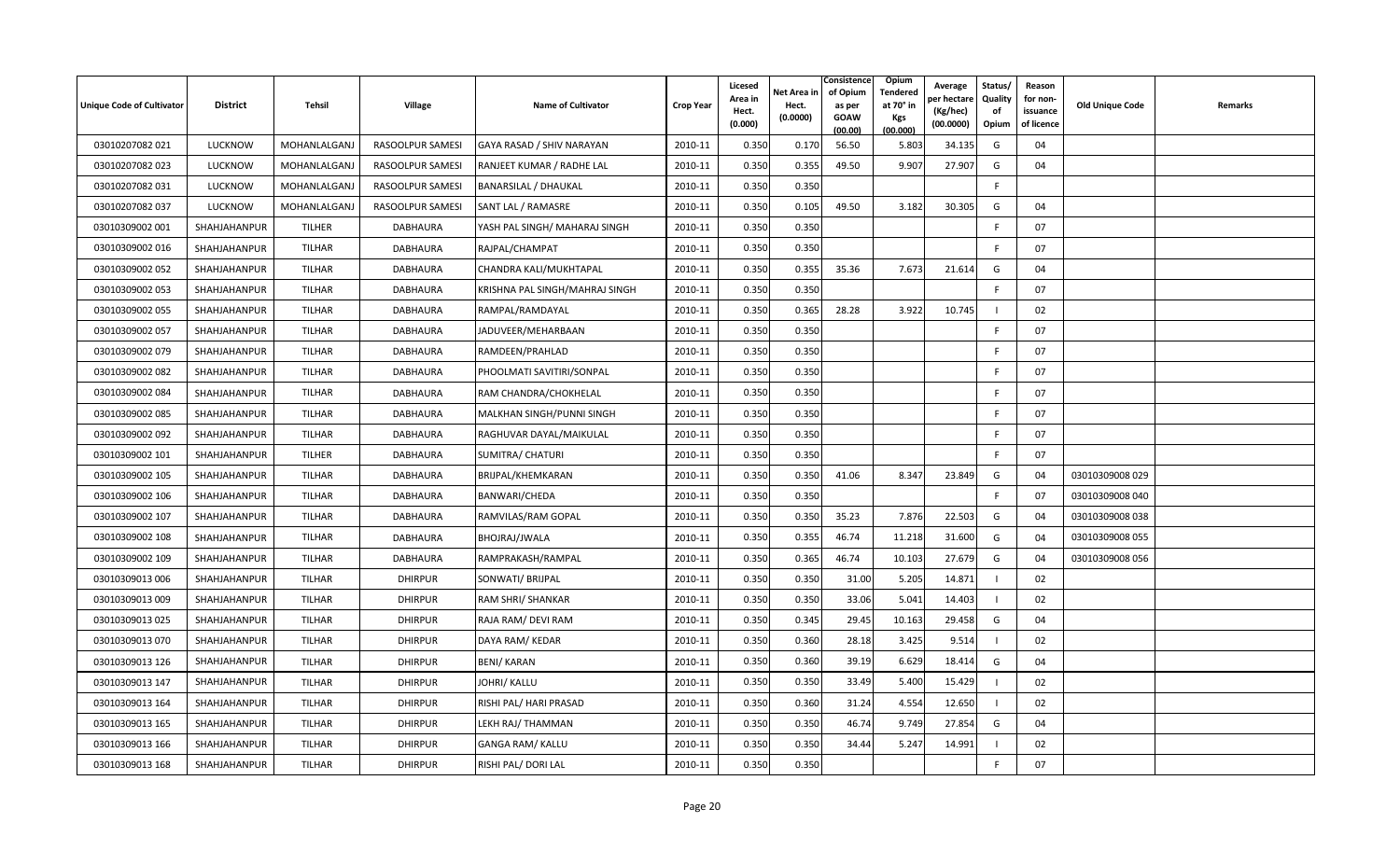| Unique Code of Cultivator | <b>District</b> | Tehsil        | <b>Village</b>        | <b>Name of Cultivator</b>   | <b>Crop Year</b> | Licesed<br>Area in | Net Area in<br>Hect. | Consistence<br>of Opium<br>as per | Opium<br>Tendered<br>at 70° in | Average<br>er hectar  | Status/<br>Quality | Reason<br>for non-     | <b>Old Unique Code</b> | Remarks            |
|---------------------------|-----------------|---------------|-----------------------|-----------------------------|------------------|--------------------|----------------------|-----------------------------------|--------------------------------|-----------------------|--------------------|------------------------|------------------------|--------------------|
|                           |                 |               |                       |                             |                  | Hect.<br>(0.000)   | (0.0000)             | <b>GOAW</b><br>(00.00)            | Kgs<br>(00.000)                | (Kg/hec)<br>(00.0000) | of<br>Opium        | issuance<br>of licence |                        |                    |
| 03010309013 171           | SHAHJAHANPUR    | TILHAR        | <b>DHIRPUR</b>        | HARPAL/THAMMAN              | 2010-11          | 0.350              | 0.365                | 23.08                             | 8.423                          | 23.077                | G                  | 04                     |                        |                    |
| 03010309013 172           | SHAHJAHANPUR    | TILHAR        | <b>DHIRPUR</b>        | LAL BAHADUR/THAMMAN         | 2010-11          | 0.350              | 0.365                | 36.77                             | 7.906                          | 21.660                | G                  | 04                     |                        |                    |
| 03010309013 173           | SHAHJAHANPUR    | TILHAR        | <b>DHIRPUR</b>        | PREMWATI/ LAHAURY           | 2010-11          | 0.350              | 0.345                | 25.39                             | 2.777                          | 8.049                 |                    | 02                     |                        |                    |
| 03010309013 175           | SHAHJAHANPUR    | TILHAR        | <b>DHIRPUR</b>        | <b>KHEM KARAN/ GANPAT</b>   | 2010-11          | 0.350              | 0.350                | 36.85                             | 4.080                          | 11.657                | - 1                | 02                     |                        |                    |
| 03010309013 178           | SHAHJAHANPUR    | TILHAR        | <b>DHIRPUR</b>        | ASHFAQ/ KANDHAI             | 2010-11          | 0.350              | 0.365                | 46.74                             | 9.348                          | 25.611                | G                  | 04                     |                        |                    |
| 03010309013 179           | SHAHJAHANPUR    | TILHAR        | <b>DHIRPUR</b>        | GANG PAL / BHUP RAM         | 2010-11          | 0.350              | 0.015                | 57.17                             | 0.988                          | 65.867                | G                  |                        |                        |                    |
| 03010309013 180           | SHAHJAHANPUR    | TILHAR        | <b>DHIRPUR</b>        | REKHA/ OMKAR                | 2010-11          | 0.350              | 0.345                | 31.21                             | 3.935                          | 11.406                |                    | 02                     |                        |                    |
| 03010309013 181           | SHAHJAHANPUR    | TILHAR        | <b>DHIRPUR</b>        | MUNISH KUMAR/ KANDHAI LAL   | 2010-11          | 0.350              | 0.365                | 29.57                             | 2.504                          | 6.860                 |                    | 02                     |                        |                    |
| 03010411016 007           | BADAUN          | <b>BADAUN</b> | <b>ISLAM GANJ</b>     | MUNNI DEVI/ PYARE LAL       | 2010-11          | 0.350              | 0.350                | 45.82                             | 5.498                          | 15.709                |                    | 02                     |                        |                    |
| 03010411016 009           | <b>BADAUN</b>   | <b>BADAUN</b> | <b>ISLAM GANJ</b>     | ASHARAM/ MUNSHILAL          | 2010-11          | 0.350              | 0.355                | 33.35                             | 3.165                          | 8.915                 |                    | 02                     |                        |                    |
| 03010411016 028           | <b>BADAUN</b>   | <b>BADAUN</b> | <b>ISLAM GANJ</b>     | BRIJ PAL / BHIM SEN         | 2010-11          | 0.350              | 0.355                | 38.64                             | 4.869                          | 13.715                | G                  | 04                     |                        |                    |
| 03010411016 032           | BADAUN          | <b>BADAUN</b> | <b>ISLAM GANJ</b>     | ANANT RAM/ SEVA RAM         | 2010-11          | 0.350              | 0.070                | 45.82                             | 3.319                          | 47.414                | G                  | 04                     |                        |                    |
| 03010411016 036           | BADAUN          | <b>BADAUN</b> | <b>ISLAM GANJ</b>     | SHYAM PAL / ASHA RAM        | 2010-11          | 0.350              | 0.105                | 47.81                             | 4.685                          | 44.619                | G                  | 04                     |                        |                    |
| 03010411016 040           | BADAUN          | <b>BADAUN</b> | <b>ISLAM GANJ</b>     | SUKH PAL / PYARE LAL        | 2010-11          | 0.350              | 0.205                | 36.61                             | 7.385                          | 36.024                | G                  | 04                     |                        |                    |
| 03010411016 046           | BADAUN          | <b>BADAUN</b> | <b>ISLAM GANJ</b>     | VED RAM / KANCHAN LAL       | 2010-11          | 0.350              | 0.345                | 50.62                             | 7.174                          | 20.794                | G                  | 04                     |                        |                    |
| 03010411016 047           | BADAUN          | <b>BADAUN</b> | <b>ISLAM GANJ</b>     | MEGHNATH / HETRAM           | 2010-11          | 0.350              | 0.160                | 50.62                             | 6.233                          | 38.956                |                    | 02                     |                        |                    |
| 03010411016 048           | BADAUN          | <b>BADAUN</b> | <b>ISLAM GANJ</b>     | PRADEEP KUMAR/BABU RAM      | 2010-11          | 0.350              | 0.350                | 35.36                             | 4.592                          | 13.120                | G                  | 04                     |                        |                    |
| 03010411016 049           | BADAUN          | <b>BADAUN</b> | <b>ISLAM GANJ</b>     | KANHAI LAL / SUKHI          | 2010-11          | 0.350              | 0.335                | 45.82                             | 15.284                         | 45.624                |                    | 02                     |                        |                    |
| 03010411016 050           | BADAUN          | <b>BADAUN</b> | <b>ISLAM GANJ</b>     | RAM KUMAR / JHAMAN LAL      | 2010-11          | 0.350              | 0.280                | 43.16                             | 10.032                         | 35.829                | G                  | 04                     |                        |                    |
| 03010411016 051           | <b>BADAUN</b>   | <b>BADAUN</b> | <b>ISLAM GANJ</b>     | PRAVEEN KUMAR/ NARESH MOHAN | 2010-11          | 0.350              | 0.350                | 43.16                             | 12.877                         | 36.791                |                    | 02                     |                        |                    |
| 03010411030 001           | BADAUN          | <b>BADAUN</b> | MOGAR KI GOTIA        | SOMWATI/ RAM PRAKASH        | 2010-11          | 0.350              | 0.100                | 65.23                             | 6.383                          | 63.830                | G                  |                        |                        |                    |
| 03010411030 003           | <b>BADAUN</b>   | <b>BADAUN</b> | MOGAR KI GOTIA        | NATHU LAL / NAND LAL        | 2010-11          | 0.350              | 0.350                |                                   |                                |                       | -F                 |                        |                        |                    |
| 03010411030 004           | BADAUN          | <b>BADAUN</b> | MOGAR KI GOTIA        | <b>BHULU / BHAGWANT</b>     | 2010-11          | 0.350              | 0.175                | 56.69                             | 8.512                          | 48.640                | G                  | 04                     |                        |                    |
| 03010411030 005           | BADAUN          | <b>BADAUN</b> | MOGAR KI GOTIA        | HAKIM SINGH/KARAN SINGH     | 2010-11          | 0.350              | 0.130                | 65.23                             | 8.713                          | 67.023                | G                  |                        |                        | <b>NAME CHANGE</b> |
| 03010411030 020           | BADAUN          | <b>BADAUN</b> | MOGAR KI GOTIA        | RAM SINGH / PYARE LAL       | 2010-11          | 0.350              | 0.150                | 56.69                             | 8.390                          | 55.933                | G                  |                        |                        |                    |
| 03010411030 023           | BADAUN          | <b>BADAUN</b> | MOGAR KI GOTIA        | SURJAN SINGH / NAND RAM     | 2010-11          | 0.350              | 0.085                | 65.23                             | 5.395                          | 63.471                | G                  |                        |                        |                    |
| 03010411030 027           | <b>BADAUN</b>   | <b>BADAUN</b> | MOGAR KI GOTIA        | PURAN LAL/SRI RAM           | 2010-11          | 0.350              | 0.150                | 62.26                             | 9.312                          | 62.080                | G                  |                        |                        |                    |
| 03010411030 028           | BADAUN          | <b>BADAUN</b> | MOGAR KI GOTIA        | HARI PAL / NATHU LAL        | 2010-11          | 0.350              | 0.150                | 65.23                             | 9.859                          | 65.727                | G                  |                        |                        |                    |
| 03010411030 033           | BADAUN          | <b>BADAUN</b> | <b>MOGAR KI GOTIA</b> | BHIM SEN / NATHU LAL        | 2010-11          | 0.350              | 0.350                |                                   |                                |                       | E                  |                        |                        |                    |
| 03010411030 036           | <b>BADAUN</b>   | <b>BADAUN</b> | MOGAR KI GOTIA        | JALIM SINGH/ PRAN SUKH      | 2010-11          | 0.350              | 0.110                | 65.23                             | 6.961                          | 63.282                | G                  |                        |                        |                    |
| 03010411030 038           | BADAUN          | <b>BADAUN</b> | MOGAR KI GOTIA        | MOHAN LAL/ AASE             | 2010-11          | 0.350              | 0.090                | 58.27                             | 5.194                          | 57.711                | G                  |                        |                        |                    |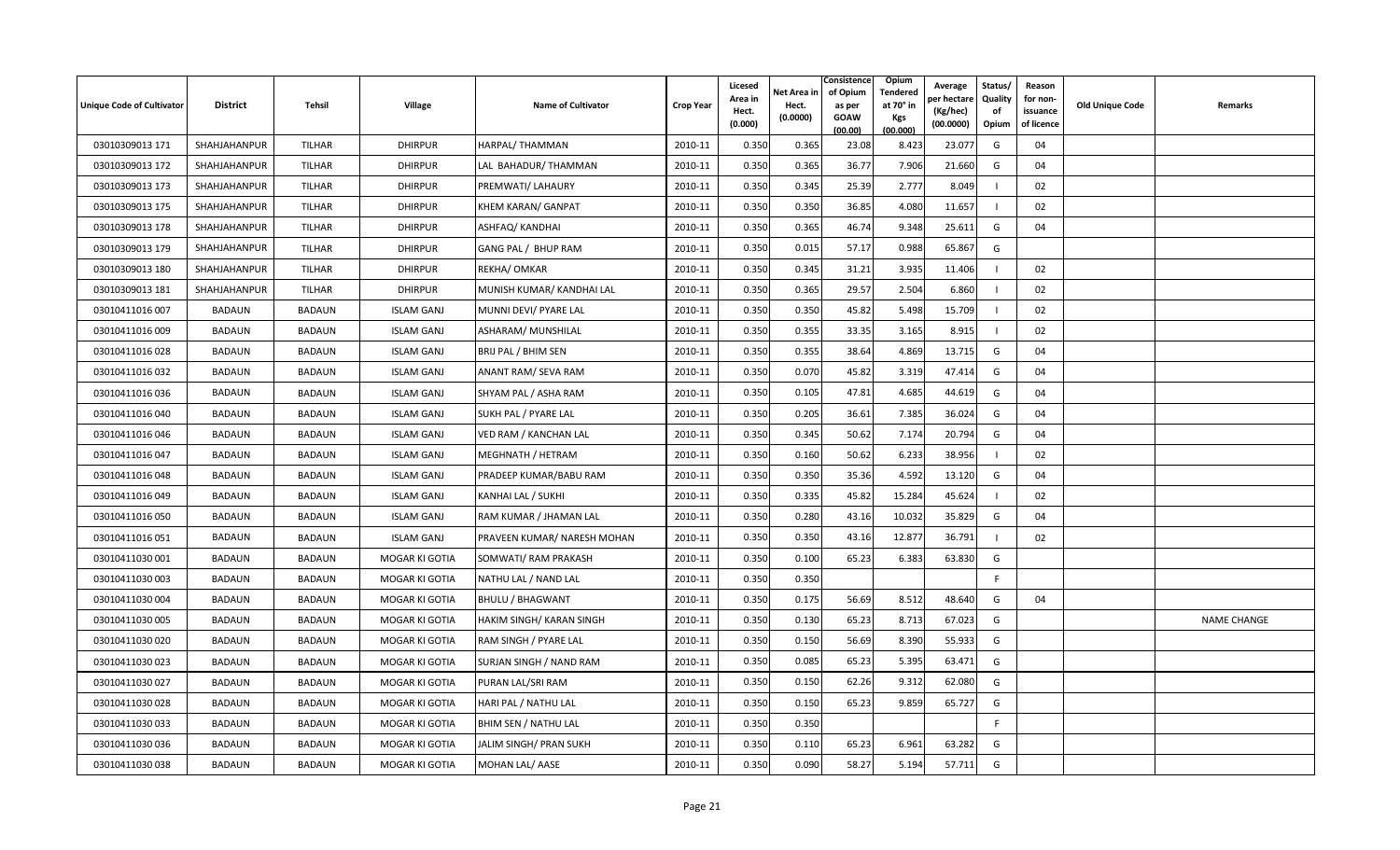| Unique Code of Cultivator | <b>District</b> | <b>Tehsil</b>   | Village           | <b>Name of Cultivator</b>         | <b>Crop Year</b> | Licesed<br>Area in<br>Hect.<br>(0.000) | Net Area in<br>Hect.<br>(0.0000) | Consistence<br>of Opium<br>as per<br><b>GOAW</b><br>(00.00) | Opium<br><b>Tendered</b><br>at 70° in<br><b>Kgs</b><br>(00.000) | Average<br>er hectar<br>(Kg/hec)<br>(00.0000) | Status/<br>Quality<br>of<br>Opium | Reason<br>for non-<br>issuance<br>of licence | <b>Old Unique Code</b> | <b>Remarks</b>         |
|---------------------------|-----------------|-----------------|-------------------|-----------------------------------|------------------|----------------------------------------|----------------------------------|-------------------------------------------------------------|-----------------------------------------------------------------|-----------------------------------------------|-----------------------------------|----------------------------------------------|------------------------|------------------------|
| 03010411030 043           | BADAUN          | <b>BADAUN</b>   | MOGAR KI GOTIA    | DULAR SINGH/ BHAGWANT             | 2010-11          | 0.350                                  | 0.205                            | 62.26                                                       | 11.483                                                          | 56.015                                        | G                                 | 09                                           |                        |                        |
| 03010411030049            | <b>BADAUN</b>   | <b>BADAUN</b>   | MOGAR KI GOTIA    | DEV KUMARI/ CHANDRAPAL            | 2010-11          | 0.350                                  | 0.135                            | 62.26                                                       | 8.156                                                           | 60.415                                        | G                                 |                                              |                        |                        |
| 03010411030 052           | <b>BADAUN</b>   | <b>BADAUN</b>   | MOGAR KI GOTIA    | RAMESHWAR / BABU RAM              | 2010-11          | 0.350                                  | 0.350                            | 50.62                                                       | 16.849                                                          | 48.140                                        |                                   | 02                                           |                        |                        |
| 03010411030 055           | <b>BADAUN</b>   | <b>BADAUN</b>   | MOGAR KI GOTIA    | MOHAN LAL / MANGLI                | 2010-11          | 0.350                                  | 0.095                            | 62.26                                                       | 5.888                                                           | 61.979                                        | G                                 |                                              |                        |                        |
| 03010411030 061           | <b>BADAUN</b>   | <b>BADAUN</b>   | MOGAR KI GOTIA    | RAJA RAM / KEHRI                  | 2010-11          | 0.350                                  | 0.120                            | 65.23                                                       | 7.567                                                           | 63.058                                        | G                                 |                                              |                        |                        |
| 03010411030 067           | BADAUN          | <b>BADAUN</b>   | MOGAR KI GOTIA    | RAM AUTAR / MEDHAI                | 2010-11          | 0.350                                  | 0.120                            | 65.23                                                       | 7.473                                                           | 62.275                                        | G                                 |                                              |                        |                        |
| 03010411030 068           | BADAUN          | <b>BADAUN</b>   | MOGAR KI GOTIA    | <b>GOKARAN/SHIV CHARAN</b>        | 2010-11          | 0.350                                  | 0.100                            | 65.23                                                       | 6.318                                                           | 63.180                                        | G                                 |                                              |                        |                        |
| 03010411030 069           | <b>BADAUN</b>   | <b>BADAUN</b>   | MOGAR KI GOTIA    | GAJENDRA MOHAN/ NARENDRA PAL      | 2010-11          | 0.350                                  | 0.095                            | 65.23                                                       | 6.169                                                           | 64.937                                        | G                                 |                                              |                        |                        |
| 03010411030 070           | BADAUN          | <b>BADAUN</b>   | MOGAR KI GOTIA    | <b>BHAGWAN DAS / NARAYAN</b>      | 2010-11          | 0.350                                  | 0.210                            | 54.12                                                       | 10.863                                                          | 51.729                                        | G                                 | 04                                           |                        |                        |
| 03010411030 071           | BADAUN          | <b>BADAUN</b>   | MOGAR KI GOTIA    | NEKRAM/KOMIL                      | 2010-11          | 0.350                                  | 0.350                            |                                                             |                                                                 |                                               | F.                                |                                              | 03010411068 009        | TRANSFER/ NASRULLAHPUR |
| 03010411030 072           | BADAUN          | <b>BADAUN</b>   | MOGAR KI GOTIA    | RAM NIWAS/ MAIKU SINGH            | 2010-11          | 0.350                                  | 0.350                            |                                                             |                                                                 |                                               | -F                                |                                              | 03010411068 050        | TRANSFER/ NASRULLAHPUR |
| 03010411030 073           | <b>BADAUN</b>   | <b>BADAUN</b>   | MOGAR KI GOTIA    | <b>BHAJAN LAL/ HULASI</b>         | 2010-11          | 0.350                                  | 0.350                            |                                                             |                                                                 |                                               | E                                 |                                              | 03010411068 016        | TRANSFER/ NASRULLAHPUR |
| 03010411030 074           | <b>BADAUN</b>   | <b>BADAUN</b>   | MOGAR KI GOTIA    | RAJPAL/DIWANI                     | 2010-11          | 0.350                                  | 0.090                            | 41.54                                                       | 2.136                                                           | 23.733                                        | G                                 | 04                                           | 03010411068 066        | TRANSFER/ NASRULLAHPUR |
| 03010412007 001           | <b>BUDAUN</b>   | DATAGANJ        | <b>BICHHALIYA</b> | RAM SARAN/RAMPAL                  | 2010-11          | 0.350                                  | 0.050                            | 57.27                                                       | 2.896                                                           | 57.920                                        | G                                 |                                              |                        |                        |
| 03010412007 014           | <b>BUDAUN</b>   | DATAGANJ        | <b>BICHHALIYA</b> | MANOHAR/POORAN                    | 2010-11          | 0.500                                  | 0.350                            |                                                             |                                                                 |                                               | F.                                |                                              |                        |                        |
| 03010412007 016           | <b>BUDAUN</b>   | DATAGANJ        | <b>BICHHALIYA</b> | MEGHNATH SHARMA/RAM MURTI LAL     | 2010-11          | 0.500                                  | 0.435                            | 55.31                                                       | 23.033                                                          | 52.949                                        | G                                 |                                              |                        |                        |
| 03010412007 018           | <b>BUDAUN</b>   | DATAGANJ        | <b>BICHHALIYA</b> | MEENA KUMARI/MANOJ KUMAR          | 2010-11          | 0.350                                  | 0.135                            | 57.27                                                       | 7.633                                                           | 56.541                                        | G                                 |                                              |                        |                        |
| 03010412007 036           | <b>BADAUN</b>   | <b>DATAGANJ</b> | BICHALIYA         | <b>SUBHASH CHAND/ RAM BHAROSE</b> | 2010-11          | 0.350                                  | 0.040                            | 55.30                                                       | 2.299                                                           | 57.475                                        | G                                 |                                              |                        |                        |
| 03010412007 038           | <b>BUDAUN</b>   | DATAGANJ        | <b>BICHHALIYA</b> | SATENDRA KUMAR/RAMPAL             | 2010-11          | 0.350                                  | 0.195                            | 57.27                                                       | 11.029                                                          | 56.559                                        | G                                 |                                              |                        |                        |
| 03010412007 098           | <b>BUDAUN</b>   | DATAGANJ        | <b>BICHHALIYA</b> | SATISH CHANDRA/RAMPAL             | 2010-11          | 0.350                                  | 0.205                            | 57.27                                                       | 11.519                                                          | 56.190                                        | G                                 |                                              |                        |                        |
| 03010412007 119           | <b>BADAUN</b>   | DATAGANJ        | BICHALIYA         | <b>BRIJPAL/ HEMRAJ</b>            | 2010-11          | 0.500                                  | 0.430                            | 56.92                                                       | 23.467                                                          | 54.574                                        | G                                 |                                              |                        |                        |
| 03010412007 120           | <b>BADAUN</b>   | <b>DATAGANJ</b> | <b>BICHALIYA</b>  | VIDHYA RAM/ SHIV NARAYAN          | 2010-11          | 0.350                                  | 0.040                            | 55.31                                                       | 2.370                                                           | 59.250                                        | G                                 |                                              |                        |                        |
| 03010412044 003           | <b>BUDAUN</b>   | DATAGANJ        | SERHA             | POORAN/CHADDAMI                   | 2010-11          | 0.500                                  | 0.345                            | 55.31                                                       | 18.221                                                          | 52.814                                        | G                                 |                                              |                        |                        |
| 03010412044 009           | <b>BUDAUN</b>   | DATAGANJ        | SERHA             | CHANDRA PAL/SIYARAM               | 2010-11          | 0.350                                  | 0.255                            | 55.30                                                       | 13.154                                                          | 51.584                                        | G                                 | 04                                           |                        |                        |
| 03010412044 019           | <b>BUDAUN</b>   | DATAGANJ        | SERHA             | JAGESHWAR DAYAL/PUTTULAL          | 2010-11          | 0.350                                  | 0.145                            | 57.27                                                       | 7.715                                                           | 53.207                                        | G                                 |                                              |                        |                        |
| 03010412044 028           | <b>BUDAUN</b>   | DATAGANJ        | SERHA             | NAFEES KHAN/MAHMOOD KHAN          | 2010-11          | 0.500                                  | 0.520                            | 55.30                                                       | 28.353                                                          | 54.525                                        | G                                 |                                              |                        |                        |
| 03010412044 032           | <b>BUDAUN</b>   | DATAGANJ        | SERHA             | <b>ANEESH KHAN/MAHMOOD KHAN</b>   | 2010-11          | 0.350                                  | 0.350                            | 55.31                                                       | 19.256                                                          | 55.017                                        | G                                 |                                              |                        |                        |
| 03010412044 033           | <b>BUDAUN</b>   | DATAGANJ        | SERHA             | OMKAR LAL/PURAN                   | 2010-11          | 0.500                                  | 0.500                            |                                                             |                                                                 |                                               | F.                                |                                              |                        |                        |
| 03010412044 034           | <b>BUDAUN</b>   | DATAGANJ        | SERHA             | <b>GUDDU/ SINGH BALVEER SINGH</b> | 2010-11          | 0.350                                  | 0.135                            | 57.27                                                       | 7.576                                                           | 56.119                                        | G                                 |                                              |                        |                        |
| 03010412044 035           | <b>BUDAUN</b>   | DATAGANJ        | SERHA             | AJEET SINGH/ BALVEER SINGH        | 2010-11          | 0.500                                  | 0.290                            | 57.27                                                       | 16.903                                                          | 58.286                                        | G                                 |                                              |                        | <b>NAME CHANGE</b>     |
| 03010412044 036           | <b>BUDAUN</b>   | DATAGANJ        | SERHA             | RAMASHANKAR/DWARIKA               | 2010-11          | 0.350                                  | 0.040                            | 57.95                                                       | 2.368                                                           | 59.200                                        | G                                 |                                              |                        |                        |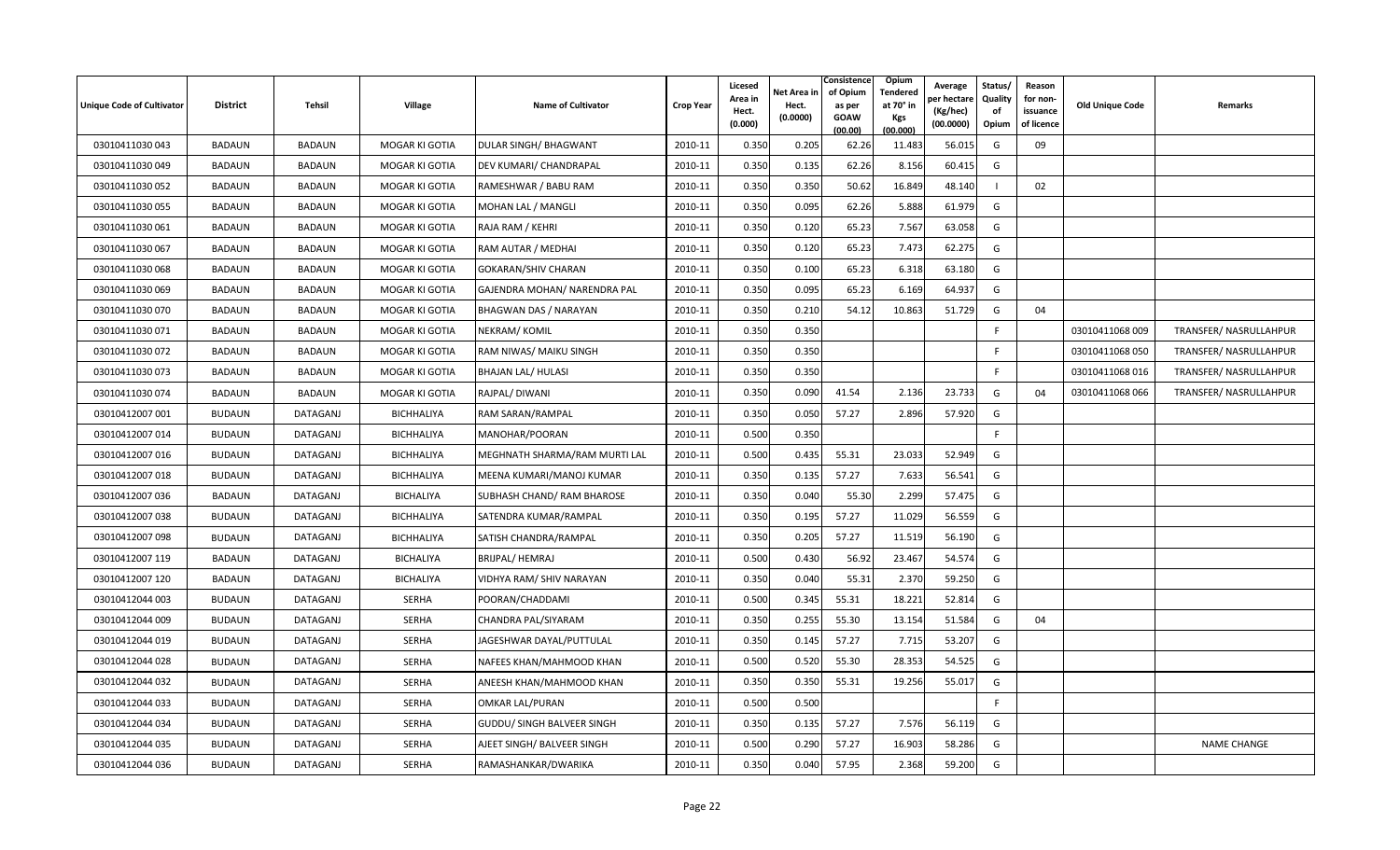| <b>Unique Code of Cultivator</b> | <b>District</b> | Tehsil       | <b>Village</b>      | <b>Name of Cultivator</b>     | <b>Crop Year</b> | Licesed<br>Area in<br>Hect. | Net Area in<br>Hect. | Consistence<br>of Opium<br>as per | <b>Opium</b><br>Tendered<br>at 70 $^{\circ}$ in | Average<br>วer hectarง<br>(Kg/hec) | Status/<br><b>Quality</b><br>of | Reason<br>for non-<br>issuance | <b>Old Unique Code</b> | Remarks |
|----------------------------------|-----------------|--------------|---------------------|-------------------------------|------------------|-----------------------------|----------------------|-----------------------------------|-------------------------------------------------|------------------------------------|---------------------------------|--------------------------------|------------------------|---------|
|                                  |                 |              |                     |                               |                  | (0.000)                     | (0.0000)             | <b>GOAW</b><br>(00.00)            | Kgs<br>(00.000)                                 | (00.0000)                          | Opium                           | of licence                     |                        |         |
| 03010412044 037                  | <b>BUDAUN</b>   | DATAGANJ     | <b>SERHA</b>        | BRIJPAL/KEDAR                 | 2010-11          | 0.350                       | 0.165                | 58.72                             | 9.563                                           | 57.958                             | G                               |                                |                        |         |
| 03010412044 038                  | <b>BUDAUN</b>   | DATAGANJ     | <b>SERHA</b>        | SUKHPAL/HARDWARI LAL          | 2010-11          | 0.500                       | 0.515                | 37.79                             | 4.778                                           | 9.278                              | G                               | 04                             |                        |         |
| 03010412044 039                  | <b>BUDAUN</b>   | DATAGANJ     | SERHA               | RAM BAHADUR/LALLU             | 2010-11          | 0.350                       | 0.120                | 55.30                             | 6.834                                           | 56.950                             | G                               |                                |                        |         |
| 03010412044 040                  | <b>BUDAUN</b>   | DATAGANJ     | <b>SERHA</b>        | HARIPAL/PUTTULAL              | 2010-11          | 0.350                       | 0.345                | 57.27                             | 11.307                                          | 32.774                             | G                               | 04                             |                        |         |
| 03010412066 006                  | <b>BUDAUN</b>   | DATAGANJ     | <b>DALEL NAGAR</b>  | <b>UDAY PAL/PURAN LAL</b>     | 2010-11          | 0.350                       | 0.365                |                                   |                                                 |                                    | F.                              | 07                             |                        |         |
| 03010412066 016                  | <b>BUDAUN</b>   | DATAGANJ     | <b>DALEL NAGAR</b>  | <b>TEJPAL/LAKHAN SINGH</b>    | 2010-11          | 0.350                       | 0.365                |                                   |                                                 |                                    | E                               | 07                             |                        |         |
| 03010412066022                   | <b>BUDAUN</b>   | DATAGANJ     | <b>DALEL NAGAR</b>  | SAVITRI DEVI/RAJPAL SINGH     | 2010-11          | 0.350                       | 0.365                |                                   |                                                 |                                    | F.                              | 07                             |                        |         |
| 03010412066 037                  | <b>BUDAUN</b>   | DATAGANJ     | <b>DALEL NAGAR</b>  | SHYAM LAL/GULZARI             | 2010-11          | 0.350                       | 0.360                |                                   |                                                 |                                    | F.                              | 07                             |                        |         |
| 03010412066 072                  | <b>BUDAUN</b>   | DATAGANJ     | <b>DALEL NAGAR</b>  | RAM MURTI/SAWANTI             | 2010-11          | 0.350                       | 0.350                | 43.03                             | 8.065                                           | 23.043                             | G                               | 04                             |                        |         |
| 03010412066 073                  | <b>BUDAUN</b>   | DATAGANJ     | <b>DALEL NAGAR</b>  | SHYAM SINGH/LOCHAN            | 2010-11          | 0.350                       | 0.360                | 42.01                             | 5.810                                           | 16.139                             |                                 | 02                             |                        |         |
| 03010413023 006                  | BAREILLY        | <b>BILSI</b> | <b>SUNDAR NAGAR</b> | <b>GULAB SINGH/MOHANLAL</b>   | 2010-11          | 0.350                       | 0.360                | 47.81                             | 13.093                                          | 36.369                             | G                               | 04                             |                        |         |
| 03010413023 010                  | BAREILLY        | <b>BILSI</b> | <b>SUNDAR NAGAR</b> | JAY PRAKASH/FAQEERCHAND       | 2010-11          | 0.350                       | 0.200                | 56.69                             | 10.455                                          | 52.275                             | G                               |                                |                        |         |
| 03010413023 015                  | BAREILLY        | <b>BILSI</b> | <b>SUNDAR NAGAR</b> | RAMESH CHANDRA/FAQEER CHANDRA | 2010-11          | 0.350                       | 0.355                | 50.62                             | 16.647                                          | 46.893                             | G                               | 04                             |                        |         |
| 03010413023 016                  | BAREILLY        | <b>BILSI</b> | <b>SUNDAR NAGAR</b> | GYANCHAND/FAQEERCHAND         | 2010-11          | 0.350                       | 0.355                | 58.27                             | 19.321                                          | 54.425                             | G                               |                                |                        |         |
| 03010413023 020                  | BAREILLY        | <b>BILSI</b> | <b>SUNDAR NAGAR</b> | SOHANLAL/DURGA PRASAD         | 2010-11          | 0.350                       | 0.340                | 56.69                             | 17.307                                          | 50.903                             | G                               | 04                             |                        |         |
| 03010413023 023                  | BAREILLY        | <b>BILSI</b> | <b>SUNDAR NAGAR</b> | SALIKRAM/ASHARAM              | 2010-11          | 0.350                       | 0.335                | 47.81                             | 14.862                                          | 44.364                             | G                               | 04                             |                        |         |
| 03010413023 031                  | BAREILLY        | <b>BILSI</b> | <b>SUNDAR NAGAR</b> | AMAR SINGH/ SEWARAM           | 2010-11          | 0.350                       | 0.335                | 54.12                             | 16.429                                          | 49.042                             | G                               | 04                             |                        |         |
| 03010413023 033                  | BAREILLY        | <b>BILSI</b> | <b>SUNDAR NAGAR</b> | RAM CHARAN/SUKKHI             | 2010-11          | 0.350                       | 0.335                | 62.26                             | 18.803                                          | 56.128                             | G                               |                                |                        |         |
| 03010413023 039                  | BAREILLY        | <b>BILSI</b> | <b>SUNDAR NAGAR</b> | SRIPAL/SALIKRAM               | 2010-11          | 0.350                       | 0.335                | 54.12                             | 16.329                                          | 48.743                             | G                               | 04                             |                        |         |
| 03010413023 040                  | BAREILLY        | <b>BILSI</b> | <b>SUNDAR NAGAR</b> | GANESHCHAND/TAHKURDAS         | 2010-11          | 0.350                       | 0.340                | 50.62                             | 16.582                                          | 48.771                             | G                               | 04                             |                        |         |
| 03010414047 011                  | BAREILLY        | <b>AONLA</b> | <b>BEHTA KODA</b>   | <b>FAGUNI/KADHE</b>           | 2010-11          | 0.350                       | 0.340                | 33.09                             | 4.420                                           | 13.000                             |                                 | 02                             |                        |         |
| 03010414047 023                  | BAREILLY        | <b>AONLA</b> | <b>BEHTA KODA</b>   | RAMDAS/PYARELAL               | 2010-11          | 0.350                       | 0.270                | 56.69                             | 11.152                                          | 41.304                             | G                               | 04                             |                        |         |
| 03010414047 026                  | BAREILLY        | <b>AONLA</b> | <b>BEHTA KODA</b>   | CHAMPA DEVI/BHOJRAJ           | 2010-11          | 0.350                       | 0.360                | 47.81                             | 6.243                                           | 17.342                             | G                               | 04                             |                        |         |
| 03010414047 027                  | BAREILLY        | <b>AONLA</b> | <b>BEHTA KODA</b>   | BHOOPRAM/ROOPRAM              | 2010-11          | 0.350                       | 0.350                | 40.01                             | 8.196                                           | 23.417                             | G                               | 04                             |                        |         |
| 03010414047 040                  | BAREILLY        | <b>AONLA</b> | <b>BEHTA KODA</b>   | JUMMI/BUDDHI                  | 2010-11          | 0.350                       | 0.355                | 38.00                             | 9.196                                           | 25.904                             | G                               | 04                             |                        |         |
| 03010414047 043                  | BAREILLY        | <b>AONLA</b> | <b>BEHTA KODA</b>   | RAMESHWAR/PUNNI               | 2010-11          | 0.350                       | 0.350                | 34.94                             | 4.547                                           | 12.991                             | G                               | 04                             |                        |         |
| 03010517027 049                  | BAREILLY        | <b>AONLA</b> | SAKARPUR            | NAND KISHOR/ LAKHAN           | 2010-11          | 0.350                       | 0.345                | 58.27                             | 19.853                                          | 57.545                             | G                               | 10                             |                        |         |
| 03010517027 056                  | BAREILLY        | <b>AONLA</b> | SAKARPUR            | <b>GANGA SHAHAY/ANOOPI</b>    | 2010-11          | 0.350                       | 0.350                | 47.81                             | 15.497                                          | 44.277                             | G                               | 04                             |                        |         |
| 03010517027 057                  | BAREILLY        | <b>AONLA</b> | SAKARPUR            | CHANDRA PAL/SHYAMLAL          | 2010-11          | 0.350                       | 0.350                | 54.12                             | 18.231                                          | 52.089                             | G                               |                                |                        |         |
| 03010517027 075                  | BAREILLY        | <b>AONLA</b> | SAKARPUR            | DAMBHAR LAL/SUMERI            | 2010-11          | 0.350                       | 0.345                | 45.82                             | 15.592                                          | 45.194                             | G                               | 04                             |                        |         |
| 03010517027 077                  | BAREILLY        | <b>AONLA</b> | SAKARPUR            | SHUKHRAM/MANIRAM              | 2010-11          | 0.350                       | 0.270                | 54.12                             | 14.473                                          | 53.604                             | G                               |                                |                        |         |